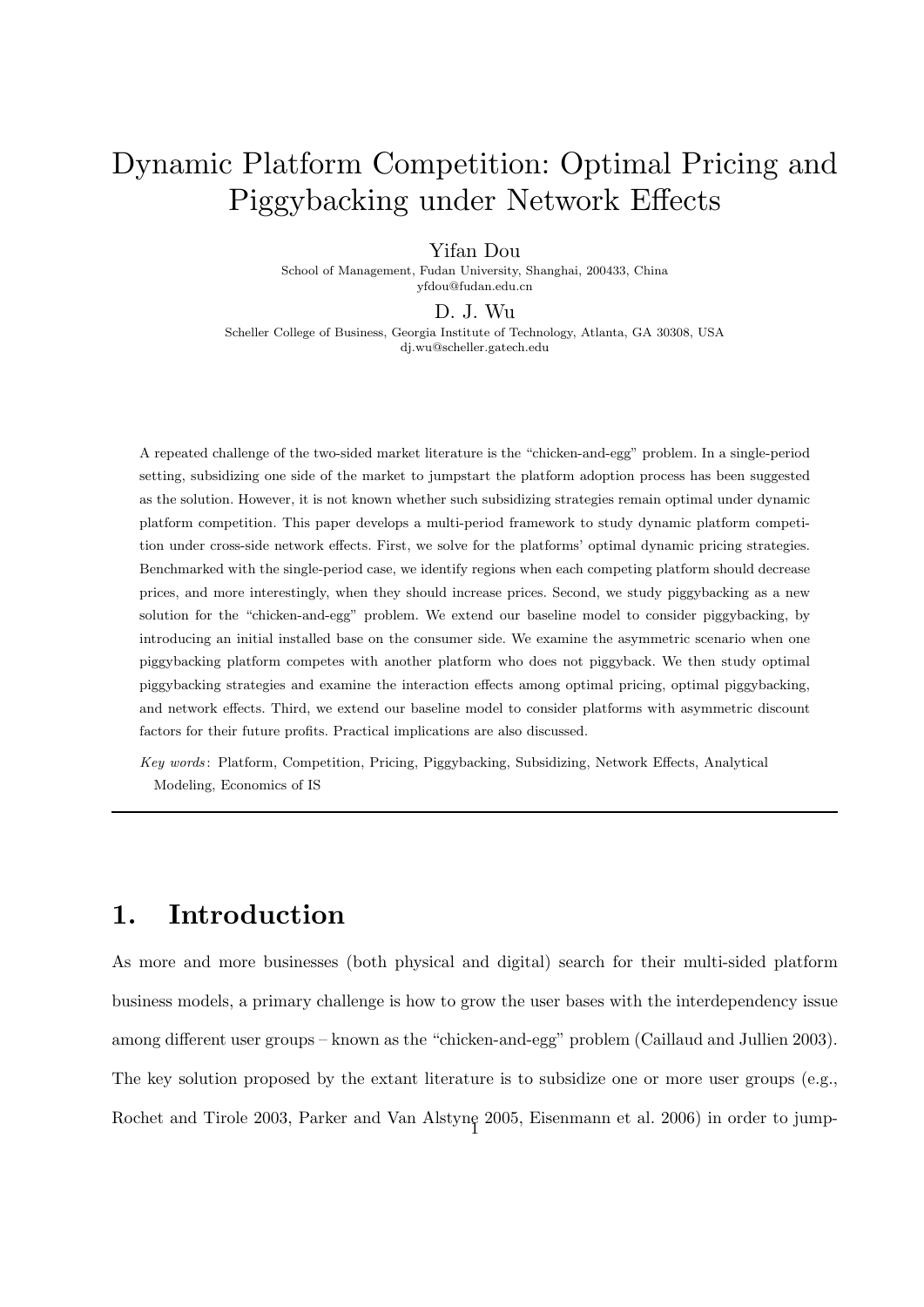start the platform adoption process. Such subsidizing strategies are indeed frequently employed by platforms. Paypal, for example, during its launching period, gave each new customer \$20 to speed the adoption of its payment platform (BlakeMasters 2012). More examples can be found in Parker et al. (2016).

The academic literature, surprisingly, has been largely focused on the single-period or static setting. Therefore, it is silent on optimal pricing strategies under dynamic platform competition despite the pressing needs from business practice. Taking the recent taxi-hailing market in China for example, two taxi-hailing startups, Didi and Kuaidi, competed head-to-head in this emerging market. To attract drivers and passengers to their respective platforms, both platforms have employed subsidizing strategies. The subsidy war is illustrated by Figure 1, where we highlight a couple of interesting observations: (1) both platforms initially subsidized both sides of the market simultaneously; (2) both reduced their subsidies over time; (3) both reduced subsidies on the passenger side faster than the driver side. Similar observations have been made in the US market where Uber competes with Lyft (Huet 2014, Lazzaro 2016).



Figure 1 China's Taxi-hailing Subsidy War between Didi and Kuaidi in 2014 (amount in CNY)<sup>1</sup>

In addition to subsidizing, practical platforms often use non-price strategies to address the above "chicken-and-egg" problem. One such popular strategy, summarized in Table 1, is piggybacking <sup>1</sup> Data in Figure 1 are consolidated in Exhibit 3 in Su et al. (2016). 1 USD  $\approx 6.22$  CNY in 2014.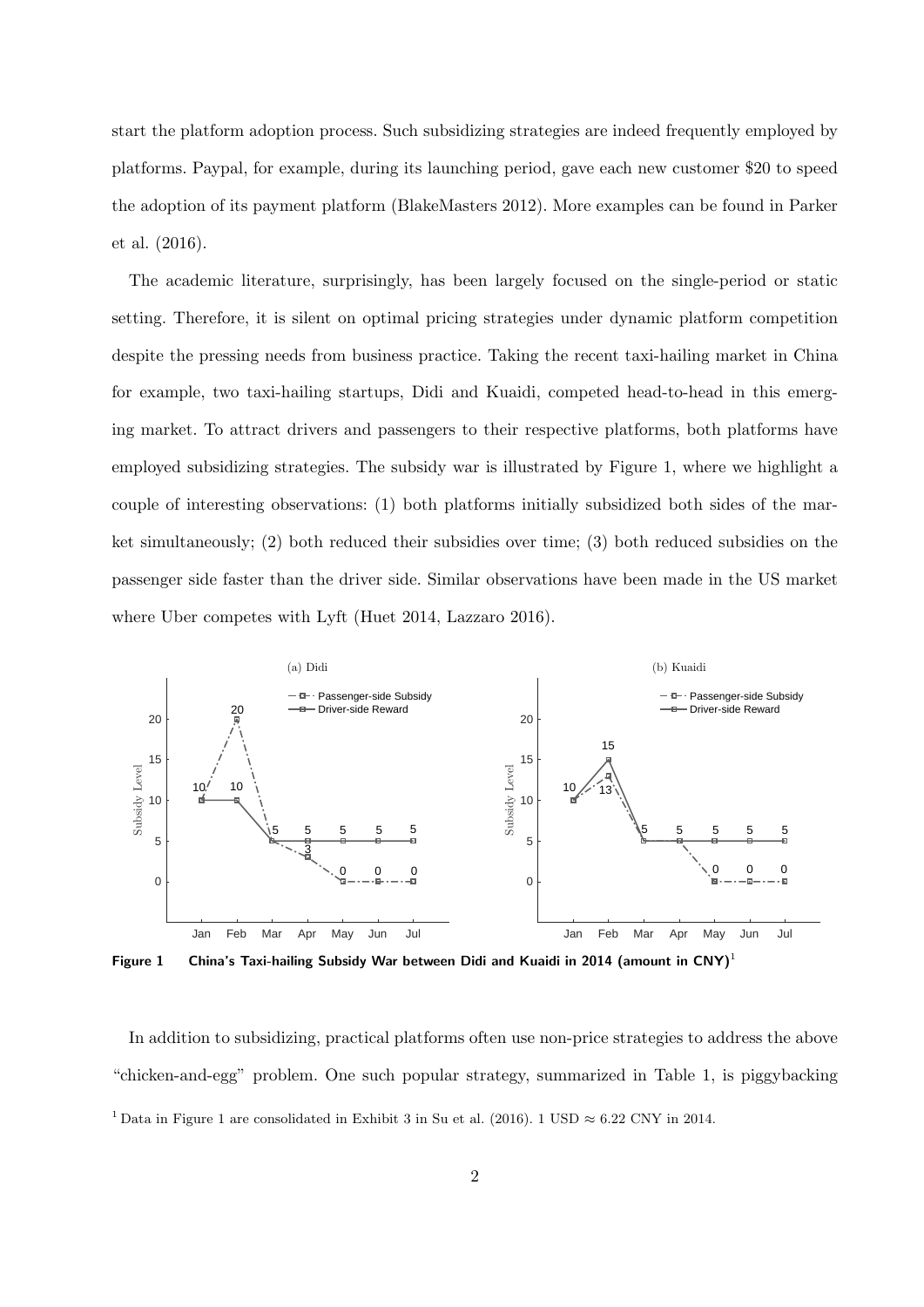where platforms are able to "connect with an existing user base from a different platform and stage the creation of value unit in order to recruit those users to participate" (Parker et al. 2016). Formal analysis of the piggyback strategy is rare, if not missing, in the academic literature despite its popularity in platform practices. As can be seen in Table 1, central to the piggyback strategy is the ability of the startup platform to bring in an initial installed base of users from a different established platform to its focal market. We formally model the piggyback strategy as an extension.

| Approach             | Definition                                                                                                 | Examples                            |  |
|----------------------|------------------------------------------------------------------------------------------------------------|-------------------------------------|--|
| direct importing     | offer direct gateways to users                                                                             | user log-in with Facebook or Google |  |
|                      | from external networks                                                                                     | account                             |  |
|                      |                                                                                                            | embedded Google search on Yahoo!    |  |
| business affiliation | acquire new users by serving as                                                                            | Youtube video tools on MySpace      |  |
|                      | subsidiaries of external networks                                                                          | Zygna games on Facebook             |  |
|                      |                                                                                                            | Paypal payment services on eBay     |  |
| strategic poaching   | convert users from other networks                                                                          | Airbnb posted house-rental listings |  |
|                      | without upfront agreements                                                                                 | on Craigslist to attract tenants    |  |
| business model       | extend or switch to new business                                                                           | OpenTable expanded from restaurant  |  |
| transformation       | model with existing users<br>Table 1 Cummany of Different Annycoches for Discusseding in Platform Practice | management software to booking      |  |

Table 1 Summary of Different Approaches for Piggybacking in Platform Practice

This paper aims to take the first step towards filling this gap in the academic literature by developing a multi-period framework that enables us to study dynamic platform competition. We also extend our baseline model to consider a non-price strategy, piggybacking, used by practical platforms to address the "chicken-and-egg" problem. To the best of our knowledge, our paper is the first to formally study optimal piggybacking strategies in the context of dynamic platform competition under network effects. Our key research questions are: Under dynamic platform competition and network effects: What are the platforms' optimal pricing strategies over time? What are the platforms' optimal piggybacking strategies?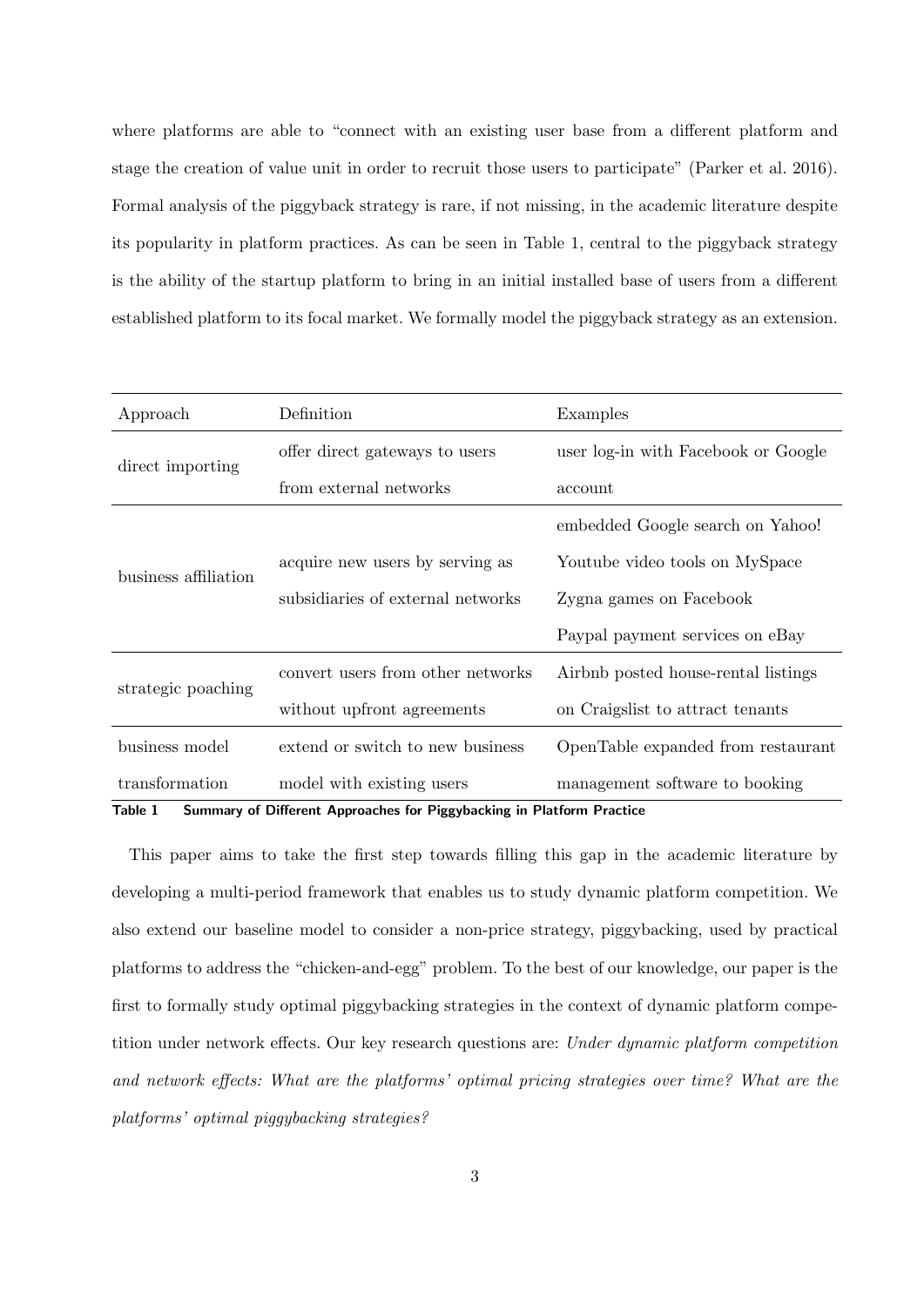Our key findings include the following. First and foremost, we solve for the platforms' optimal dynamic pricing strategies. Benchmarked with the single-period case, we identify regions when each competing platform should decrease their prices, and more interestingly, when they should increase prices. Second, we extend our baseline model to consider piggybacking, which is captured in our model by introducing an initial installed base on the consumer side. We are particularly interested in the asymmetric scenario when one platform is able to implement piggybacking but its rival is unable to do so. One finding here, somewhat counter intuitive, is that it might not be necessary for the non-piggybacking platform to subsidize consumers when competing with a piggybacking platform, so long as the network effects are not too strong. Third, we study the optimal piggybacking strategy and show several insightful implications via sensitivity analysis. Third, we extend our baseline model to consider platforms with asymmetric discount factors for their future profits.

The rest of this paper is organized as follows: Section 2 reviews related literature and Section 3 introduces our model setups. In Section 4, we first introduce the benchmark single-period results from the literature, and then extend to a two-period duopoly setting. We consider the role of piggyback strategies in Section 5 and endogenize the piggybacking decision in Section 5.2. As model extensions, we consider in Section 6 a three-period model, as well as asymmetric competitions with different discount factors. Section 7 outlines the managerial implications and concludes.

### 2. Literature Review

Our research draws from the rich two-sided market literature pioneered by Rochet and Tirole (2003) and Parker and Van Alstyne (2005). A repeated challenge in this literature is the "chicken and egg" problem (Caillaud and Jullien 2003) discussed in the Introduction. Subsidizing one side of the market has been suggested as a solution. For example, Parker and Van Alstyne (2005) recommend giving away free access/products to either providers or consumers, depending on the cross-market elasticities. Rochet and Tirole (2006) introduce the "seesaw principle" under which a profit-maximizing platform should charge a high price on one side and a low price on the other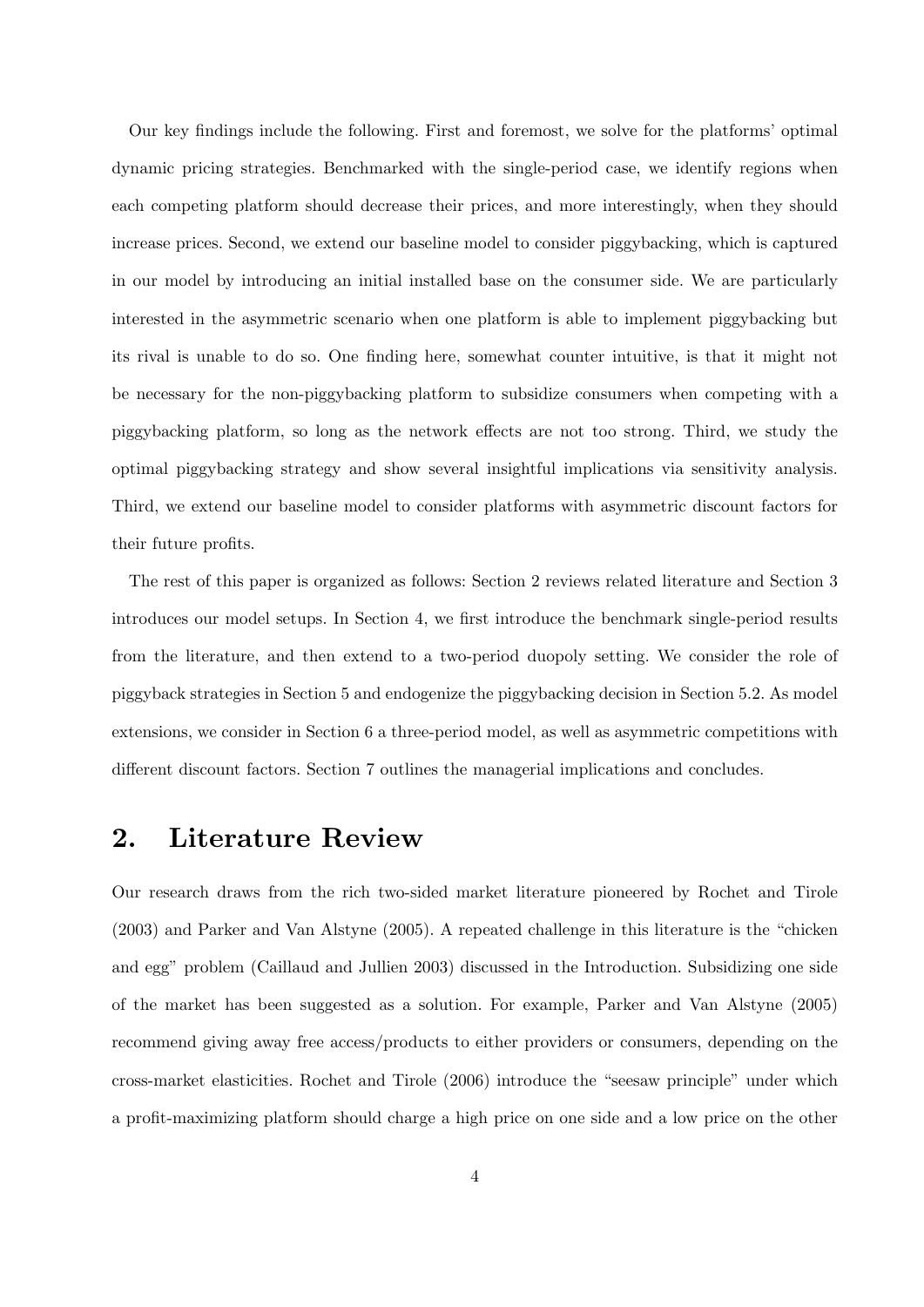side. While both papers assumed user single-homing, the seesaw principle, is also optimal when users multi-home. Armstrong (2006) shows that when only one side multi-homes and other side single-homes (called "competitive bottleneck"), the platform is able to charge a higher price on the multi-homing side due to its monopoly power in providing access to the single-homing side for the multi-homing side. A similar setup (only one side multi-homes) has been used by Hagiu and Ha laburda (2014) and Economides and Tåg (2012). Hagiu and Ha laburda (2014) consider different types of user expectations when they join the platform. They find that platforms might be better off when users are less informed and form their expectations passively. As shown later, we extend the single-period model in Hagiu and Ha laburda  $(2014)$  to a two-period setting, using their findings as a benchmark.

It remains unknown whether the optimality of the one-side subsidizing strategy (or the seesaw principle), obtained in a single-period setting can be extended to a multi-period setting like ours. As shown in Figure 1, platforms often employ dynamic pricing strategies to compete. Only a few studies have considered platform dynamics. For example, Zhu and Zhou (2012) consider an entry game between an incumbent and an entrant platform. They assume that prices are fixed in order to focus on non-pricing factors such as quality, network effects, and consumer expectations. Cabral (2011) considers a discrete, traffic-based model with direct network effects, where a new group of users arrive at the beginning of each period, and a fixed proportion of all existing users leave the market at the end of each period. His key finding is that the optimal price in each period is monotonic in network size. Another line of research employs the differential pricing game approach. Sun and Tse (2007) find that "winner takes all" might not occur at the steady state of platform competition, depending on whether users are single-homing or multi-homing. Chen and Tse (2008) discover that, in addition to the multi-homing tendency, market segmentation is another driving factor for the "winner takes all" outcome to occur at the steady state.

The piggyback strategy, broadly speaking, falls into the literature on non-price platform controls (e.g., Boudreau 2010, Anderson Jr et al. 2013). In a single-period setting, this literature has examined several platform controls, such as adding initial developers in the software platform (Boudreau 2012), attracting early users with single-side functionalities (Hagiu and Eisenmann 2007), and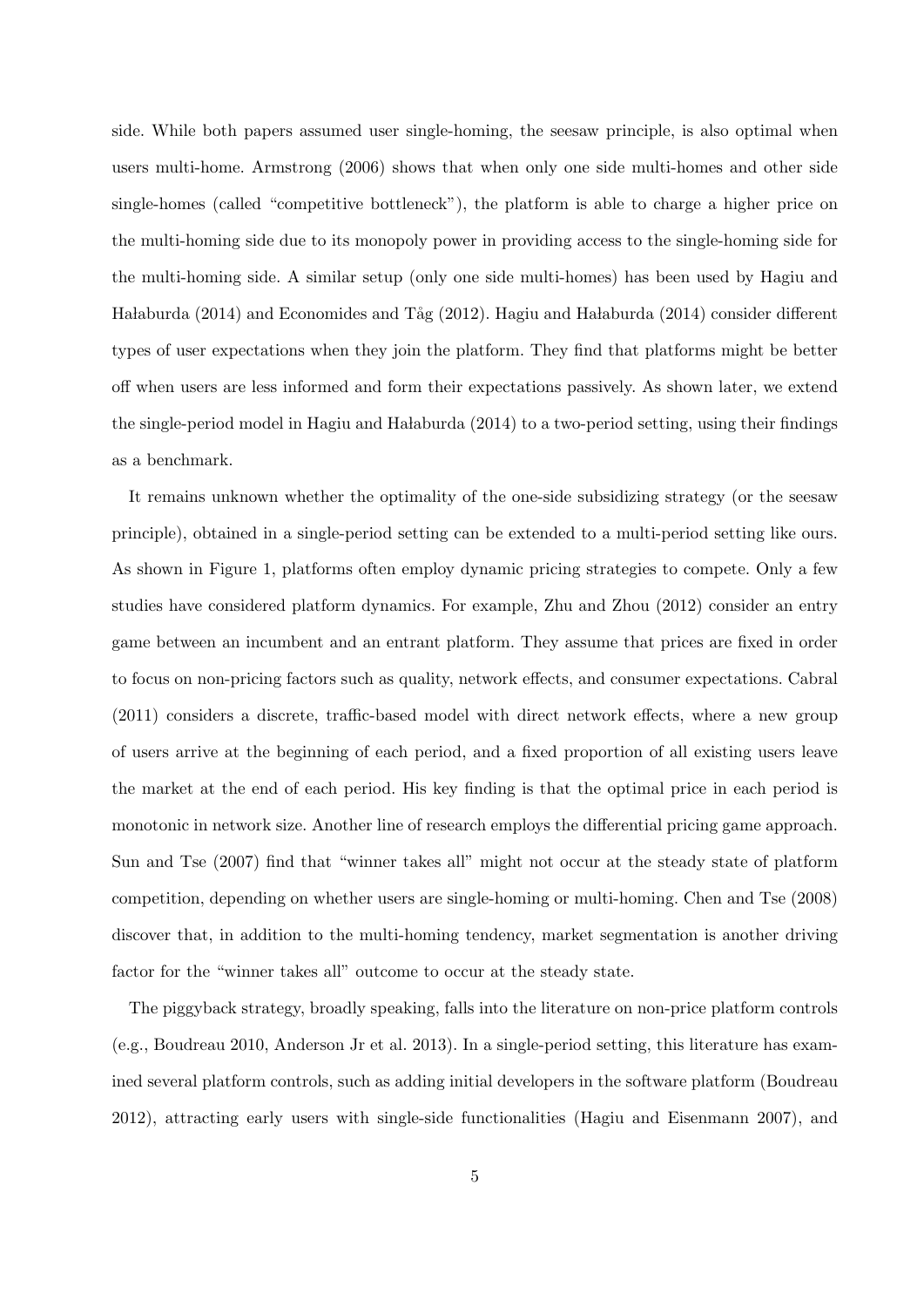integrating the user base with a complementary platform (Li and Agarwal 2016). The value of piggybacking in dynamic platform competition remains unknown. Our paper contributes to this literature by characterizing the interaction between pricing and piggybacking in an asymmetric setting where one platform piggbacks while the other does not. We uncover a host of interesting new insights.

As an extension, we consider a platform whose objective is to maximize short-term profit. The entrepreneurship literature has suggested that startup firms often pursue operational goals which are different from those of the established firms (e.g., Sandberg and Hofer 1988). We extend our baseline model to an asymmetric duopoly where platforms differ in their operational objectives (e.g., Swinney et al. 2011). In contrast to the case of symmetric duopoly, we show that the shortterm profit focused platform should refrain from competing (with the long-term profit focused platform) on the "money" side but monetize from the other side of the market.

## 3. Model Setup

Our baseline model extends the single-period duopoly setting in the literature (e.g., Hagiu and Ha laburda 2014) to a two-period setting. Platform A competes against platform B in a two-side market connecting consumers (denoted by  $c$ ) and providers (denoted by  $d$ ). We assume the lifecycle of the platform lasts for two periods. At the beginning of each period, each platform  $k \in \{A, B\}$ simultaneously decides the access fee  $p_{ki}^m$  in period  $i \in \{1,2\}$  for all users on side  $m \in \{c,d\}$ .

Following the literature (e.g., Armstrong 2006, Hagiu and Halaburda 2014), we assume that consumers single-home while providers multi-home. There are a group of new consumers arriving at the platform market place at the beginning of each period. New consumer arrivals are distributed along a Hotelling segment [0, 1] with density  $\rho$ . Without loss of generality, we normalize the total consumer population size over two periods to 1 such that  $\rho = \frac{1}{2}$  $\frac{1}{2}$ . Since consumers are single homing, they choose between platform A and B upon arrival. Denote  $Q_{ki}^c$  ( $q_{ki}^c$ ) as the accumulated (new) number of consumers for platform  $k \in \{A, B\}$  in period  $i \in \{1, 2\}$ , respectively. In period 2, we assume a retention rate of  $\delta$  ( $\delta \in [0,1]$ ) for all period 1 consumers. We have  $Q_{k1}^c = q_{k1}^c$  and  $Q_{k2}^c =$  $\delta Q_{k1}^c + q_{k2}^c$ .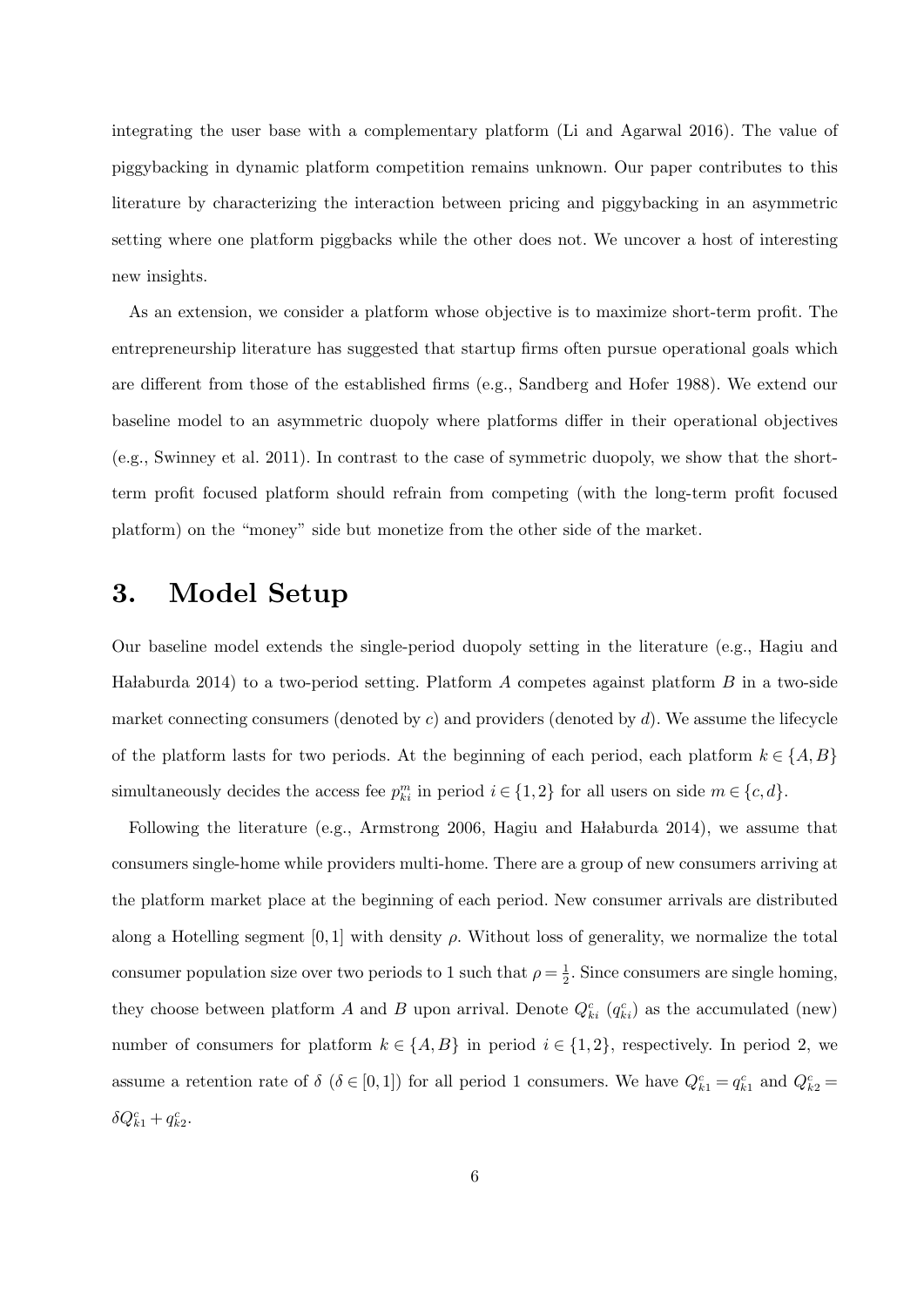Extending the consumer side demand function in Hagiu and Ha laburda (2014) to our two-period setting, we have

$$
q_{Ai}^{c} = \rho \left[ \frac{1}{2} + \frac{\beta (Q_{Ai}^{d} - Q_{Bi}^{d}) - p_{Ai}^{c} + p_{Bi}^{c}}{2t} \right], \ q_{Bi}^{c} = \rho - q_{Ai}^{c}, \tag{1}
$$

where  $\beta > 0$  is the strength of cross-side network effects on consumer side, which represents the surplus derived by a consumer from the participation of each provider. t is the unit transportation cost which measures the degree of horizontal differentiation between two platforms.

Following the literature (e.g., Hagiu and Ha laburda 2014), the provider side demand function in period  $i \in \{1,2\}$  for platform  $k \in \{A, B\}$  is given by

$$
q_{ki}^d = \alpha Q_{ki}^c - p_{ki}^d,\tag{2}
$$

where  $\alpha > 0$  is the strength of cross-side network effects on the provider side, which represents the profit made by a provider on every participating consumer. Equation (2) suggests that each provider's adoption decision of one platform is not affected by the other platform, which captures the fact that providers are open to (but not necessarily) multi-homing. Note that the system of equations (1) and (2) characterizes the flow of consumer arrivals in each period, and incorporates cross-side network effects between consumers and providers.

Denote  $\pi_{ki}$  as the single-period profit for platform  $k \in \{A, B\}$  in period  $i \in \{1, 2\}$ , and  $\Pi_{ki}$  as the discount future profit for platform  $k \in \{A, B\}$  at the beginning of period  $i \in \{1, 2\}$ . We solve for the multi-period platform competition problem using backward induction. First, given  $Q_{k1}^c$ , each platform k solves for the period 2 problem:

$$
\max_{p_{k2}^c, p_{k2}^d, k \in \{A, B\}} \quad \Pi_{k2} = \pi_{k2} = p_{k2}^c Q_{k2}^c + p_{k2}^d Q_{k2}^d = p_{k2}^c (\delta Q_{k1}^c + q_{k2}^c) + p_{k2}^d Q_{k2}^d.
$$
\n(3)

Then each platform k solves for the period 1 problem by discounting the future profit by  $\lambda$ .

$$
\max_{p_{k1}^c, p_{k1}^d, k \in \{A, B\}} \quad \Pi_{k1} = \pi_{k1} + \lambda \Pi_{k2}^* = p_{k1}^c Q_{k1}^c + p_{k1}^d Q_{k1}^d + \lambda \Pi_{k2}^*,
$$
\n(4)

where  $\Pi_{k2}^*$  is a function of  $Q_{k1}^c$ , and  $Q_{k1}^c$  is determined by the equilibrium prices in period 1. Later we will extend the model to N periods in Section 6.1 where  $N > 2$ . To ensure that the profit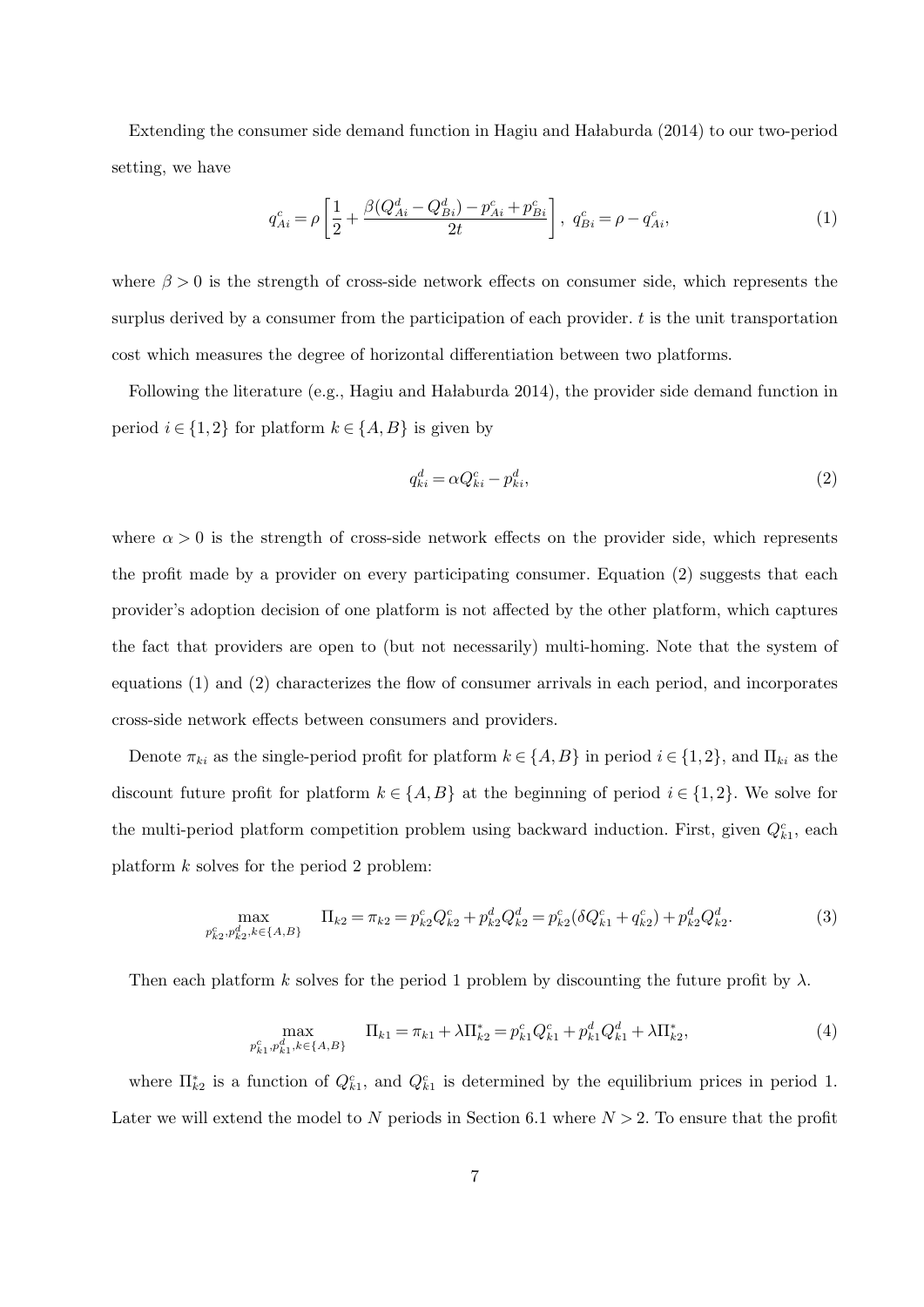functions are well-behaved, following the literature (e.g., Armstrong 2006, Hagiu and Halaburda 2014), we further assume

$$
4t > (\alpha + \beta)^2. \tag{5}
$$

We summarize our key notation in Table 2.

| $\boldsymbol{k}$                  | Indicator for the platform, $k \in \{A, B\};$                                                                                                     |
|-----------------------------------|---------------------------------------------------------------------------------------------------------------------------------------------------|
| $\boldsymbol{m}$                  | Side indicator, consumer side (c) or provider (d) side, $m \in \{c, d\}$ ;                                                                        |
| $\boldsymbol{i}$                  | Index of periods, $i\in\{1,2\}$ in Section 3 to 5, and $i\in\{1,2,3\}$ in Section 6.1;                                                            |
| $\beta(\alpha)$                   | Strength of the consumer (provider) side network effects, $\alpha$ , $\beta \ge 0$ ;                                                              |
| $p_k^m$                           | Equilibrium price of platform $k$ on side $m$ in the single-period duopoly;                                                                       |
| $p_{ki}^m$                        | Equilibrium price of platform $k$ on side $m$ in the symmetric multi-period duopoly;                                                              |
| $\tilde{p}^m_{ki}$                | Equilibrium price of platform $k$ on side $m$ in the asymmetric multi-period duopoly;                                                             |
| $\Delta^m_{ki}$                   | Coefficient of $Q_0$ in the equilibrium prices in the asymmetric duopoly, i.e., $\Delta_{ki}^m = \frac{\partial \tilde{p}_{ki}^m}{\partial Q_0};$ |
| $q_{ki}^c\,\left(Q_{ki}^c\right)$ | New (accumulated) consumers in period $i \in \{1,2\}$ for platform $k$ ;                                                                          |
| $\pi_{ki}$                        | Platform $k$ 's single-period profit in period $i$ ;                                                                                              |
| $\Pi_{ki}$                        | Platform $k$ 's discounted future profit at the beginning of period $i$ ;                                                                         |
| $\delta$                          | Retention rate for period 1 consumers, $\delta \in [0,1]$ ;                                                                                       |
| $\lambda$                         | Discount factor, $\lambda \in [0,1]$ ;                                                                                                            |
| $\boldsymbol{t}$                  | Transportation cost, assume $4t > (\alpha + \beta)^2$ ;                                                                                           |
| $Q_0$                             | Imported consumer base of platform $A$ ;                                                                                                          |
| $\boldsymbol{b}$                  | Cost coefficient for building $Q_0, b \geq 0;$                                                                                                    |
| $\rho$                            | Density for new consumer arrivals, $\rho = \frac{1}{2}(\frac{1}{3})$ for two-period (three-period) duopoly.                                       |
| Table 2                           | <b>Summary of Key Notation</b>                                                                                                                    |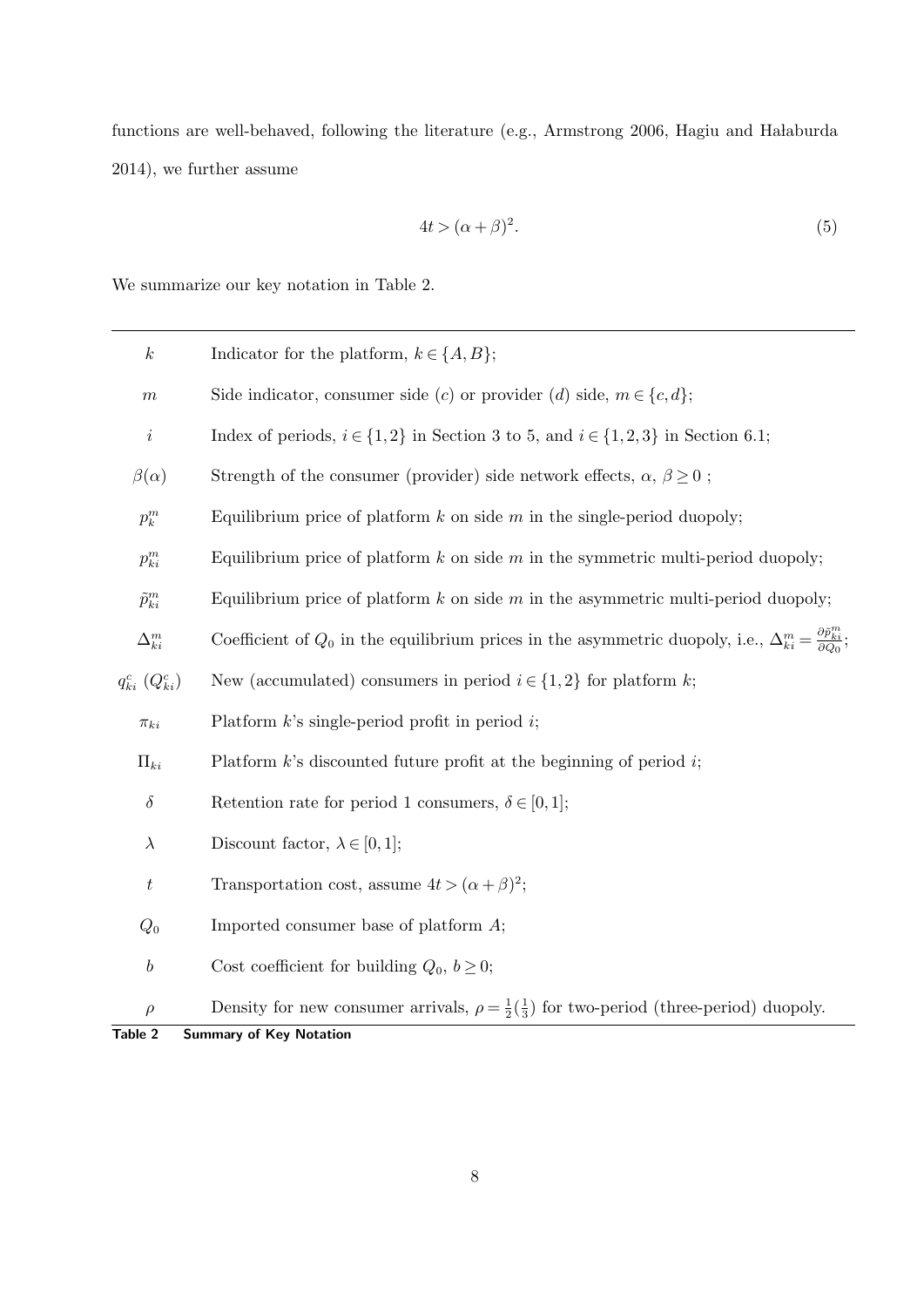## 4. Symmetric Duopoly

Consider a symmetric duopoly. Our baseline model includes the single-period model from the literature (e.g., Hagiu and Ha laburda  $2014$ ) as a special case by solving the period 1 problem in Equation (4) with  $\lambda = 0$ . Denote  $p_k^c$  ( $p_k^d$ ) as the platform k's single-period pricing strategy for consumers (providers). The following Lemma 1 replicates the single-period symmetric duopoly results in the literature.

**Lemma 1.** (Hagiu and Halaburda 2014) In a single-period symmetric duopoly, at equilibrium, the optimal pricing strategies for platform  $k \in \{A, B\}$  are given by

$$
(p_k^c)^* = t - \frac{\alpha(\alpha + 3\beta)}{8}, \ (p_k^d)^* = \frac{\alpha - \beta}{8}.
$$
 (6)

Given Lemma 1, Corollary 1 follows immediately.

Corollary 1. In a single-period symmetric duopoly, at equilibrium, platforms decrease (increase) provider side price when the consumer (provider) side network effects are strengthened (i.e.,  $\frac{\partial(p_k^d)^*}{\partial \beta}$  <  $(0, \frac{\partial (p_k^d)^*}{\partial \alpha} > 0)$ . Platforms decrease consumer side price when the network effects are strengthened on either side (i.e.,  $\frac{\partial (p_k^c)^*}{\partial \alpha} < 0$ ,  $\frac{\partial (p_k^c)^*}{\partial \beta} < 0$ ).

The findings in Lemma 1 are consistent with the literature where only one side of the market multi-homes (e.g., Proposition 3 in Economides and Tåg 2012). We will use the single-period equilibrium price in Equation (6) repeatedly in the rest of this paper. Benchmarked by  $(p_k^m)^*$ , we are able to show how equilibrium prices under the dynamic competition (i.e.,  $p_{ki}^m$ ) would deviate from the single-period equilibrium. Proposition 1 summarizes our results in a two-period symmetric duopoly setting.

Proposition 1. In a two-period symmetric duopoly, at equilibrium, the optimal pricing strategies for platform  $k \in \{A, B\}$  are given by Table 3.

Note that our two-period model is more general, as it contains the single-period model in the literature as a special case by setting  $\delta = 0$ . In this case, Proposition 1 is identical to Lemma 1. Our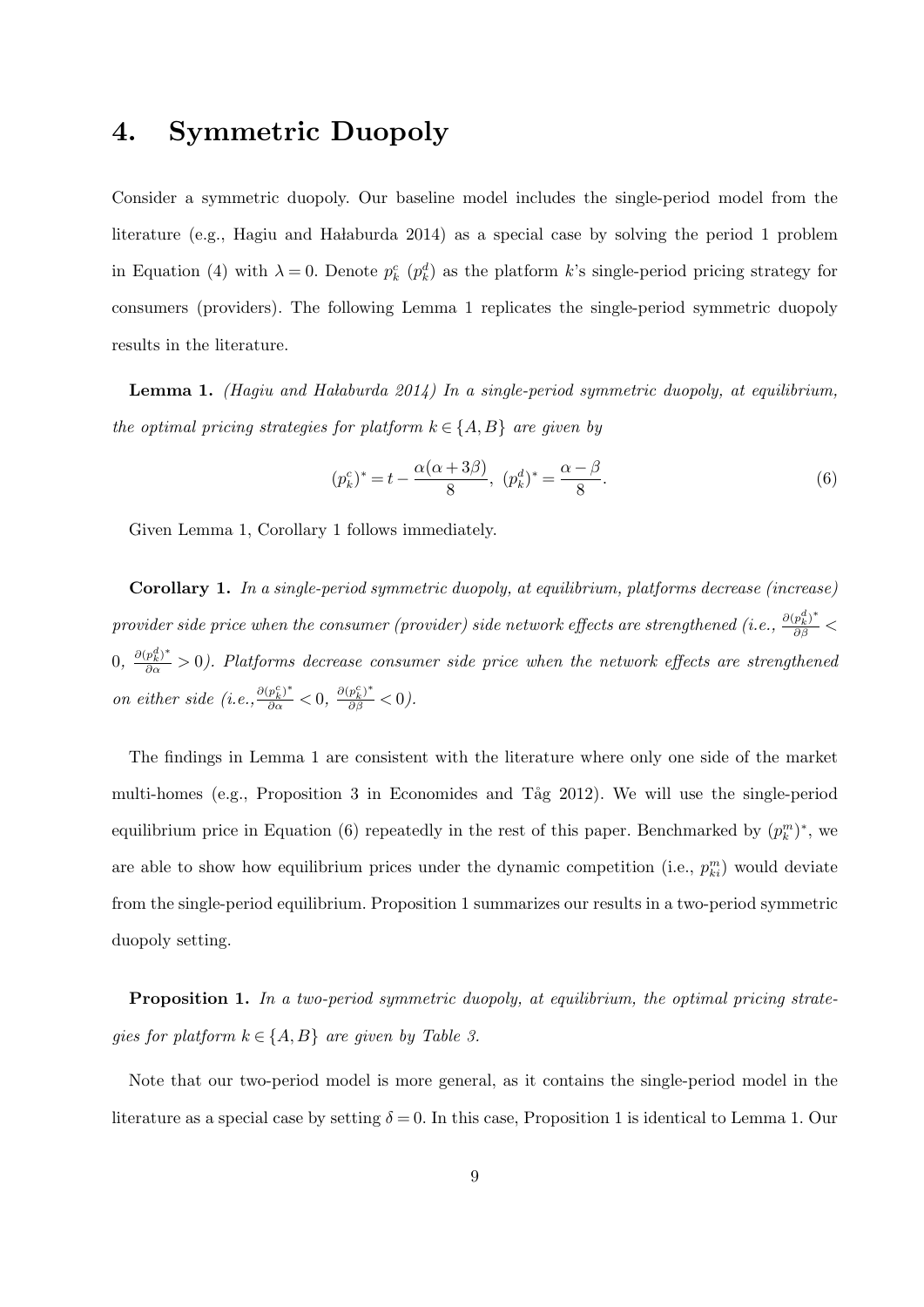|                | Period Market | $(p_{ki}^m)^*$                                                                                                                                                                                                                                                                                               | $(p_{ki}^m)^*-(p_{k}^m)^*$                                   |  |
|----------------|---------------|--------------------------------------------------------------------------------------------------------------------------------------------------------------------------------------------------------------------------------------------------------------------------------------------------------------|--------------------------------------------------------------|--|
|                | Consumer      | $\left(t-\frac{\alpha(\alpha+3\beta)}{8}\right)-\frac{t\lambda\delta(1+\delta)\left[16t-(\alpha^2+6\alpha\beta+\beta^2)\right]}{2[12t-(\alpha^2+4\alpha\beta+\beta^2)]}\qquad-\frac{t\lambda\delta(1+\delta)\left[16t-(\alpha^2+6\alpha\beta+\beta^2)\right]}{2[12t-(\alpha^2+4\alpha\beta+\beta^2)]}\leq 0$ |                                                              |  |
|                | Provider      | $\frac{\alpha-\beta}{8}$                                                                                                                                                                                                                                                                                     | $\theta$                                                     |  |
| $\overline{2}$ | Consumer      | $(1+\delta)\left(t-\frac{\alpha(\alpha+3\beta)}{8}\right)$                                                                                                                                                                                                                                                   | $\delta\left(t-\frac{\alpha(\alpha+3\beta)}{8}\right)\geq 0$ |  |
|                | Provider      | $\frac{(1+\delta)(\alpha-\beta)}{8}$                                                                                                                                                                                                                                                                         | $\frac{\delta(\alpha-\beta)}{8}$                             |  |

Table 3 Equilibrium Prices in the Symmetric Two-period Duopoly

key interest of this paper lies in the case when  $\delta > 0$ . We are curious to know what new insights a dynamic setting can uncover, compared to a single-period duopoly. To show this, we compute the price gap  $(p_{ki}^c)^* - (p_k^c)^*$  in the last column in Table 3. At equilibrium, we notice following interesting findings.

First, we show the relationship among the equilibrium prices  $(p_{ki}^m)$ , the discount factor  $(\lambda)$ , and the retention rate  $(\delta)$ . On the consumer side, platforms offer a smaller price in period 1 (i.e.,  $(p_{k1}^c)^* - (p_k^c)^* \leq 0$ . The magnitude of this price gap is amplified by a larger discount factor (i.e.,  $\partial |(p_{k1}^c)^* - (p_k^c)^*|/\partial \lambda \ge 0$  or a greater retention rate (i.e.,  $\partial |(p_{k1}^c)^* - (p_k^c)^*|/\partial \delta \ge 0$ ). However, it is suboptimal for the platforms to offer a smaller price to consumers in period 2. On the contrary, platforms should increase their prices (i.e.,  $(p_{k2}^c)^* - (p_k^c)^* \ge 0$ ).

On the provider side, platforms offer the single-period equilibrium price in period 1. In period 2, platforms may find it optimal to offer a smaller price (i.e.,  $(p_{ki}^d)^* - (p_k^d)^* < 0$ ) to providers if and only if  $\beta > \alpha$  and this price gap is amplified by a larger retention rate (i.e.,  $\partial |(p_{ki}^d)^* - (p_k^d)^*|/\partial \delta \ge 0$ when  $\beta \ge \alpha$ ).

Second, we further highlight the impact of the time horizon. We note that the optimal strategies on the consumer side are sensitive to the time horizon. Compared to the single-period setting, charging consumers a smaller price in the first period is optimal in a two-period setting because those consumers acquired in the early period not only attract providers but also contribute to the consumer side profit in the second period. In other words, consumers acquired in the early period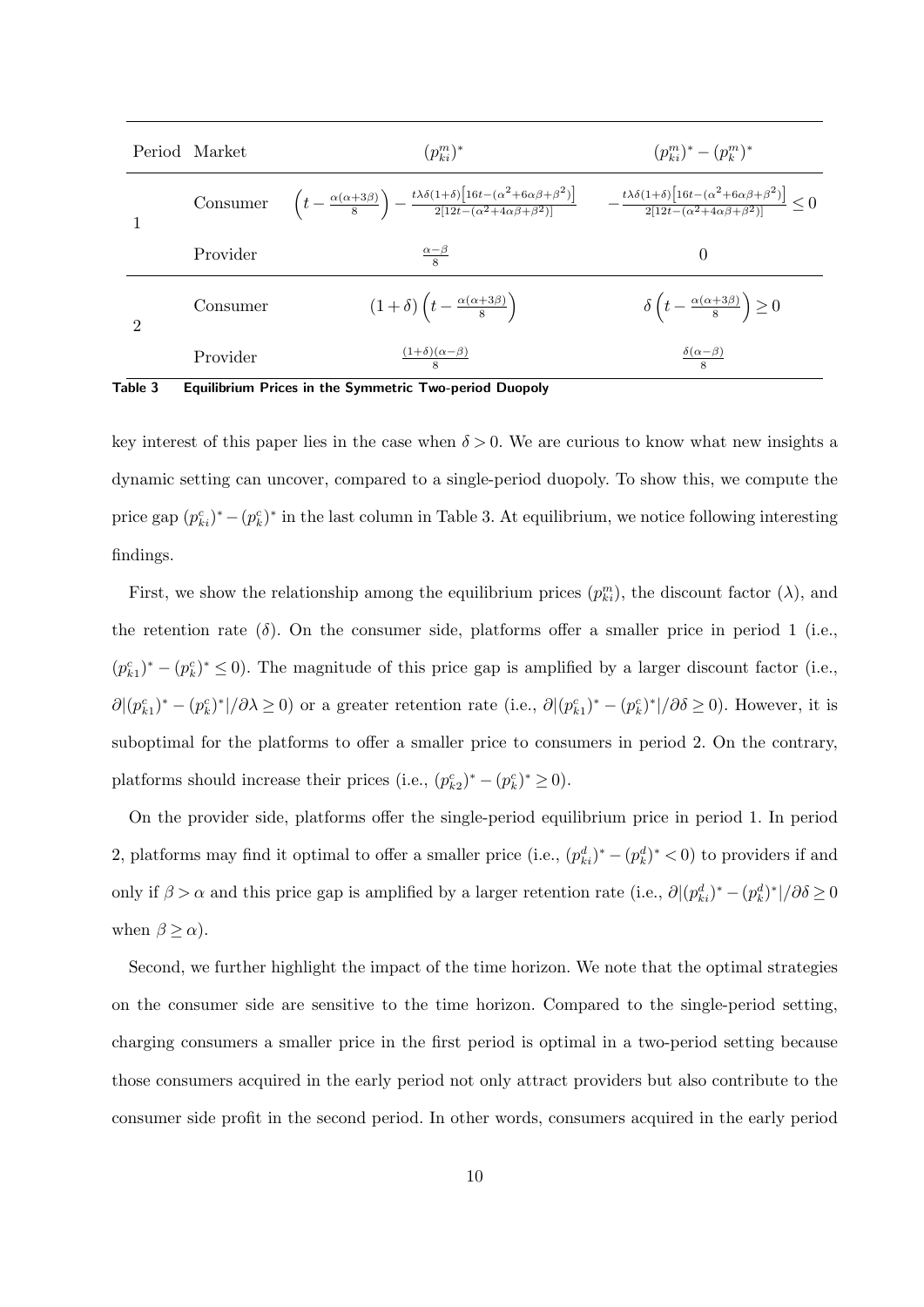

Figure 2 The Impact of  $\delta$  on the Equilibrium Prices ( $t = 4$ ,  $\alpha = 1.5$ )

become more valuable in a multi-period setting.

Interestingly, the optimal strategies on the provider side are not sensitive to the time horizon (i.e.,  $\frac{\partial (p_{k1}^d)^*}{\partial \lambda} = \frac{\partial (p_{k2}^d)^*}{\partial \lambda} = 0$ ). In period 2, the consumer side consists of both existing consumers and new consumers, resulting in a growing consumer installed base when  $\delta$  is sufficiently large (i.e., when  $\delta \geq 1 - \frac{q_{k2}^c}{Q_{k1}^c}$ ). In contrast, there is no similar installed base growth pattern on the provider side, as the provider side demand is jointly determined by the cross-side network effects and period 2 price (i.e.,  $Q_{k2}^d = \alpha Q_{k2}^c - p_{k2}^d$ ). Thus, optimal pricing on the provider side follows a similar logic as in the single-period setting, which is not sensitive to the time horizon.

Finally, we examine the role of cross-side network effects and their interactions with the consumer retention rate δ. As illustrated in Figure 2, when fixing  $\alpha = 0.4$  and increasing β from 0 to 0.8, a smaller provider-side price is optimal in period 2 when  $\beta < \alpha$  (decreasing curves in Figure 2c). On the consumer side, a greater  $\beta$  results in a smaller price in period 2 (decreasing curves in Figure 2b), but gives non-monotonic impacts in period 1. When  $\beta$  is smaller than  $\alpha$ , indicating that consumer side network effects are relatively smaller, a greater  $\beta$  will push up consumer side price (increasing curves on the left side of Figure 2a). As β grows above  $\alpha$ , a greater β will trigger a price war on the consumer side because both platforms find it optimal to subsidize consumers (decreasing curves on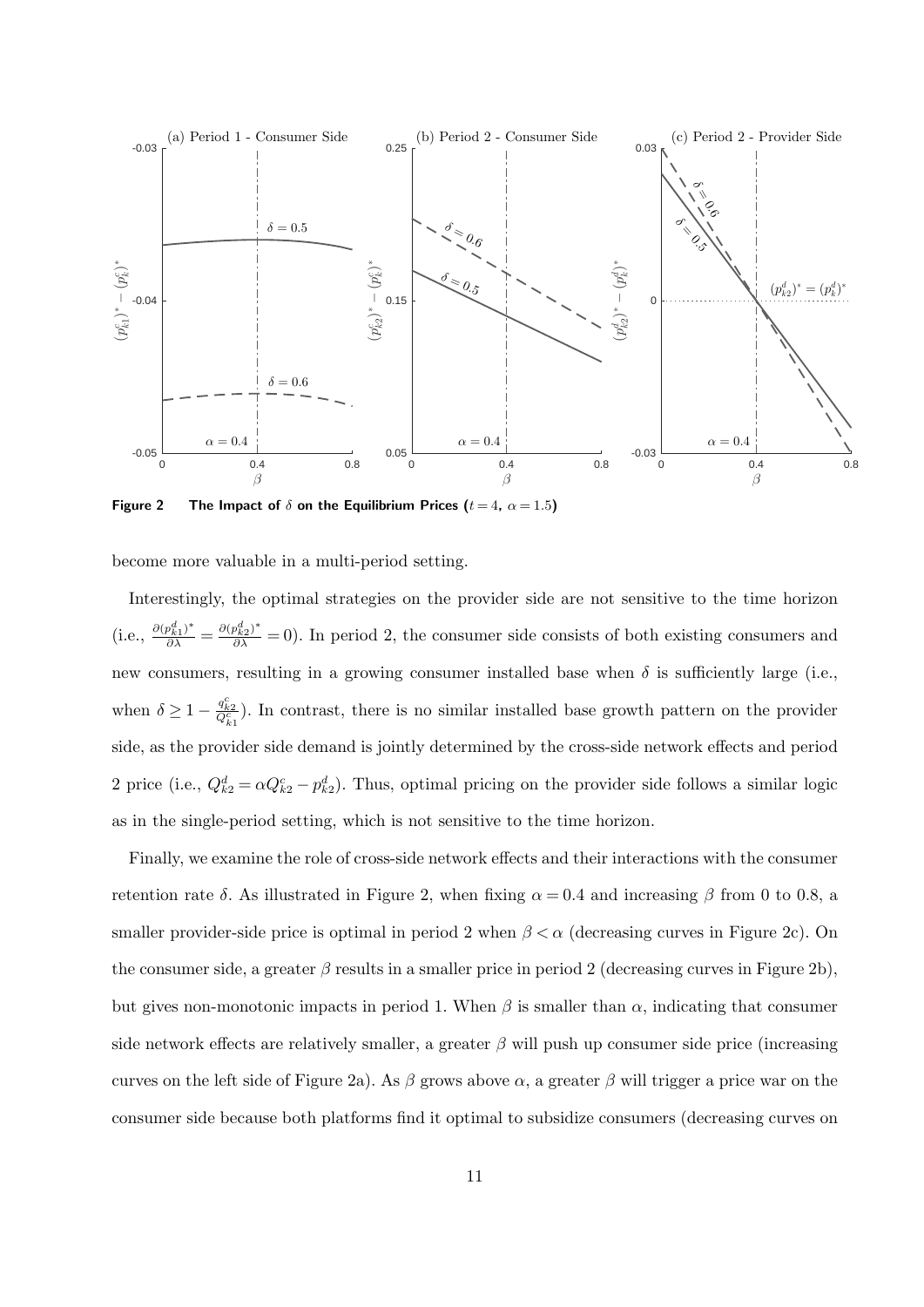the right side of Figure 2a). Furthermore, a greater retention rate  $\delta$  will drive the price war more viciously when  $\beta > \alpha$ , because period 1 adopters becomes more valuable for platforms' period 2 profit (the curve with  $\delta = 0.6$  is lower than that with  $\delta = 0.5$  in Figure 2a).

# 5. The Piggyback Strategy

In this section, we extend our baseline model to consider the scenario when one startup, say platform A (but not platform B) employs the piggyback strategy. This is modeled formally by endowing platform A with an initial installed base of  $Q_0$  on the consumer side. Such a formal treatment captures the essence of piggybacking where startups can redirect consumers from external networks to join their focal platforms, as we illustrated in Table 1.

We provide our analysis in two subsections. Subsection 5.1 considers an exogenous  $Q_0$ , while subsection 5.2 endogenizes  $Q_0$ .

#### 5.1. Exogenous  $Q_0$

Given an existing user base  $Q_0$ , we modify the system of demand functions in Equation (1) as follows.

$$
Q_{A1}^{c} = Q_0 + q_{A1}^{c} = Q_0 + \rho \left[ \frac{1}{2} + \frac{\beta (Q_{A1}^{d} - Q_{B1}^{d}) - \tilde{p}_{A1}^{c} + \tilde{p}_{B1}^{c}}{2t} \right], \ q_{B1}^{c} = \rho - q_{A1}^{c}, \tag{7}
$$

where  $\tilde{p}$  denotes respective prices under  $Q_0$ . Demand functions in period 2 remain the same as in Equation (1) when  $i = 2$ . At equilibrium, it can be shown that the optimal pricing strategies can be re-written as the combination of the optimal prices under the symmetric duopoly (defined by Proposition 1), and an additional term that is linear in  $Q_0$ , i.e.,  $(\tilde{p}_{ki}^m)^* = (p_{ki}^m)^* + \Delta_{ki}^m Q_0$  where  $\Delta_{ki}^m = \frac{\partial (\tilde{p}_{ki}^m)^*}{\partial Q_0}$  $\frac{(p_{ki}^{n})}{\partial Q_0}$ .  $\Delta_{ki}^m$  (specified in the appendix) are only functions of  $\{t, \alpha, \beta\}$  but not  $Q_0$ . This allows us to examine the marginal effects of  $Q_0$  on  $(\tilde{p}_{ki}^m)^*$ . The following Proposition 2 summarizes our results.

**Proposition 2.** In a two-period asymmetric duopoly where platform A is endowed with a positive initial installed base of  $Q_0$ , Table 4 characterizes the comparative statics of  $Q_0$  in period 1 equilibrium prices. Regions R1 to R8 are depicted in Figure 3 and  $\lambda$ .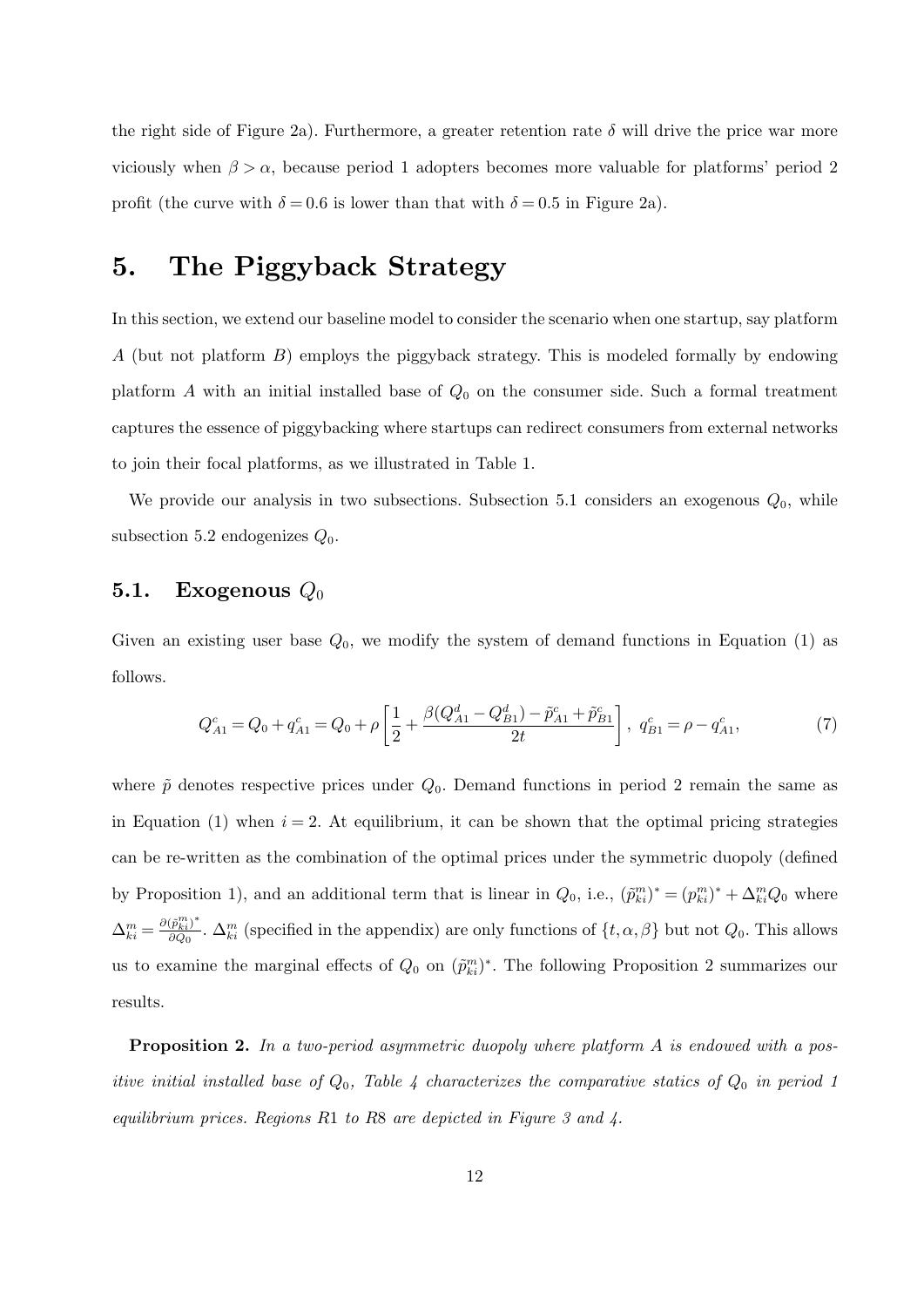| Market         | Platform       | $\frac{\partial (p_{k1}^m)^*}{\partial Q_0} < 0$    | $\frac{\partial (p_{k1}^m)^*}{\partial Q_0} > 0$                      | $\frac{\partial (p_{k1}^m)^*}{\partial Q_0}=0$ |
|----------------|----------------|-----------------------------------------------------|-----------------------------------------------------------------------|------------------------------------------------|
| Consumer $(c)$ | $\overline{A}$ |                                                     | $\Delta_{A1}^c < 0$ (R1) $\Delta_{A1}^c > 0$ (R2) $\Delta_{A1}^c = 0$ |                                                |
|                | B              |                                                     | $\Delta_{B_1}^c < 0$ (R5) $\Delta_{B_1}^c > 0$ (R6)                   | $\Delta_{B1}^c = 0$                            |
| Provider $(d)$ | $\overline{A}$ | $\alpha < \beta$ (R3)                               | $\alpha > \beta$ (R4)                                                 | $\alpha = \beta$                               |
|                | В              | $\Delta_{B_1}^d < 0$ (R7) $\Delta_{B_1}^d > 0$ (R8) |                                                                       | $\Delta_{B1}^d = 0$                            |

Table 4 Comparative Statics of  $Q_0$  in period 1. Period 2 equilibrium prices follow a similar pattern.  $\Delta_{ki}^m$  are defined in the appendix. Regions R1 to R8 are visualized in Figure 3 and 4.

The impact of  $Q_0$  is similar in each period. For brevity, we focus on period 1. For platform  $A$ , Proposition 2 says that  $\tilde{p}_{Ai}^c$  goes up as  $Q_0$  increases, suggesting that acquiring  $Q_0$  and subsidizing consumers with a smaller price substitute each other in most cases. On the provider side, when  $\alpha$  $\beta$ , platform A decreases price on the provider side in order to secure an even larger consumer base in the early period, suggesting complementarity between acquiring  $Q_0$  and subsidizing providers; otherwise when  $\alpha > \beta$ , acquiring  $Q_0$  and subsidizing consumers substitute each other.



Figure 3 Platform A's Period 1 Pricing Strategy  $(t = 1)$ . Similar Pattern for Period 2.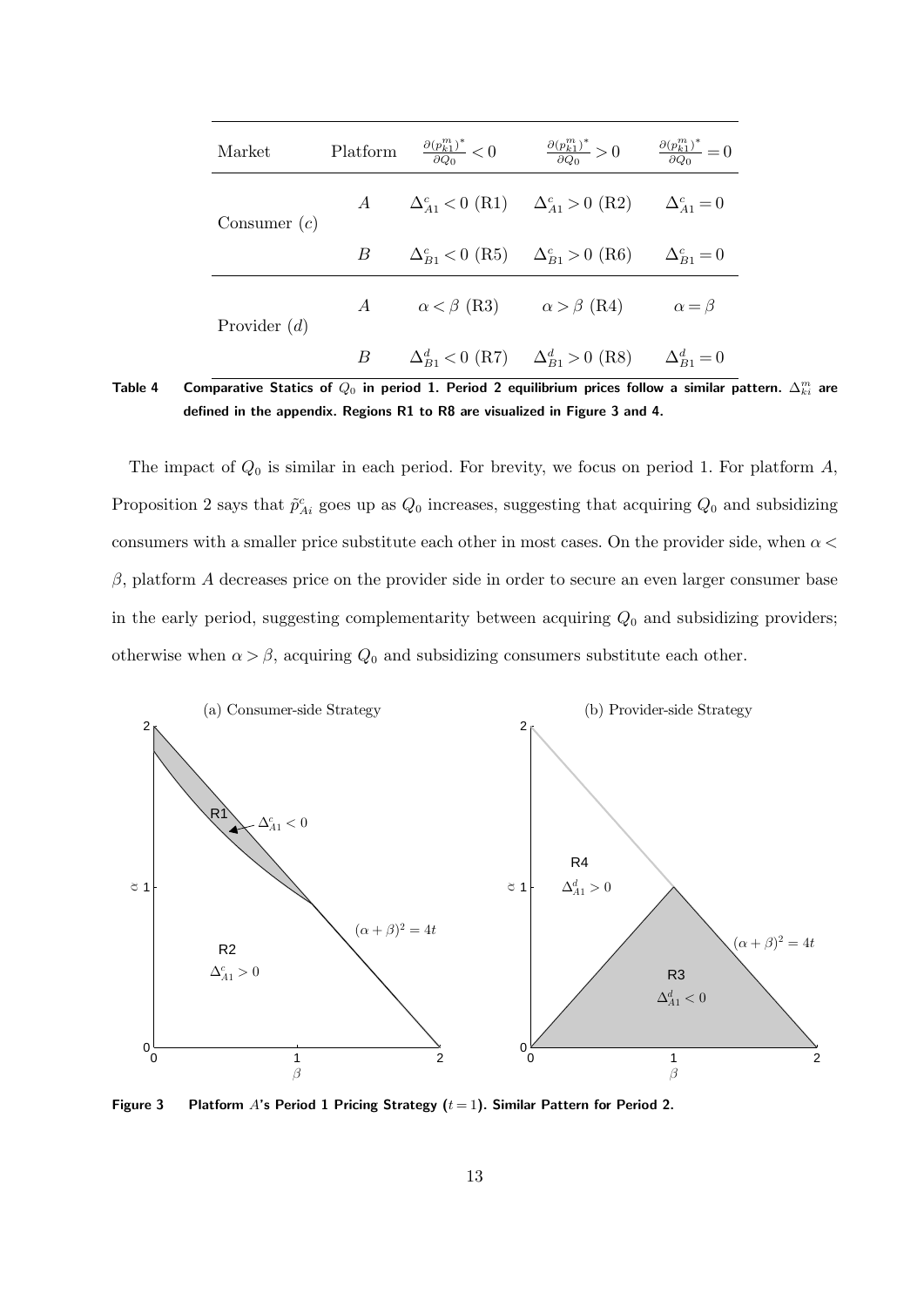

Figure 4 Platform B's Period 1 Pricing Strategy  $(t = 1)$ . Similar Pattern for Period 2.

To compete, the non-piggybacking platform's optimal pricing strategies are non-trivial. On the consumer side, given that platform A intends to raise  $\tilde{p}_{A1}^c$  in most cases, platform B may find it optimal to follow the suite by increasing  $\tilde{p}_{Bi}^c$  when network effects of both directions are small (i.e., in region R6 of Figure 4a). This is given by platform  $B$ 's best responsive function. On the other hand, when network effects are sufficiently strong (in region R5 of Figure 4a), platform B has to offer a smaller  $\tilde{p}_{Bi}^c$ . This is because that platform A's initial  $Q_0$  generates a powerful virtuous cycle between providers and consumers. Platform B has to differentiate himself by substantially decreasing price on the consumer side in order to maintain his consumer base.

On the provider side, platform B raises  $\tilde{p}_{Bi}^d$  in two white regions of Figure 4b. (1) When  $\beta$  is small enough (see Region R8 of Figure 4b), the provider side is relatively more profitable (i.e.,  $\alpha > \beta$ ), thus both platforms raise prices on the provider side. (2) In the other white region (far right) of Figure 4b, because platform B has to aggressively subsidize consumers (see the respective region in R5 of Figure 4a), reducing prices  $\tilde{p}_{Bi}^d$  to the providers at the same time would result in too much profit loss. Instead, platform  $B$  raises price in this white region.

To further illustrate the impact of  $Q_0$ , we compare Figure 3 and 4 to search for regions where both platforms decrease prices (i.e., a price war) or increase prices (i.e., a reverse price war). As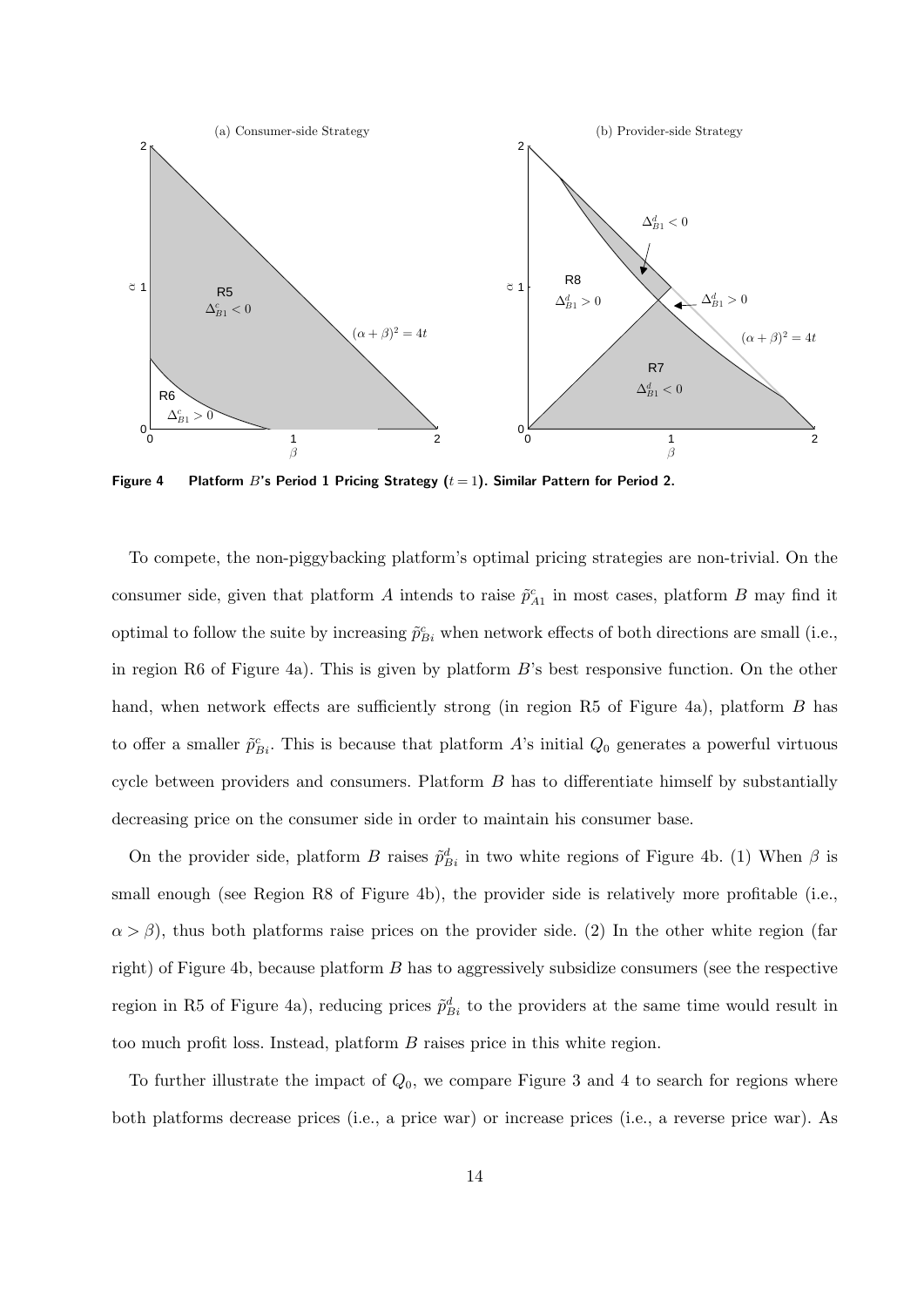shown in Figure 5, on the consumer side, such a price war occurs when the strength of cross-side network effects on the provider side (i.e.,  $\alpha$ ) is strong enough, where provider participation is largely driven by consumer adoption. In this case, platforms compete for more consumers, even if platform A has been endowed with  $Q_0$ .



Figure 5 Regions Where Both Platforms Decrease Prices  $(t = 1)$ 

Interestingly, there are regions where both platforms choose to increase prices (i.e., a reverse price war, see the shaded region in Figure 6). This implies that both platforms can benefit from the piggyback strategy of one of them. On the consumer side, this emerges when both  $\alpha$  and  $\beta$  are small enough, such that the cross-side value of owning  $Q_0$  is limited and platform A would like to monetize it early in period 1. On the provider side, both platforms raise prices if  $\beta$  is small enough, where provider participation is driven mostly by consumer adoption. In this case,  $Q_0$  can help two platforms differentiate each other and soften the competition.

Finally, we examine the profit advantage of piggybacking over non-piggybacking.

**Proposition 3.** If  $\alpha = \beta$ , platform A's marginal profit advantage over platform B due to piggybacking is amplified by the strength of network effects, i.e.,  $\frac{\partial^2 (\Pi_{A1}^* - \Pi_{B1}^*)}{\partial \alpha \partial \Omega_2}$  $\frac{(\Pi_{A1}^* - \Pi_{B1}^*)}{\partial \alpha \partial Q_0} = \frac{\partial^2 (\Pi_{A1}^* - \Pi_{B1}^*)}{\partial \beta \partial Q_0}$  $\frac{\partial (I_{A1}-\Pi_{B1})}{\partial \beta \partial Q_0} \geq 0.$ 

This result implies that, as the strength of network effects increases, the piggybacking platform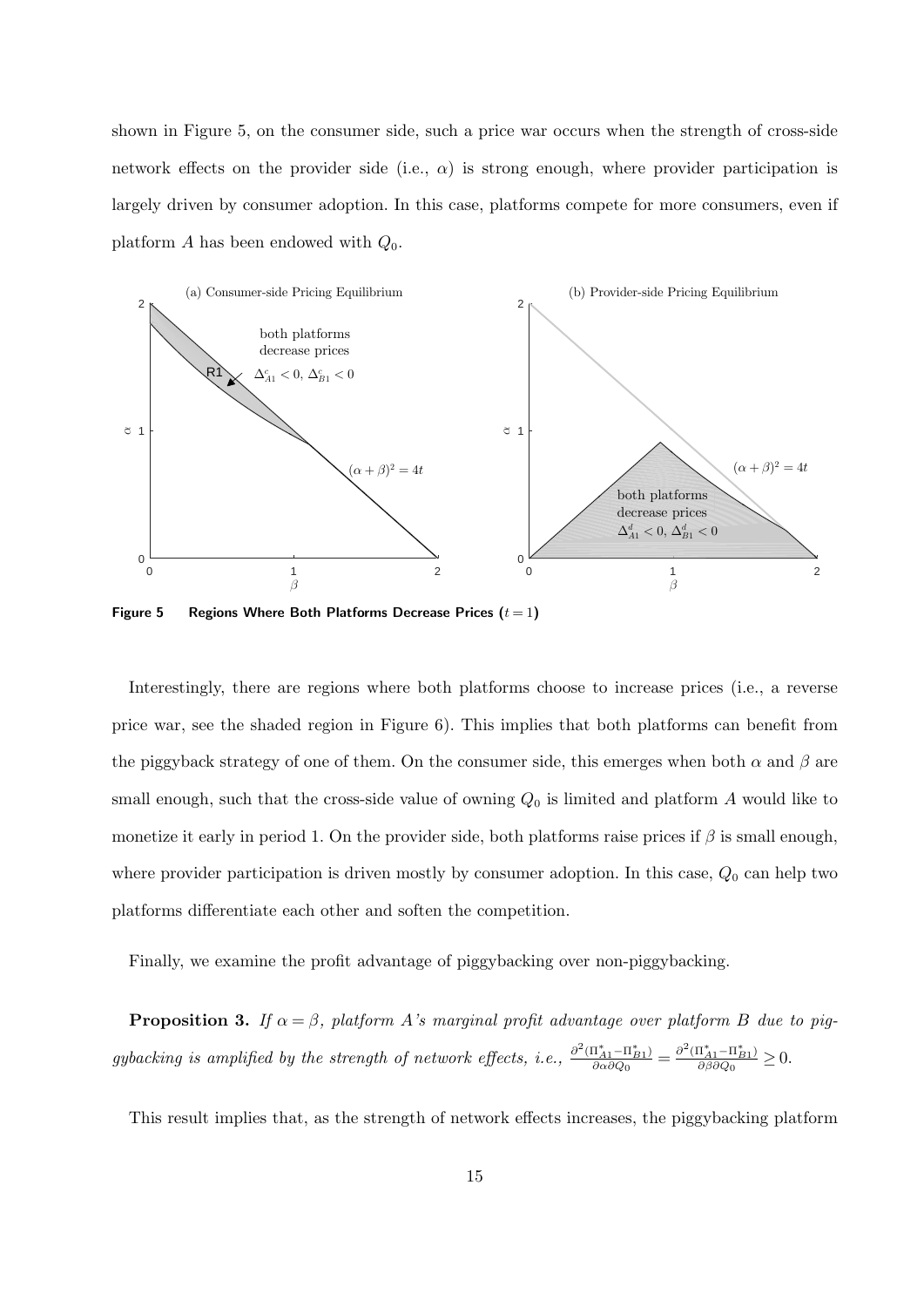

Figure 6 Regions Where Both Platforms increase prices  $(t = 1)$ 

obtains an increasing profit advantage over her rival who does not piggyback. So far, we have assumed that piggybacking is costless for platform  $A$ . Next we endogenize  $Q_0$  by considering the acquisition cost of  $Q_0$ .

### 5.2. Endogenous  $Q_0$

When acquiring  $Q_0$  is costly, we modify the platform A's period 1 objective function in Equation (4) as follows

$$
\max_{p_{A1}^c, p_{A1}^d, Q_0} \quad \Pi_{A1} = \pi_{A1} + \lambda \Pi_{A2}^* = p_{A1}^c Q_{A1}^c + p_{A1}^d Q_{A1}^d - bQ_0^2 + \lambda \Pi_{A2}^*,
$$
\n(8)

where  $bQ_0^2$  represents the total cost of acquisition of  $Q_0$ . Our assumption of a convex cost of acquiring  $Q_0$ , captures the fact that it becomes increasingly difficult for the platform to import additional consumers. To avoid the trivial solution of  $Q_0^* \to +\infty$  when b is too small, we assume that b is large enough such that  $b > \hat{b}$  ( $\hat{b}$  is defined in the appendix). All other model setups remain the same as those in the baseline model. To align with Section 5.1, we assume again that platform B does not piggyback. For exposition simplicity, we further assume  $\lambda = \delta = 1$ .

Proposition 4 characterizes platform A's optimal strategies.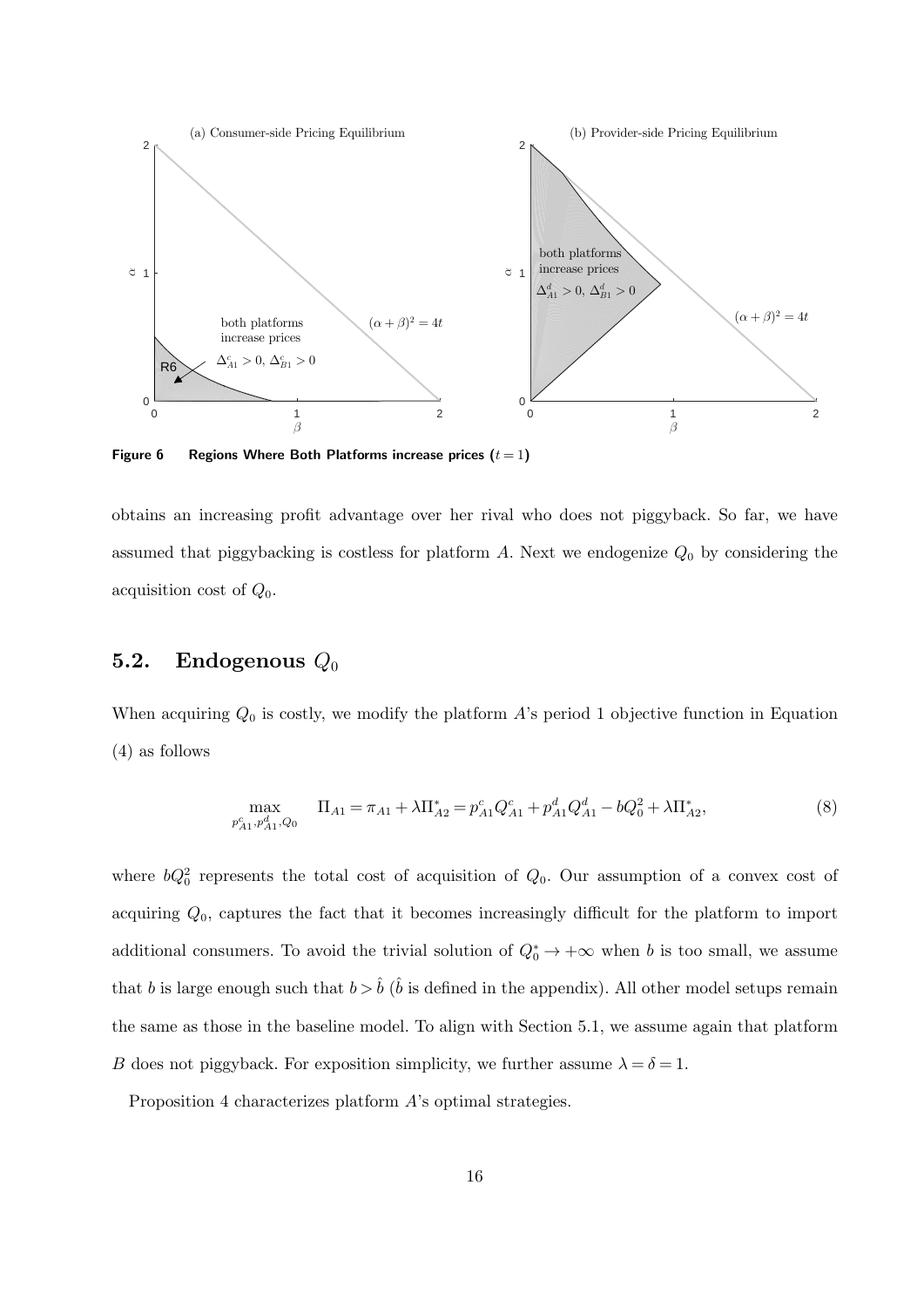**Proposition 4.** When platform A incurs a piggybacking cost of  $bQ_0^2$ , at equilibrium, the following holds when b increases.

- 1.  $Q_0^*$  decreases (i.e.,  $\frac{Q_0^*}{\partial b} < 0$ );
- 2. On the consumer side, platform A increases period 1 price (i.e.,  $\frac{(\tilde{p}_{A1}^c)^*}{\partial b} > 0$ ) only when  $t < \hat{t}$  and  $\frac{\beta}{\alpha} < \hat{u}$  (where  $\hat{t}$  and  $\hat{u}$  are shown to be unique in the appendix), otherwise platform A decreases price in period 1. Platform A always decreases period 2 price (i.e.,  $\frac{(\tilde{p}_{A2})^*}{\partial b} < 0$ );
- 3. On the provider side, platform A decreases price in both periods (i.e.,  $\frac{\partial (\tilde{p}_{Ai}^d)^*}{\partial b} < 0$ ) if and only if  $\alpha > \beta$ .

Proposition 4 uncovers additional insights. Benchmarked with Proposition 2, Proposition 4 suggests that, when  $Q_0$  is endogenized, platforms need to balance the transportation cost  $t$ , optimal piggybacking  $Q_0^*$ , and optimal pricing in a non-trivial way, as illustrated in Figure 7.



Figure 7 Comparative Statics of  $b$   $(\alpha = 1, t = 0.6)$ 

Consider the case of  $\alpha > \beta$  when providers are more sensitive than consumers to the cross-side network effects. In this case, when b increases,  $Q_0^*$  decreases (see Figure 7a), which in turn, hurts the provider side more due to cross-side network effects. To counter, platform A decreases price on the provider side (see Figure 7c). Interestingly, when both t and  $\frac{\beta}{\alpha}$  are small, the marginal impact of a decreasing  $Q_0$  is less severe on the consumer side (versus a price increase), and charging a slightly higher price on the consumer side can overcome the loss due to a decreasing  $Q_0$  (see the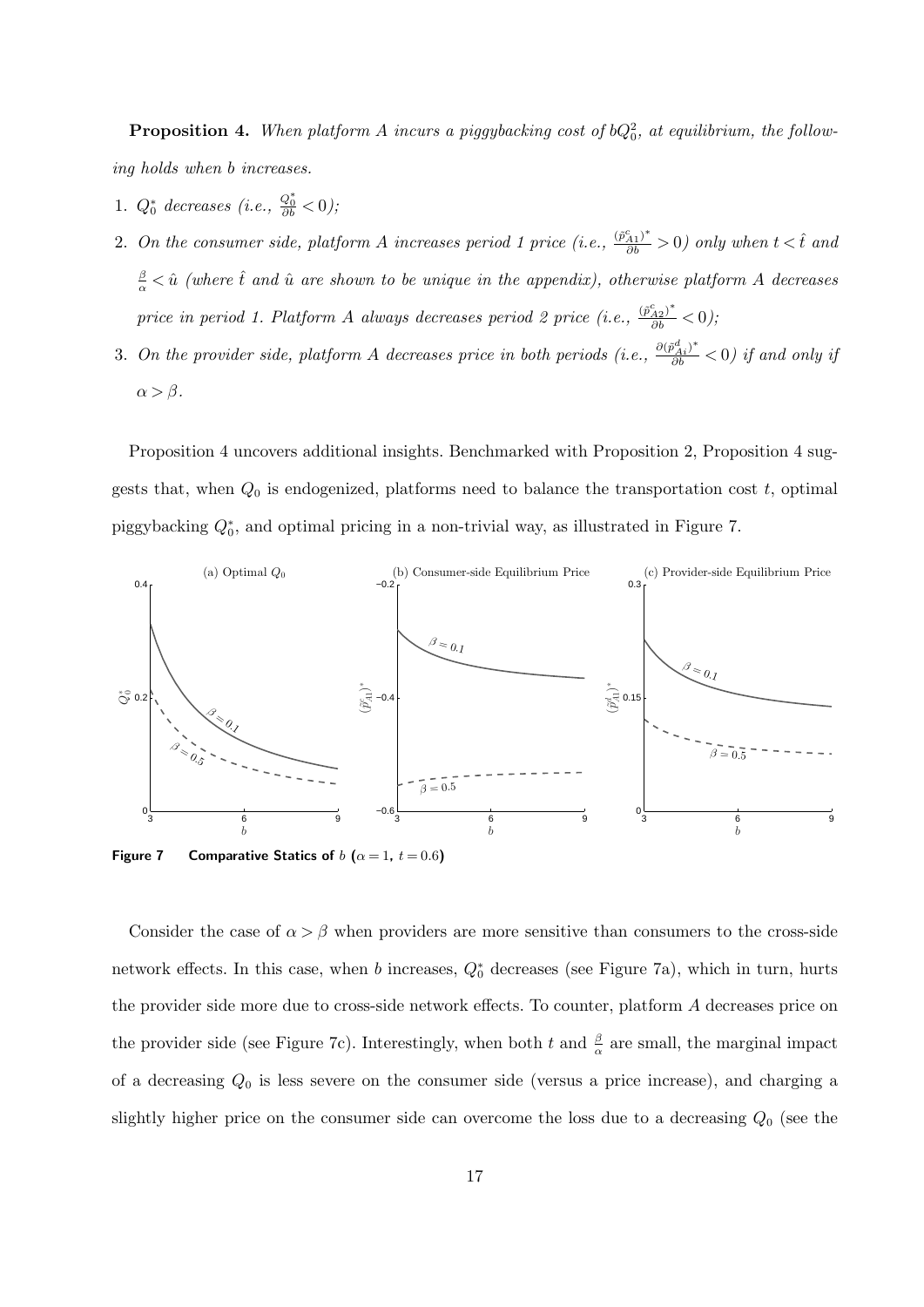dashed curve in Figure 7b where  $\beta = 0.5$ ). Otherwise, when either t or  $\beta$  is large enough, platform A decreases consumer side price to attract more consumers. Furthermore, when  $\beta$  increases, meaning consumers are more sensitive to cross-network effects, all three curves in Figure 7 shift downward, in which case, reducing prices on both sides is more effective than increasing  $Q_0$ .

### 6. Extensions

In this section, we extend our baseline model from Section 4. Subsection 6.1 address whether insights from our two-period setting can be generated in a three-period setting. Subsection 6.2 considers asymmetric discount factors of the platforms in an effort to be one step closer to realworld startups who are more sensitive than others to the short-term profit.

#### 6.1. Three-period Duopoly

For analytical tractability, we use a three-period duopoly to highlight our model implications to an N-period competition where  $N > 2$ . W.o.l.g., we assume that the number of new consumer arrivals in each period equals  $\frac{1}{3}$  (i.e.,  $\rho = \frac{1}{3}$  $\frac{1}{3}$ ) such that total consumer population remains at 1. Using backward induction, each platform first solves for its problem in period 3, followed by period 2 and period 1. Platform k's problem in period 3 is

$$
\max_{p_{k3}^c, p_{k3}^d, k \in \{A, B\}} \quad \Pi_{k3} = \pi_{k3} = p_{k3}^c Q_{k3}^c + p_{k3}^d Q_{k3}^d.
$$

Platform k's problem in period  $i \in \{1,2\}$  is

$$
\max_{p_{ki}^c, p_{ki}^d, i \in \{1,2\}, k \in \{A, B\}} \quad \Pi_{ki} = \pi_{ki} + \lambda \Pi_{ki+1}^* = p_{ki}^c Q_{ki}^c + p_{ki}^d Q_{ki}^d + \lambda \Pi_{ki+1}^*.
$$

Solving, we have the following Proposition 5.

Proposition 5. In a three-period symmetric duopoly, at equilibrium, the optimal pricing strategies for platform  $k \in \{A, B\}$  are given by Table 5

where

$$
\Phi_1 = \frac{t\lambda\delta(1+\delta)\left[24t - (\alpha^2 + 6\alpha\beta + \beta^2)\right]\left[36t^2\lambda\delta^2 - \left(18t + \alpha^2 + 4\alpha\beta + \beta^2\right)^2\right]}{72t^2\lambda\delta^2\left[24t - (\alpha^2 + 6\alpha\beta + \beta^2)\right] - 2\left[18t - (\alpha^2 + 4\alpha\beta + \beta^2)\right]^3} > 0;
$$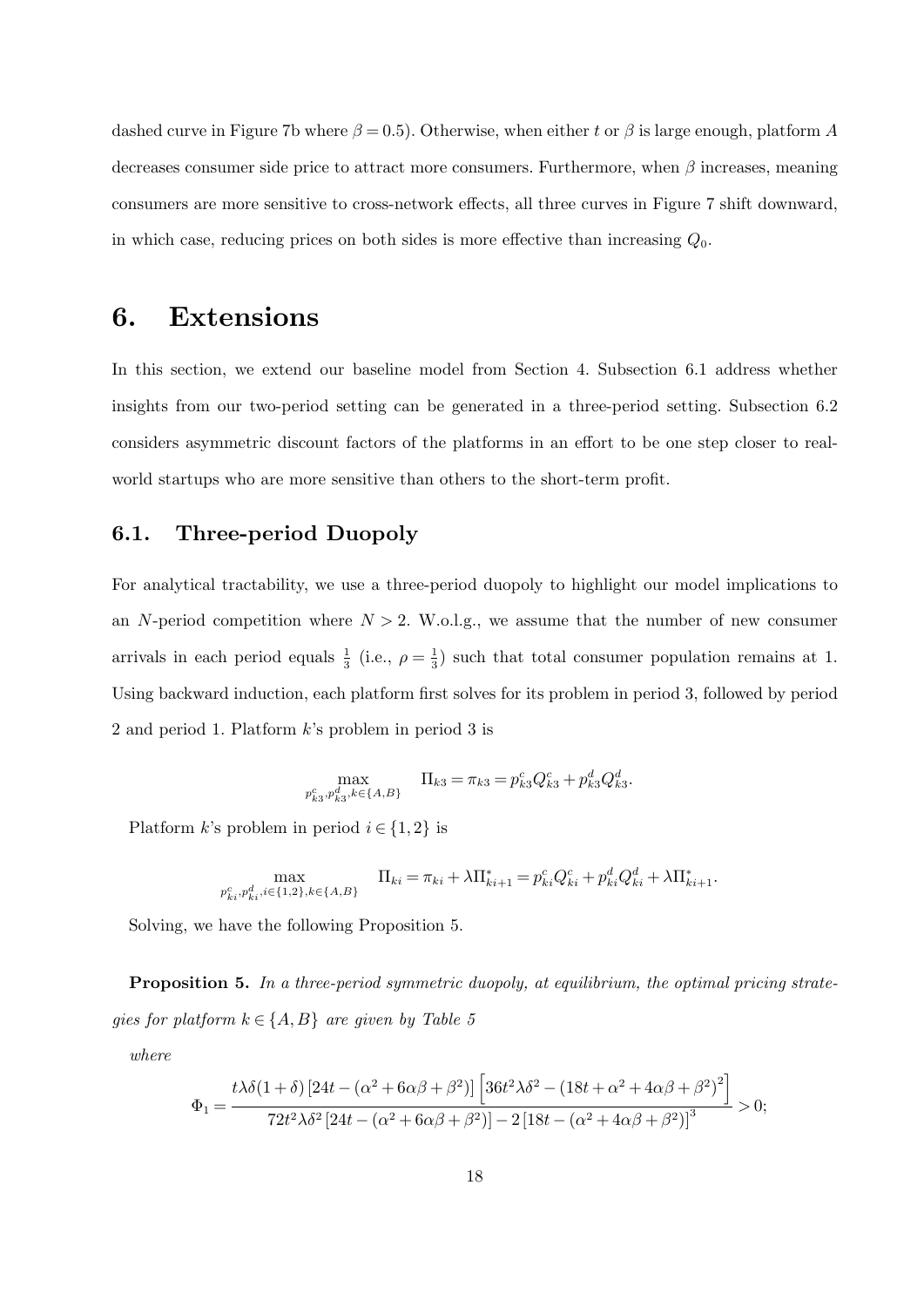| Period         | Market   | $(p_{ki}^m)^*$                                                                                                                                      | $(p_{k,i}^m)^*-(p_k^m)^*$                   |
|----------------|----------|-----------------------------------------------------------------------------------------------------------------------------------------------------|---------------------------------------------|
|                | Consumer | $\left(t-\frac{\alpha(\alpha+3\beta)}{12}\right)-\Phi_1$                                                                                            | $-\Phi_1$                                   |
|                | Provider | $\frac{\alpha-\beta}{12}$                                                                                                                           | $\theta$                                    |
| $\mathfrak{D}$ |          | Consumer $\left(t - \frac{\alpha(\alpha+3\beta)}{12}\right)(1+\delta) - \Phi_2$ $-\Phi_2 + \delta\left(t - \frac{\alpha(\alpha+3\beta)}{12}\right)$ |                                             |
|                | Provider | $\frac{(1+\delta)(\alpha-\beta)}{12}$                                                                                                               | $\frac{\delta(\alpha-\beta)}{12}$           |
| 3              |          | Consumer $\left(t - \frac{\alpha(\alpha+3\beta)}{12}\right)(1+\delta+\delta^2)$ $\delta(1+\delta)\left(t - \frac{\alpha(\alpha+3\beta)}{12}\right)$ |                                             |
|                | Provider | $\frac{(1+\delta+\delta^2)(\alpha-\beta)}{12}$                                                                                                      | $\frac{\delta(1+\delta)(\alpha-\beta)}{12}$ |

Table 5 Equilibrium Prices in Symmetric Three-Period Duopoly

$$
\Phi_2 = \frac{t\lambda\delta(1+\delta+\delta^2)[24t - (\alpha^2 + 6\alpha\beta + \beta^2)]}{2[18t - (\alpha^2 + 4\alpha\beta + \beta^2)]} > 0.
$$

Proposition 5 shows the following insights. First note that on the provider side, platforms' prices over three periods are not affected by  $\lambda$ . Second, on the consumer side, platforms' period 1 prices are decreasing and convex in the discount factor (i.e.,  $\frac{\partial (p_{k1}^c)^*}{\partial \lambda} < 0$ ,  $\frac{\partial^2 (p_{k1}^c)^*}{\partial \lambda^2} < 0$ ). Period 2 prices are decreasing and linear in the discount factor (i.e.,  $\frac{\partial (p_{k2}^c)^*}{\partial \lambda} < 0$ ,  $\frac{\partial^2 (p_{k2}^c)^*}{\partial \lambda^2} = 0$ ). Period 3 prices are not affected by  $\lambda$ .

We use an example to illustrate Proposition 5. As shown in Figure 8, as  $\lambda$  increases, prices drop more in period 1 than in period 2 (i.e.,  $\frac{\partial^2 (p_{k1}^c)^*}{\partial \lambda^2} < 0$  and  $\frac{\partial^2 (p_{k2}^c)^*}{\partial \lambda^2} = 0$ ). In Figure 8a, when  $\lambda$  increases from 0.6 to 1, resulting in a greater price shift in period 1 (price decreases from -0.740 to -1.305) than in period 2 (price decreases from -0.600 to -1.000). There are no price changes in period 3  $(0.717 \text{ in period 3 in Figure 8a})$  (see Figure 8b). On the other hand, when the retention rate  $\delta$ increases from 0.6 to 1, as illustrated in Figure 8c, prices drop more in period 1 (from -0.574 to -1.305) than in period 2 (from -0.392 to -1.000). In period 3, platforms are able to harvest by charging high prices.

The provider side is another story. In period 1, they charge the same price as if it were a single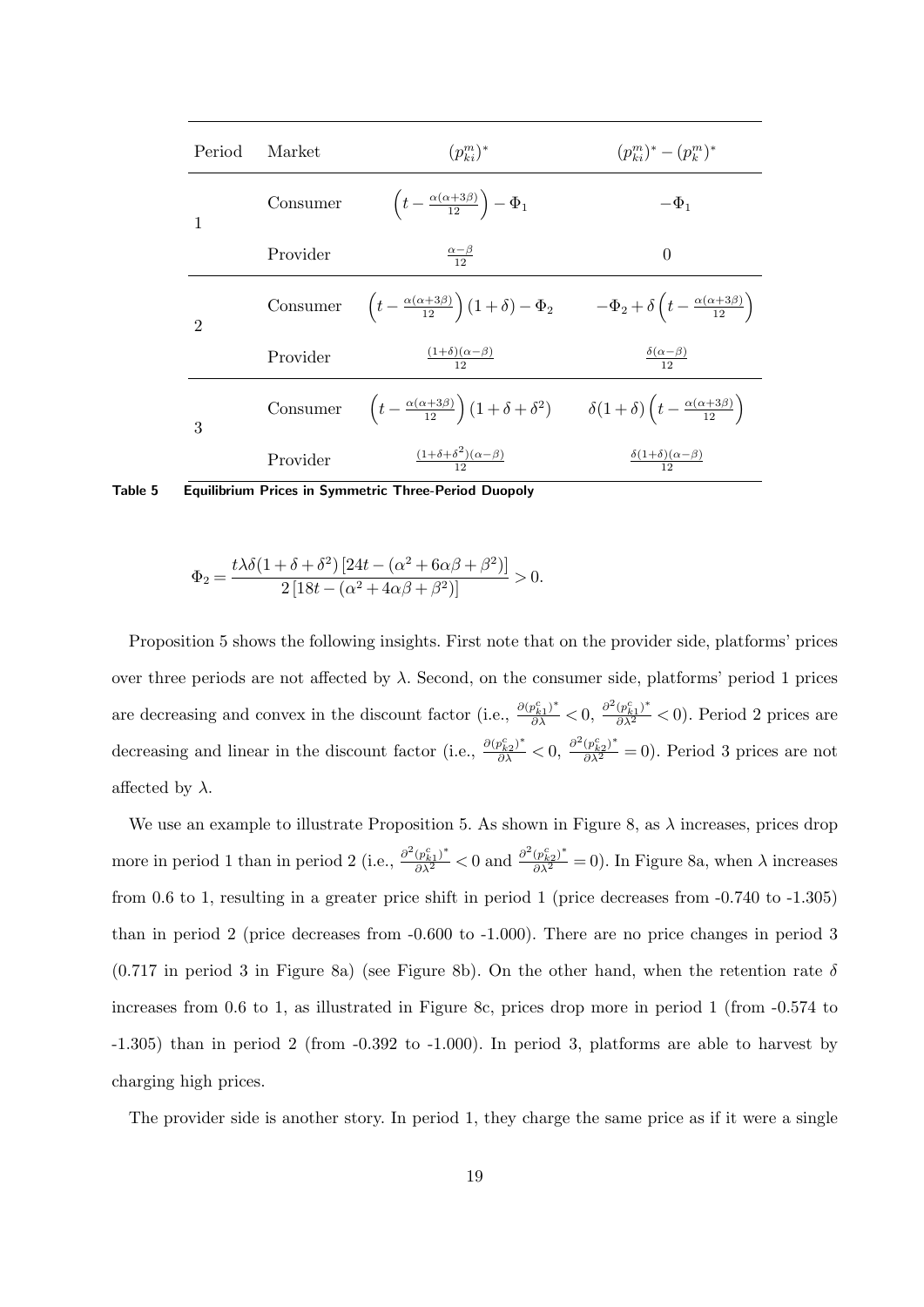

Figure 8 Impact of Discount Factor  $\lambda$  and Retention Rate  $\delta$  in a Three-period Setting ( $\alpha = 0.5$ ,  $\beta = 0.4$ ,  $t = 0.5$ )

period. They raise prices over time from period 1 to period 2 to period 3. Such price increases are augmented by an increase in retention rate.

In sum, as the future profit is less discounted (a greater  $\lambda$ ), platforms decrease prices more in the early periods to grow consumer base, but the provider side prices are not affected by  $\lambda$ . Proposition 5 shows that key insights from a two-period setting can be generalized to a three-period setting.

#### 6.2. Asymmetric Discount Factors

Startup platforms have limited resources. In particular, they often have to deal with financial constraints and objectives in the short-run (e.g., Swinney et al. 2011). As a result, startup platforms may discount future profit more significantly, but focus on short-term profit (e.g., Zhu and Zhou 2012). To capture this scenario, we consider asymmetric discount factors  $\lambda_k$  ( $\lambda_k \in [0,1], k \in \{A, B\}$ ). We modify Platform  $k$ 's period 1 objective function as follows.

$$
\max_{p_{k1}^c, p_{k1}^d, k \in \{A, B\}} \quad \Pi_{k1} = \pi_{k1} + \lambda \Pi_{k2}^* = p_{k1}^c Q_{k1}^c + p_{k1}^d Q_{k1}^d + \lambda_k \Pi_{k2}^*.
$$
\n(9)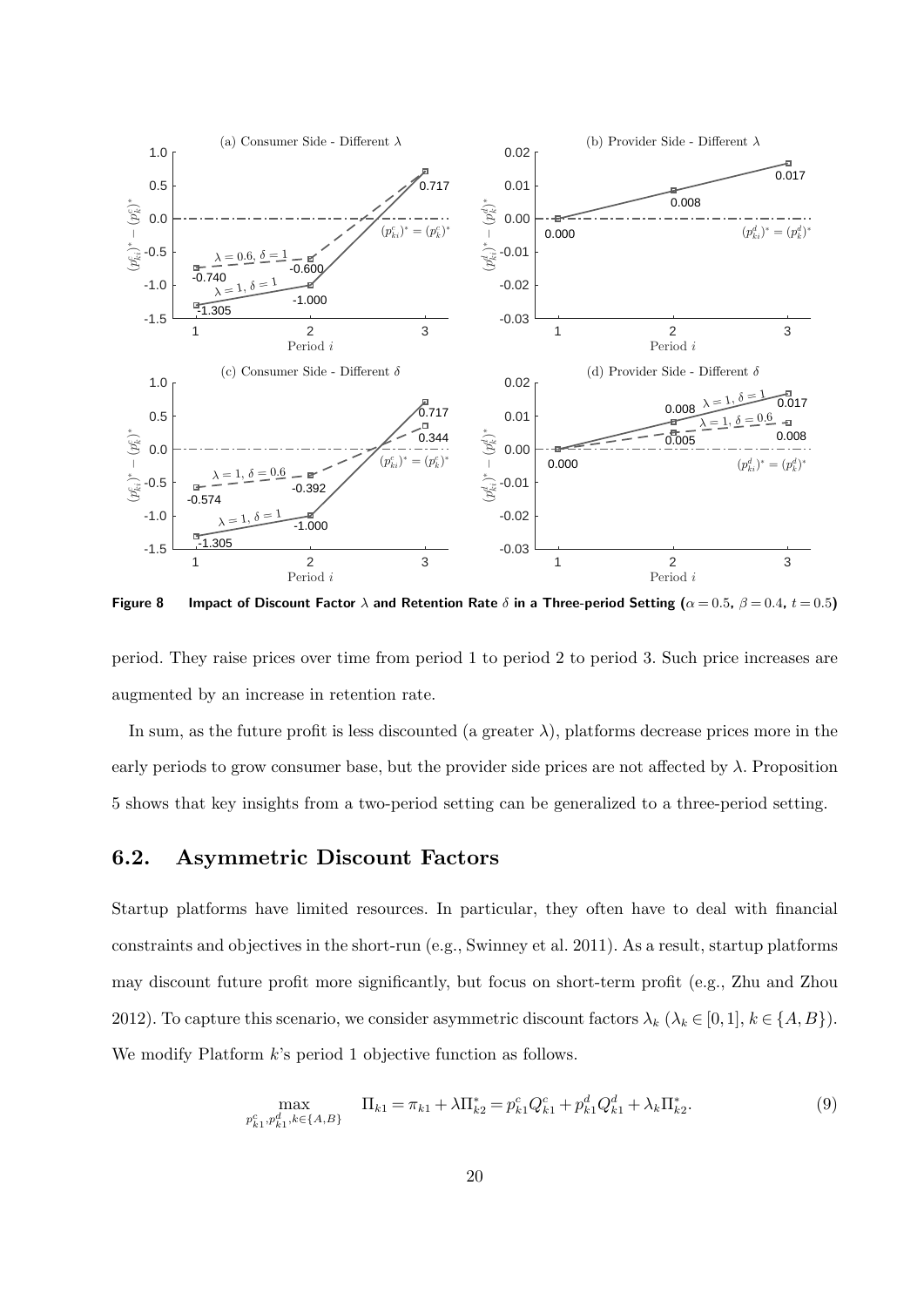Without loss of generality, we assume that  $1 \geq \lambda_A > \lambda_B \geq 0$ . All other assumptions remain the same as in our baseline model except for exposition simplicity, we let  $Q_0 = 0$  and  $\delta = 1$ . We have the following Proposition 6.

**Proposition 6.** In a two-period asymmetric duopoly where platform k  $(k \in \{A, B\})$  has a discount factor of  $\lambda_k$  ( $\lambda_k \in [0,1]$ ), at equilibrium, platforms' optimal prices are given in Table 6 where  $\Omega_j$   $(j \in \{1, 2, 3, 4, 5\})$  is given by

$$
\Omega_1 = -t \left(16t - \alpha^2 - 6\alpha\beta - \beta^2\right)
$$
  

$$
\times \frac{\left(\lambda_A \left(32t^2\lambda_B \left(16t - \alpha^2 - 6\alpha\beta - \beta^2\right) - \left(\alpha^2 + 4\alpha\beta + \beta^2 - 12t\right)^2 \left(16t - \alpha^2 - 5\alpha\beta - 2\beta^2\right)\right)\right)}{-\lambda_B \left(\alpha^2 + 4\alpha\beta + \beta^2 - 12t\right)^2 \left(8t - \alpha(\alpha + 3\beta)\right)}
$$
  

$$
\times \frac{2\left(12t - \alpha^2 + 4\alpha\beta + \beta^2\right) \left(8t^2\left(\lambda_A + \lambda_B\right)\left(-\alpha^2 - 6\alpha\beta - \beta^2 + 16t\right) + \left(\alpha^2 + 4\alpha\beta + \beta^2 - 12t\right)^3\right)}{2\left(12t - \alpha^2 + 4\alpha\beta + \beta^2\right) \left(8t^2\left(\lambda_A + \lambda_B\right)\left(-\alpha^2 - 6\alpha\beta - \beta^2 + 16t\right) + \left(\alpha^2 + 4\alpha\beta + \beta^2 - 12t\right)^3\right)}
$$

$$
\Omega_{2} = t \left(16t - \alpha^{2} - 6\alpha\beta - \beta^{2}\right)
$$
\n
$$
\times \frac{\left(\lambda_{A}\left(32t^{2}\lambda_{B}\left(16t - \alpha^{2} - 6\alpha\beta - \beta^{2}\right) - \left(\alpha^{2} + 4\alpha\beta + \beta^{2} - 12t\right)^{2}\left(8t - \alpha(\alpha + 3\beta)\right)\right)\right)}{-\lambda_{B}\left(16t - \alpha^{2} - 5\alpha\beta - 2\beta^{2}\right)\left(\alpha^{2} + 4\alpha\beta + \beta^{2} - 12t\right)^{2}}\right)}
$$
\n
$$
\times \frac{1}{2\left(12t - \alpha^{2} - 4\alpha\beta - \beta^{2}\right)\left(8t^{2}\left(\lambda_{A} + \lambda_{B}\right)\left(-\alpha^{2} - 6\alpha\beta - \beta^{2} + 16t\right) + \left(\alpha^{2} + 4\alpha\beta + \beta^{2} - 12t\right)^{3}\right)};
$$
\n
$$
\Omega_{3} = -\frac{4\left(\lambda_{A} - \lambda_{B}\right)t\left(16t - \alpha^{2} - 6\alpha\beta - \beta^{2}\right)\left(-\alpha^{2} - 4\alpha\beta - \beta^{2} + 12t\right)}{8\left(\lambda_{A} + \lambda_{B}\right)t^{2}\left(16t - \alpha^{2} - 6\alpha\beta - \beta^{2}\right) - \left(12t - \alpha^{2} - 4\alpha\beta - \beta^{2}\right)^{3}} \ge 0;
$$
\n
$$
\Omega_{4} = -\frac{2\left(\lambda_{A} - \lambda_{B}\right)t^{2}\left(16t - \alpha^{2} - 6\alpha\beta - \beta^{2}\right)\left(8t - \alpha(\alpha + 3\beta)\right)}{8\left(\lambda_{A} + \lambda_{B}\right)t^{2}\left(16t - \alpha^{2} - 6\alpha\beta - \beta^{2}\right) - \left(12t - \alpha^{2} - 4\alpha\beta - \beta^{2}\right)^{3}} \ge 0;
$$
\n
$$
\Omega_{5} = -\frac{8\left(\lambda_{A} - \lambda_{B}\right)t^{2}\left(16t - \alpha^{2} - 6\alpha\beta - \beta^{2}\right)}{8\left(\lambda_{A} + \lambda_{B}\right)t^{2}\left(16t -
$$

Corollary 2 summarizes the insights from Proposition 6.

**Corollary 2.** In a two-period asymmetric duopoly where  $\lambda_B < \lambda_A$ , at equilibrium, compared to platform A, the followings hold.

- 1. On the consumer side, platform B charges a higher price in period 1 and a lower price in period 2;
- 2. On the provider side, platform B charges a lower price in both periods if and only if  $\alpha > \beta$ .

When competing with platform A with greater  $\lambda$ , platform B has less freedom to subsidize consumers in period 1 (i.e.,  $(p_{A1}^c)^* < (p_{B1}^c)^*$ ). To recover from the loss of customer base in period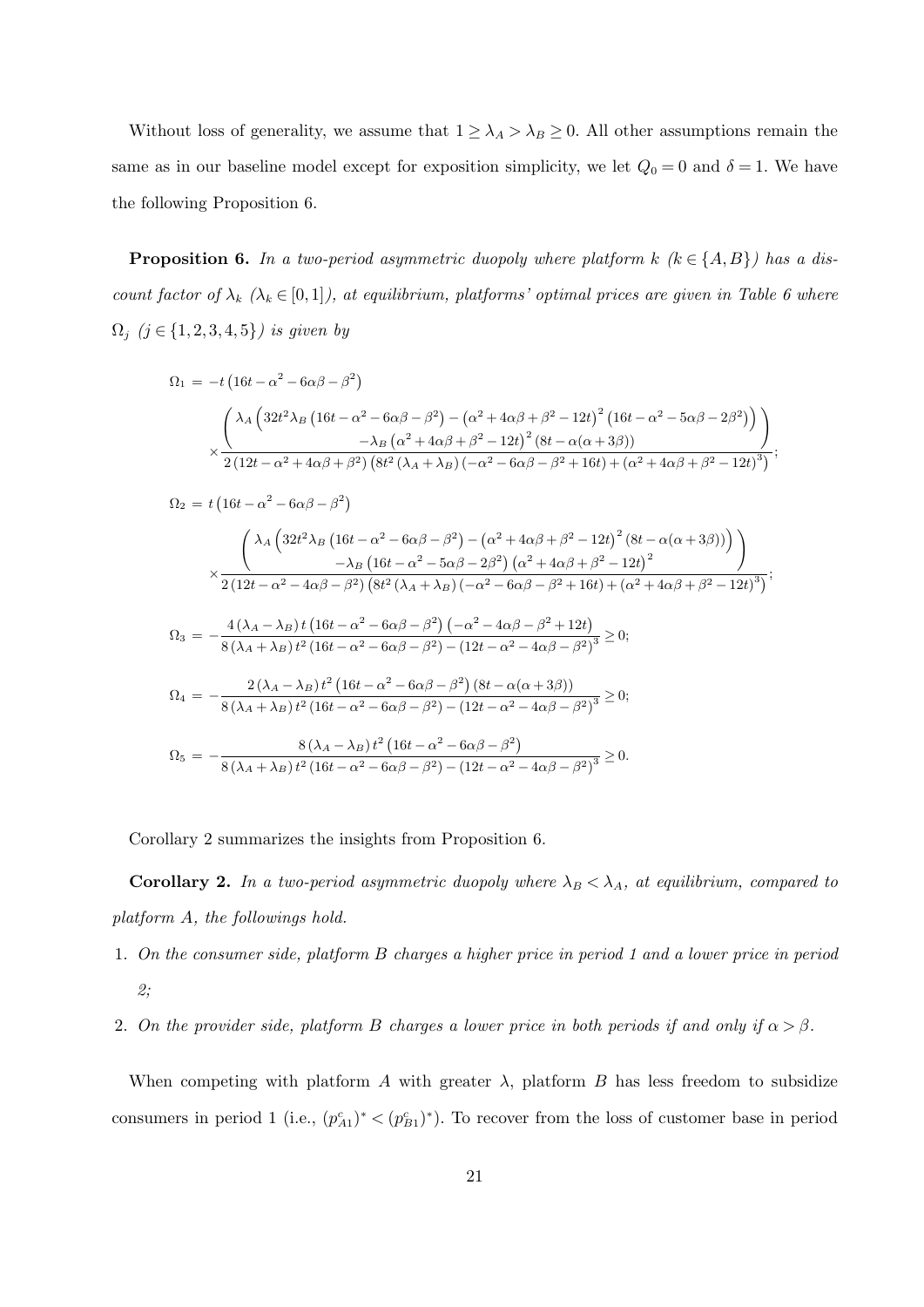|                | Period Market | $(p_{Ai}^{m})^*$                                           | $(p_{Ai}^m)^*-(p_A^m)^*$           | $(p_{Bi}^m)^*$                                             | $(p_{Bi}^m)^*-(p_B^m)^*$            |
|----------------|---------------|------------------------------------------------------------|------------------------------------|------------------------------------------------------------|-------------------------------------|
|                | Consumer      | $\left(t-\frac{\alpha(\alpha+3\beta)}{8}\right)-\Omega_1$  | $-\Omega_1$                        | $\left(t-\frac{\alpha(\alpha+3\beta)}{8}\right)-\Omega_2$  | $-\Omega_2$                         |
|                | Provider      | $\frac{(\alpha-\beta)(1+\Omega_3)}{8}$                     | $\frac{\Omega_3(\alpha-\beta)}{8}$ | $\frac{(\alpha-\beta)(1-\Omega_3)}{8}$                     | $-\frac{\Omega_3(\alpha-\beta)}{8}$ |
| $\overline{2}$ | Consumer      | $2\left(t-\frac{\alpha(\alpha+3\beta)}{8}\right)+\Omega_4$ | $\Omega_4$                         | $2\left(t-\frac{\alpha(\alpha+3\beta)}{8}\right)-\Omega_4$ | $-\Omega_4$                         |
|                | Provider      | $\frac{(\alpha-\beta)(1+\Omega_5)}{4}$                     | $\frac{\Omega_5(\alpha-\beta)}{4}$ | $\frac{(\alpha-\beta)(1-\Omega_5)}{4}$                     | $-\frac{\Omega_5(\alpha-\beta)}{4}$ |

Table 6 Equilibrium Prices in the Asymmetric Duopoly with  $\lambda_A > \lambda_B$  ( $\delta = 1$ )

1 due to a higher period 1 price, in period 2 platform B has to decrease price in order to attract new consumers, while his competitor, platform A, is ready to harvest by charging a higher price (i.e.,  $(p_{A2}^c)^* > (p_{B2}^c)^*$ ). We illustrate this in Figure 9a and 9c. It can be observed that this pattern exists either when  $\alpha > \beta$  or  $\alpha < \beta$ .



On the provider side, platform B's pricing strategies are more interesting. Corollary 2 suggests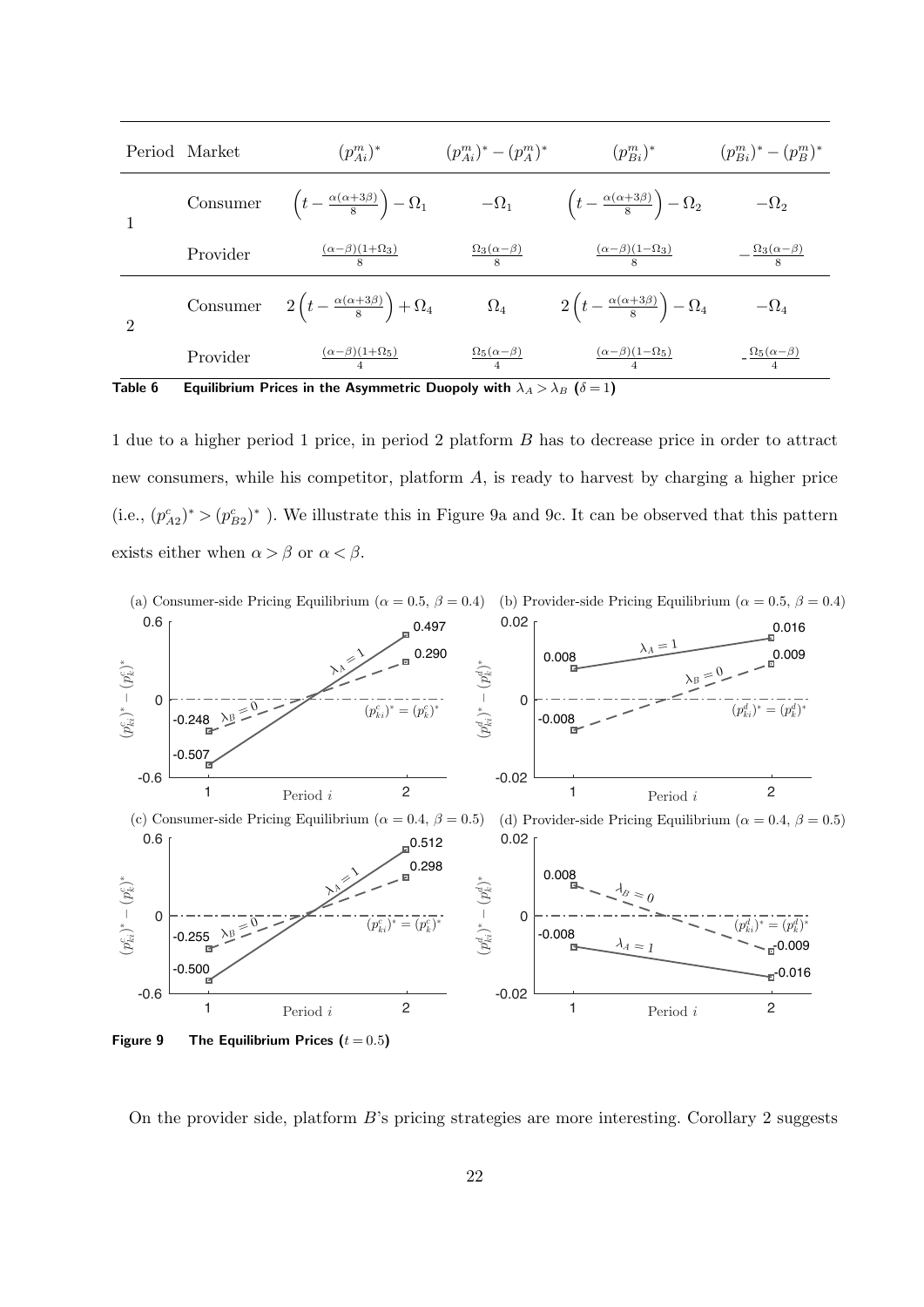that, counter-intuitively, when  $\alpha > \beta$ , platform B should offer a smaller price to providers, and it happens when the provider side is actually more profitable (i.e., see Figure 9b). Why? The motivation for maintaining a smaller price even under the short-term profit pressure is similar to the idea of price differentiation in Proposition 2. Specifically, significant provider side network effects give more incentives for platform  $A$  to harvest from the provider side with a higher price (platform A charges a higher price in period 1 in Figure 9b) while subsidizing consumers to induce more provider adoptions via cross-side network effects (platform A offers a lower price in period 1 in Figure 9a). In this case, it is optimal for platform  $B$  to differentiate himself from his competitor by offering a lower price to the providers. Otherwise, when  $\alpha < \beta$  and provider side becomes less profitable, platform B starts to charge a higher provider price in both periods (see Figure 9d). In this case, the opportunity for platform  $B$  to charge a higher price to the provider side is, interestingly, when it is no-longer the "money" side for platform A.

| Single-period model                                                                                         |                   | Two-period model $(\lambda = 1)$ |                   |  |
|-------------------------------------------------------------------------------------------------------------|-------------------|----------------------------------|-------------------|--|
| Single-homing side                                                                                          | Multi-homing side | Single-homing side               | Multi-homing side |  |
| $p^c = 0.755$                                                                                               | $p^d = 0.000$     | $p_1^c = -0.578$                 | $p_1^d = 0.000$   |  |
|                                                                                                             |                   | $p_2^c = 1.510$                  | $p_2^d = 0.000$   |  |
| An Illustrative Example Comparing Single-Period vs. Two-Period Duopoly Strategies ( $\Omega_0 =$<br>Table 7 |                   |                                  |                   |  |

## 7. Discussion and Conclusion

rative Example Comparing Single-Period vs. Two-Period Duopoly Strategies (  $Q_0$   $=$   $0$ ,  $\alpha$   $=$   $\beta$   $=$  $0.7, t = 1$ 

The rich literature on two-sided markets has established the optimality of the "seesaw principle" for platform pricing in the single-period setting. In this paper, we advance this literature by studying optimal pricing and piggybacking strategies in a dynamic setting. Our two-period model contains the single-period results as a special case (see Lemma 1), and we uncover a host of new insights not available in a single-period setting. To illustrate some of the new insights of our model,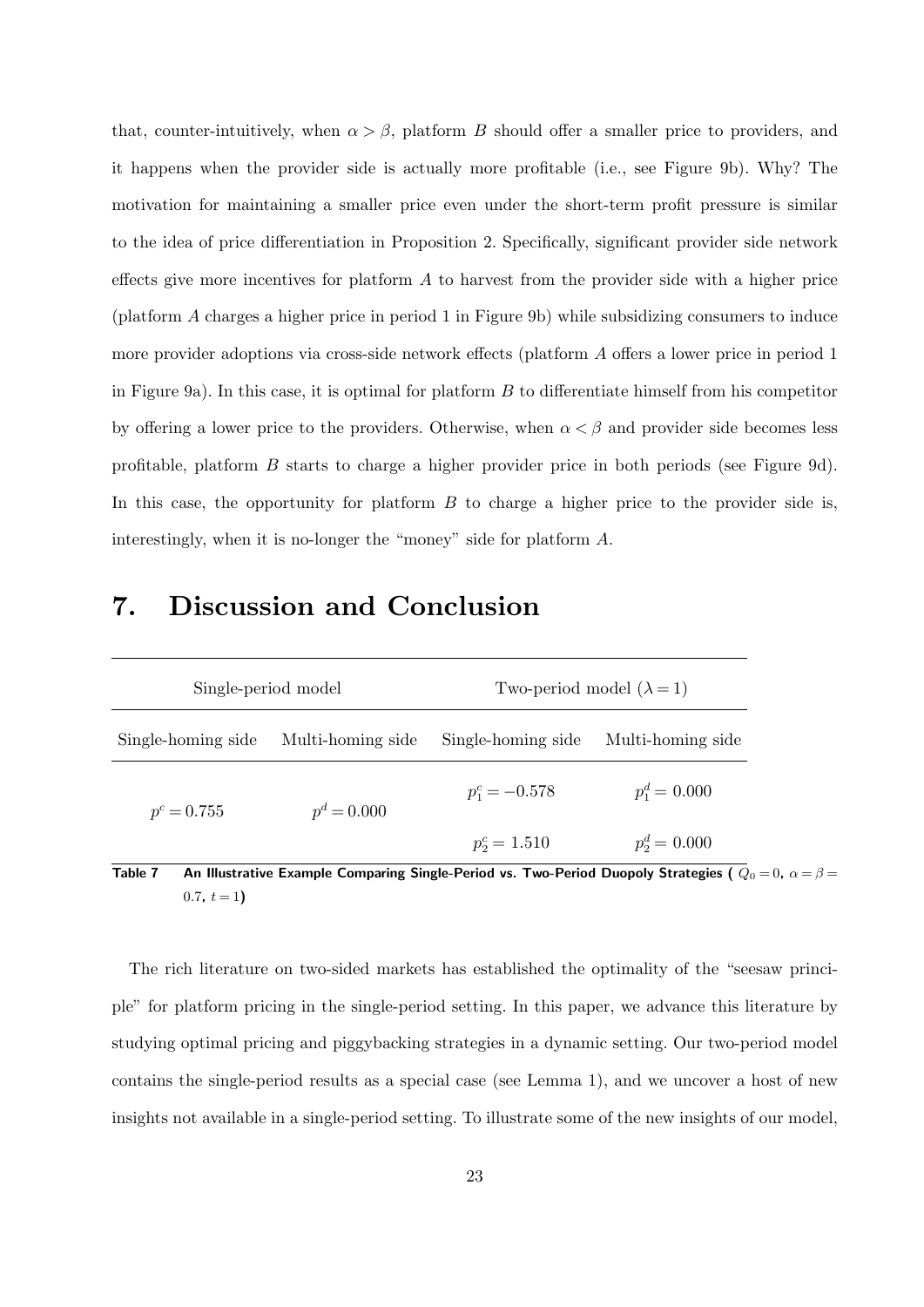we use an numerical example as summarized in Table 7. In this case, the single-homing side is identified as the "money side" where platforms charge a relatively higher price (0.755). The multihoming side is subsidized ("free"). In the two-period setting, however, the single-homing side is strongly subsidized  $(p_{k1}^c = -0.578)$  in period 1, but charged a much higher price  $(p_{k2}^c = 1.510)$  in the second period. In contrast, the multi-homing side prices remain free, i.e.,  $p_1^d = p_2^d = 0$ . Thus, platforms subsidize both sides in period 1, and there may not be a "money side" in each and every period. It can be observed that our dynamic model is richer than the single-period model and extends the single-period "seesaw principle" into a multi-period setting. We expand our discussion by considering a three-period model in Section 6.1. As visualized in Figure 8, our key insights under the two-period model can be generalized to a three-period setting, where platforms subsidize more aggressively on the single-homing side in the early period (Figure 8a). Collectively, our results provide a useful framework to examine practical platform competition, such as the case of Didi vs. Kuaidi competition we introduced in the Introduction section where both platforms start subsidizing on both sides of the markets i early periods, and consumer-side subsidy vanishes more quickly than the driver-side subsidy.

Platforms can solve the "chicken-and-egg" problem by piggybacking, i.e., importing users from external networks. However, the impact of piggybacking on pricing strategies remains unknown. Our findings suggest that pricing equilibrium is affected by piggybacking in a non-trivial way. The platform with the capability to import external users might still find it optimal to subsidize consumers (region R1 in Figure 3a) when the platform is not attractive enough for users (i.e.,  $\beta$  is small). For instance, Zygna was a sub-platform of Facebook through which Zynga was able to recruit new users via viral acquisition. Nevertheless, it is reported that Zygna also made huge investments in paid marketing to harness its user adoption<sup>2</sup>. Airbnb used to encourage cross-post housing information on Craigslist, which imported the user base from Craigslist to Airbnb<sup>3</sup>. More interestingly, as the user community constantly grew, Airbnb announced their free photography service for house owners to improve their houses' online images, which eventually led to greater

 $2 \text{ http://www.ign.com/articles/2012/01/22/how-much-is-zynga-paying-for-new-gamers}$ 

 $3$  http://hbswk.hbs.edu/item/how-uber-airbnb-and-etsy-attracted-their-first-1-000-customers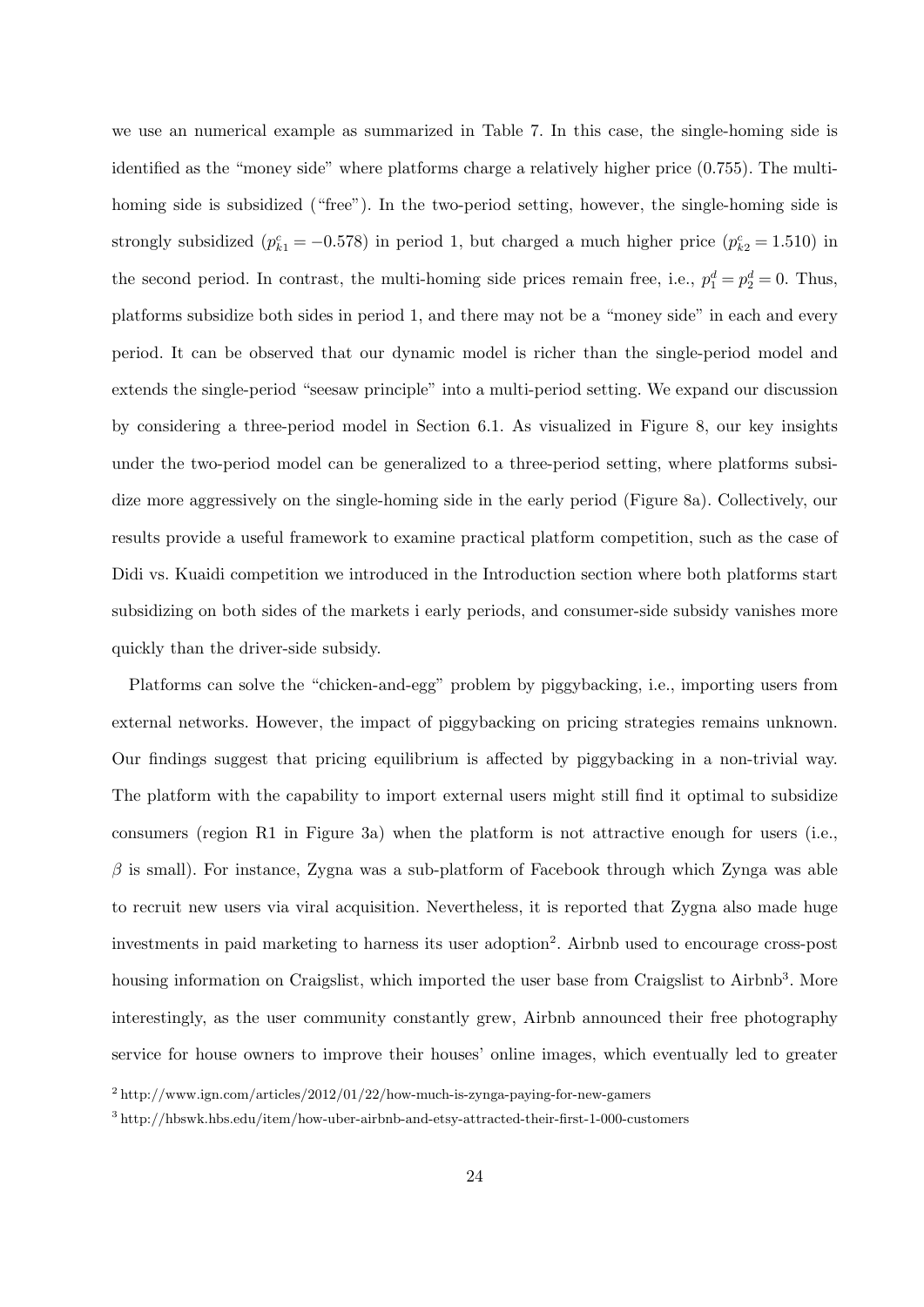profit margins from the traveler side<sup>4</sup>. This is consistent with our provider-side strategy illustrated in Figure 3: Airbnb used photography service to grow the attractiveness of the houses (i.e., a larger β). In this way, Airbnb could charge a greater price on the consumer side (Region R2), while still offering the free service to owners (Region R3). The interaction between piggybacking and subsidizing strategies is also reflected in Dropbox's social media campaign in its early days. In contrast to the traditional approach using a "like us on Facebook" button, Dropbox offered 125MB free storage for users who connected to Dropbox with their Facebook accounts<sup>5</sup>.

When piggybacking becomes costly, platform owners face the challenge of balancing between subsidizing/pricing and importing new users. We address this issue in Section 5.2. As it becomes more difficult to acquire new external users, it is optimal for the platform to lower the price on the provider side, but not necessarily on the customer side (see Figure 7b). In 2010, when Zynga started to plan for splitting itself from Facebook due to weaker player acquisition<sup>6</sup>, Zynga also set up a new payment program (called "Platinum Purchase Program") to focus on the high-margin customers by encouraging them to recharge with more than \$500 each time<sup>7</sup>. Our model suggests that this was an effort to remedy the loss due to weaker user acquisition from Facebook.

Finally, we consider the asymmetric competition between platforms who discount their future profits differently, as startup platforms maybe more sensitive to short-run profit goals. Our results suggest that engaging in a price war against established platforms on the "money" side is not optimal for startup platforms. Instead, it is optimal for them to monetize on the side where established firms might still subsidize. Our model is useful in understanding real-world platform competitions. Under attack from Microsoft when Windows Mediaplayer was bundled for free with Windows operating system, RealNetworks chose to leverage relationships with consumers and music companies to launch Rhapsody, a \$10-per-month music service. In this way, RealNetworks profits from consumers rather than subsidizing them (Eisenmann et al., 2006). Our model is also consistent

<sup>4</sup> https://www.airbnb.com/info/photography

<sup>5</sup> https://blog.kissmetrics.com/dropbox-hacked-growth/

 $6$  https://techcrunch.com/2010/05/07/zynga-gunning-up-and-lawyering-up-for-war-against-facebook-with-zyngalive/

 $^7$  http://gawker.com/5634379/the-secret-dealer-for-farmville-addicts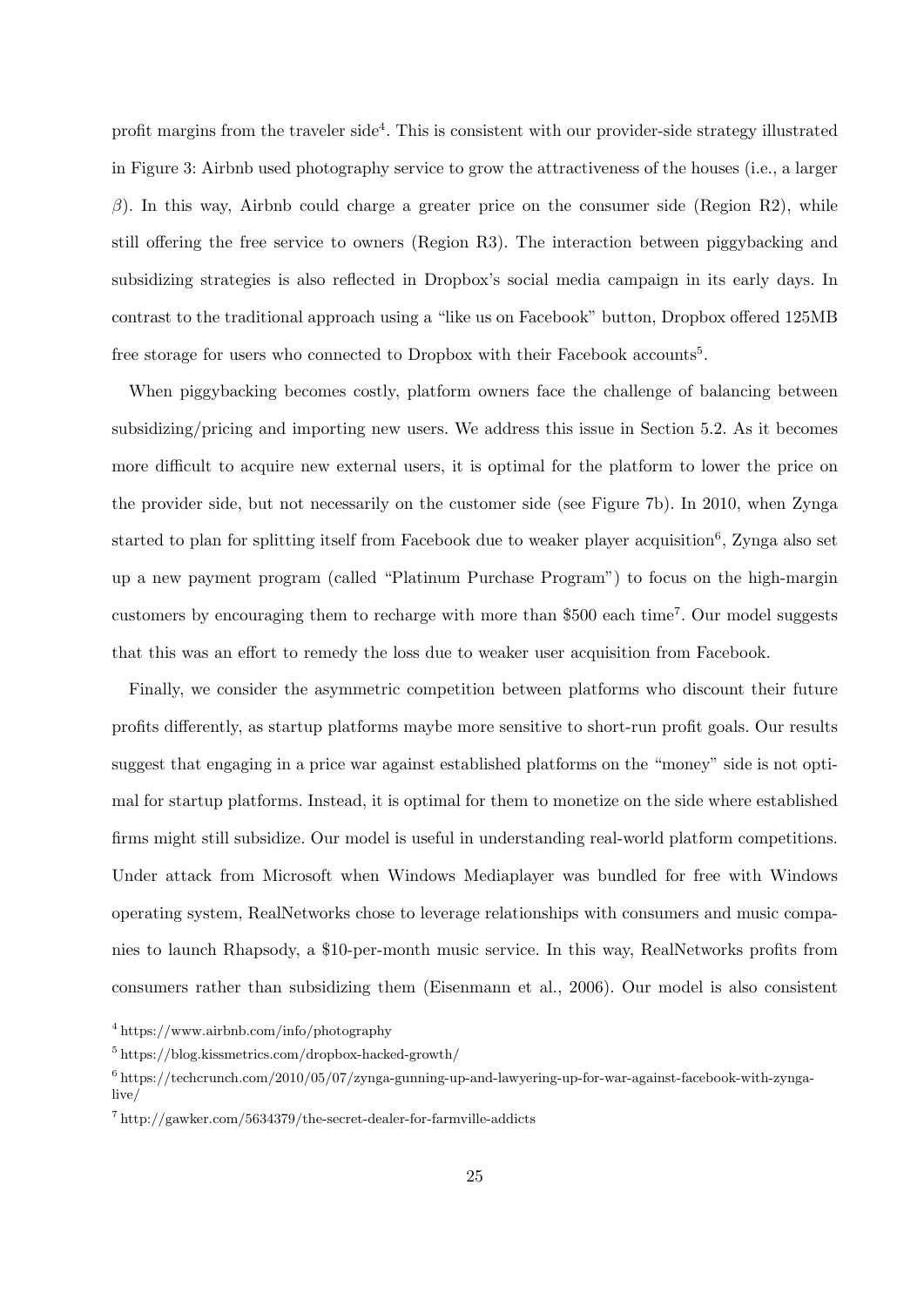with the ongoing competition in the video-streaming market where Youtube subsidizes content creators by sharing advertising revenue. Vimeo uses a business model by charging content creators for uploading<sup>8</sup> contents. In this way, Vimeo has remained very popular in recent years as measured by its traffic record<sup>9</sup>. Our model provides a theoretical framework to analyze Vimeo's strategy. It will be interesting in the future to empirically test our model predictions using a large sample.

<sup>8</sup> https://vimeo.com/upgrade

<sup>9</sup> http://www.alexa.com/siteinfo/vimeo.com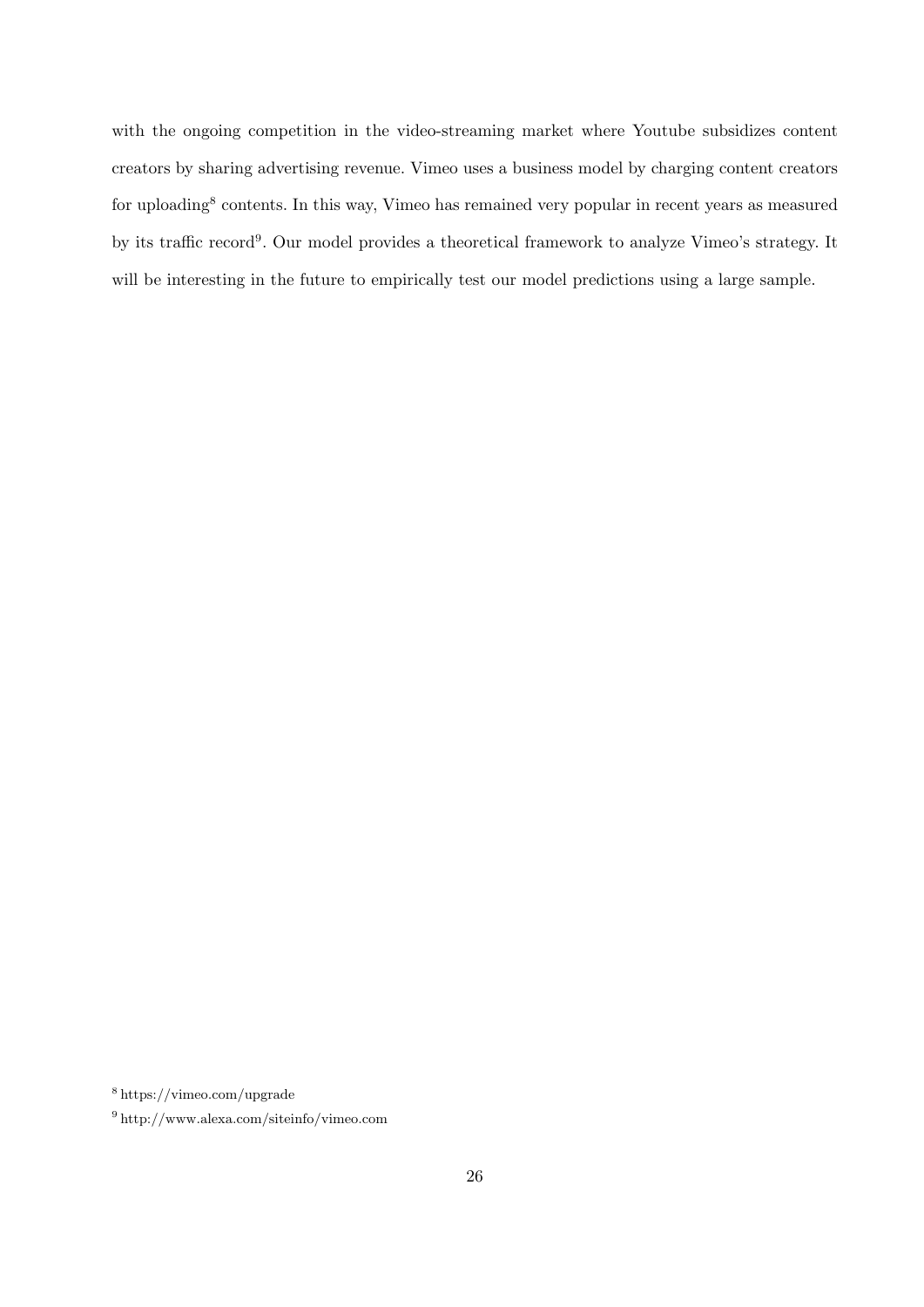## References

- Anderson Jr, E.G., G. G. Parker, B. Tan. 2013. Platform performance investment in the presence of network externalities. Information Systems Research 25(1) 152–172.
- Armstrong, M. 2006. Competition in Two-Sided Markets. The RAND Journal of Economics 37(3) 668–691.
- BlakeMasters. 2012. Notes essayspeter thiels cs183: Startup. Blake Masters blog April 6 URL http:// blakemasters.com/peter-thiels-cs183-startup.
- Boudreau, K. 2010. Open platform strategies and innovation: Granting access vs. devolving control. Management Science 56(10) 1849–1872.
- Boudreau, K. J. 2012. Let a thousand flowers bloom? an early look at large numbers of software app developers and patterns of innovation. *Organization Science* 23(5) 1409–1427.
- Cabral, L. 2011. Dynamic price competition with network effects. The Review of Economic Studies 78(1) 83–111.
- Caillaud, B., B. Jullien. 2003. Chicken & egg: Competition among intermediation service providers. The RAND Journal of Economics 34(2) 309–328.
- Chen, K., E. Tse. 2008. Dynamic platform competition in two-sided markets. Working paper, Stanford University URL http://ssrn.com/abstract=1095124.
- Economides, N., J. Tåg. 2012. Network neutrality on the Internet: A two-sided market analysis. *Information* Economics and Policy .
- Eisenmann, T, G Parker, M W Van Alstyne. 2006. Strategies for two-sided markets. Harvard business review 84(10) 92.
- Hagiu, A., T. Eisenmann. 2007. A staged solution to the catch-22. Harvard Business Review 85(11) 25–26.
- Hagiu, A., H. Halaburda. 2014. Information and two-sided platform profits. International Journal of Industrial Organization 34 25–35.
- Huet, E. 2014. Uber's newest tactic: Pay drivers more than they earn URL http://www.forbes. com/sites/ellenhuet/2014/07/02/ubers-newest-tactic-pay-drivers-more-than-they-earn/ #30e46a2a8c57.
- Lazzaro, S. 2016. Uber drivers plan boycott after fare cuts slash their earnings to below minimum wage URL http://observer.com/2016/01/ uber-drivers-plan-boycott-after-fare-cuts-slash-their-earnings-to-below-minimum-wage/.
- Li, Z., A. Agarwal. 2016. The impact of platform integration on consumer demand in complementary markets: Evidence from facebook's integration of instagram. Management Science, Forthcoming .
- Parker, G. G., M. W. Van Alstyne. 2005. Two-sided network effects: A theory of information product design. Management Science 51(10) 1494–1504.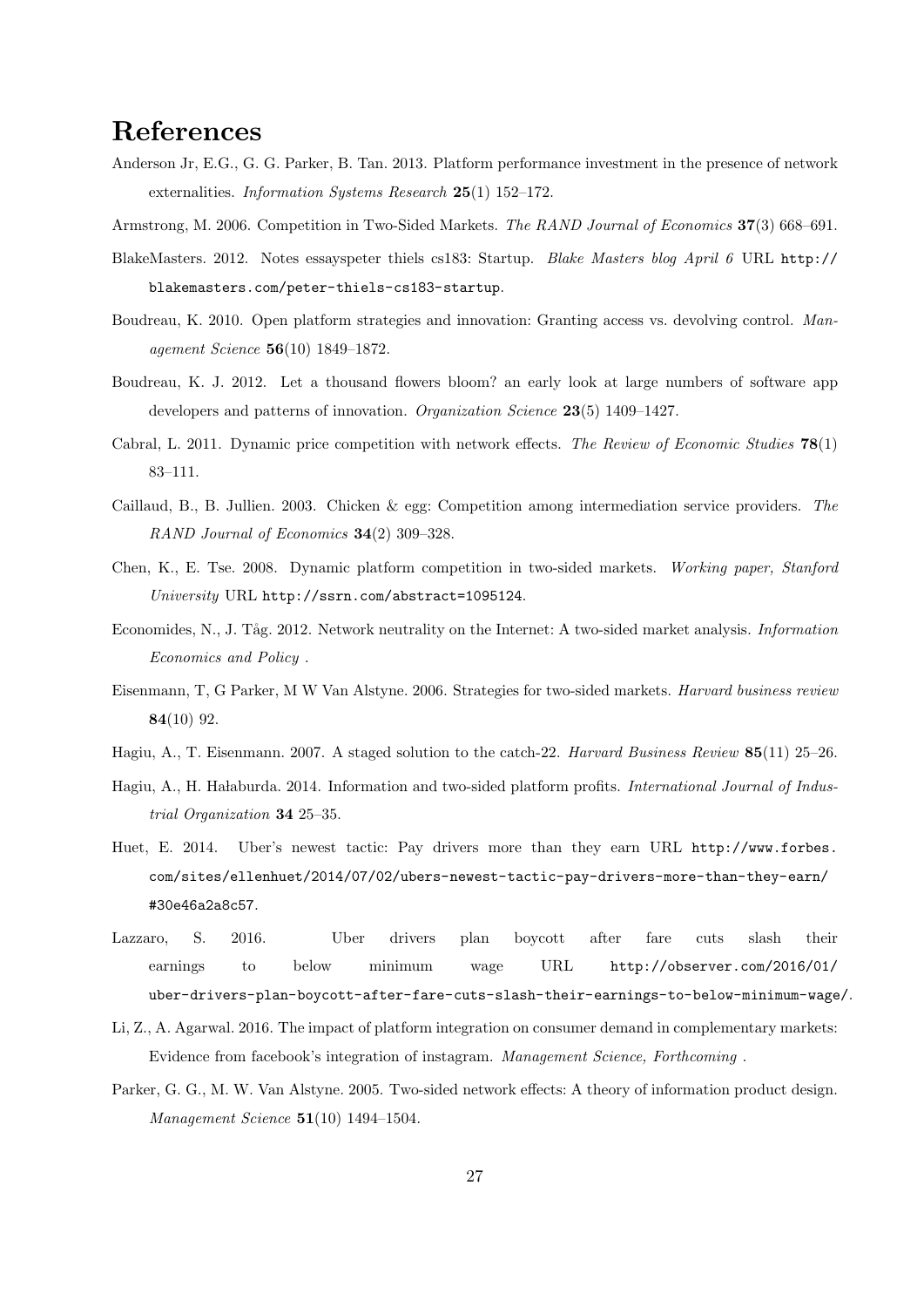- Parker, G. G., M. W. Van Alstyne, S. P. Choudhary. 2016. Platform revolution: How network markets are transforming the economy and how to make them work for you. W. W. Norton  $\mathcal C$  Company, N.Y..
- Rochet, J. C., J. Tirole. 2006. Two-sided markets: a progress report. The RAND Journal of Economics 37(3) 645–667.
- Rochet, J.C., J. Tirole. 2003. Platform competition in two-sided markets. Journal of European Economic Association 1(4) 990–1029.
- Sandberg, W. R., C. W. Hofer. 1988. Improving new venture performance: The role of strategy, industry structure, and the entrepreneur. Journal of Business venturing  $2(1)$  5–28.
- Su, N., Y. Fang, Y. Yang. 2016. Didi, kuaidi, and uber in china. Ivey Publishing Case No.W16194 .
- Sun, M., E. Tse. 2007. When does the winner take all in two-sided markets? Review of Network Economics  $6(1)$ .
- Swinney, R., G. P Cachon, S. Netessine. 2011. Capacity investment timing by start-ups and established firms in new markets. Management Science 57(4) 763–777.
- Zhu, K. X., Z. Z. Zhou. 2012. Research note-lock-in strategy in software competition: Open-source software vs. proprietary software. Information Systems Research 23(2) 536–545.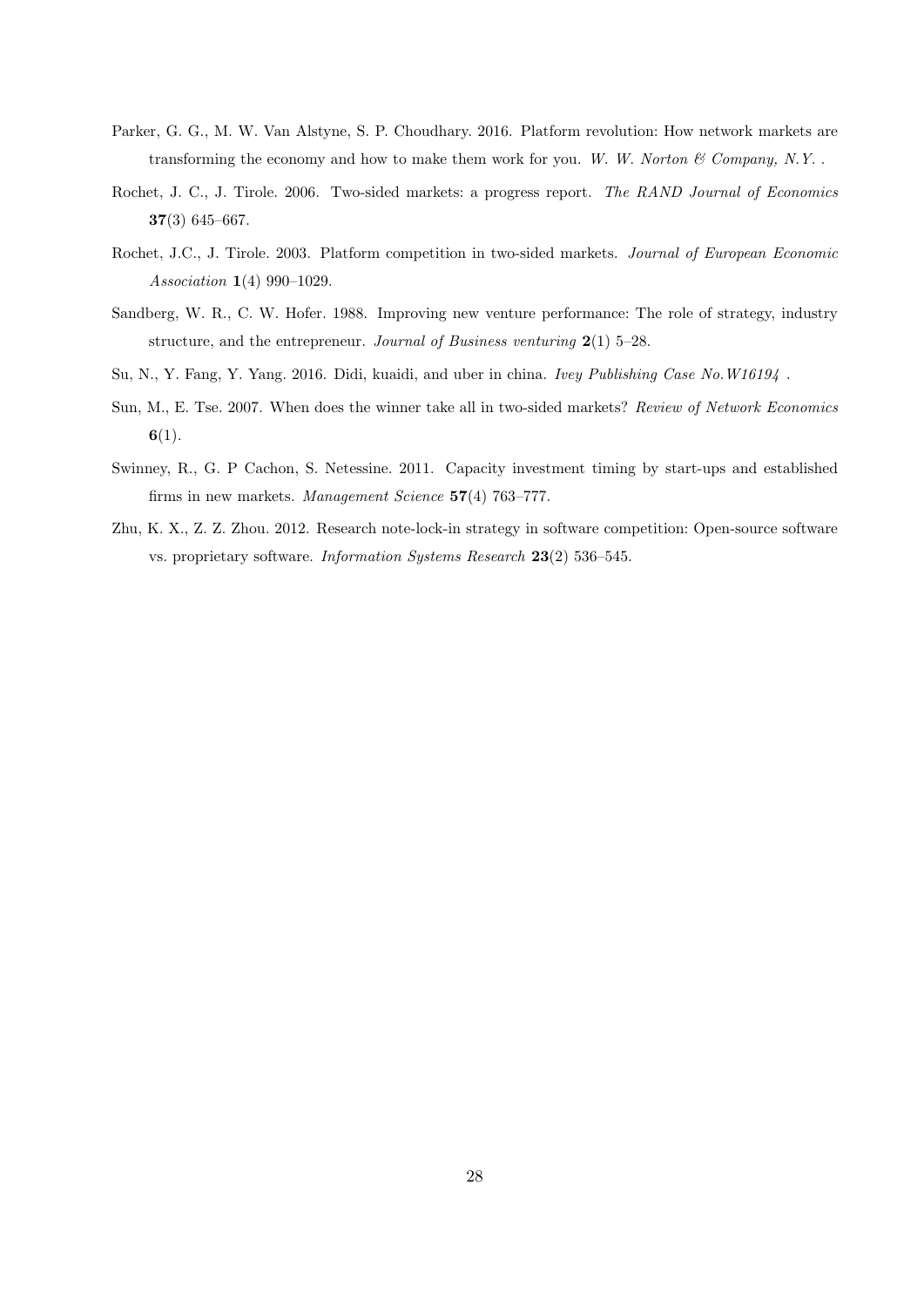# Appendix

# Proofs

**Proof of Lemma 1.** Denote  $Q_k^m$  as the equilibrium demand on the m side of platform k in the single-period symmetric duopoly  $(m \in \{c, d\}, k \in \{A, B\})$ . Then  $Q_k^m$  is give by

$$
Q_A^c = \rho \left[ \frac{1}{2} + \frac{\beta (Q_A^d - Q_B^d) - p_A^c + p_B^c}{2t} \right], \ Q_B^c = \rho - Q_A^c,
$$
\n(A.1)\n
$$
Q_A^d = \alpha Q_A^c - p_A^d, \ Q_B^d = \alpha Q_B^c - p_B^d.
$$

Solving for the above system of demand functions with  $\rho = \frac{1}{2}$  $\frac{1}{2}$ , at equilibrium, we have

$$
Q_A^c = \frac{2t - \alpha\beta - 2(p_A^c - p_B^c) - 2\beta(p_A^d - p_B^d)}{4(2t - \alpha\beta)},
$$
  
\n
$$
Q_B^c = \frac{1}{2} - \frac{2t - \alpha\beta - 2(p_A^c - p_B^c) - 2\beta(p_A^d - p_B^d)}{4(2t - \alpha\beta)},
$$
  
\n
$$
Q_A^d = \frac{\alpha[2t - \alpha\beta - 2(p_A^c - p_B^c) - 2\beta(p_A^d - p_B^d)]}{4(2t - \alpha\beta)} - p_A^d,
$$
  
\n
$$
Q_A^d = \frac{\alpha}{2} - \frac{\alpha[2t - \alpha\beta - 2(p_A^c - p_B^c) - 2\beta(p_A^d - p_B^d)]}{4(2t - \alpha\beta)} - p_B^d.
$$
\n(A.2)

Insert demand functions into the profit for Platform A.

$$
\Pi_A = p_A^c Q_A^c + p_A^d Q_A^d
$$
\n
$$
= \frac{-2(p_A^c)^2 + p_A^c [2t - \alpha \beta - 2(\alpha + \beta)p_A^d + 2(p_B^c + \beta p_B^d)] + p_A^d [(-8t + 2\alpha \beta)p_A^d + \alpha(2t - \alpha \beta + 2p_B^c + 2\beta p_B^d)]}{4(2t - \alpha \beta)}.
$$

The first-order derivatives are

$$
\frac{\partial \Pi_A}{\partial p_A^c} = \frac{2t - \alpha \beta - 2[2p_A^c + (\alpha + \beta)p_A^d - p_B^c - \beta p_B^d]}{4(2t - \alpha \beta)},
$$
\n(A.3)\n
$$
\frac{\partial \Pi_A}{\partial p_A^d} = \frac{\alpha(2t - \alpha \beta + 2p_B^c + 2\beta p_B^d) - 2(\alpha + \beta)p_A^c - 4(4t - \alpha \beta)p_A^d)}{4(2t - \alpha \beta)}.
$$
\n(A.3)

Under the assumption of  $4t > (\alpha + \beta)^2$ , the second-order derivatives satisfy

$$
\frac{\partial^2 \Pi_A}{\partial (p_A^c)^2} = -\frac{1}{2t - \alpha \beta} < 0, \ \frac{\partial \Pi_A^2}{\partial (p_A^d)^2} = -(1 + \frac{2t}{2t - \alpha \beta}) < 0,
$$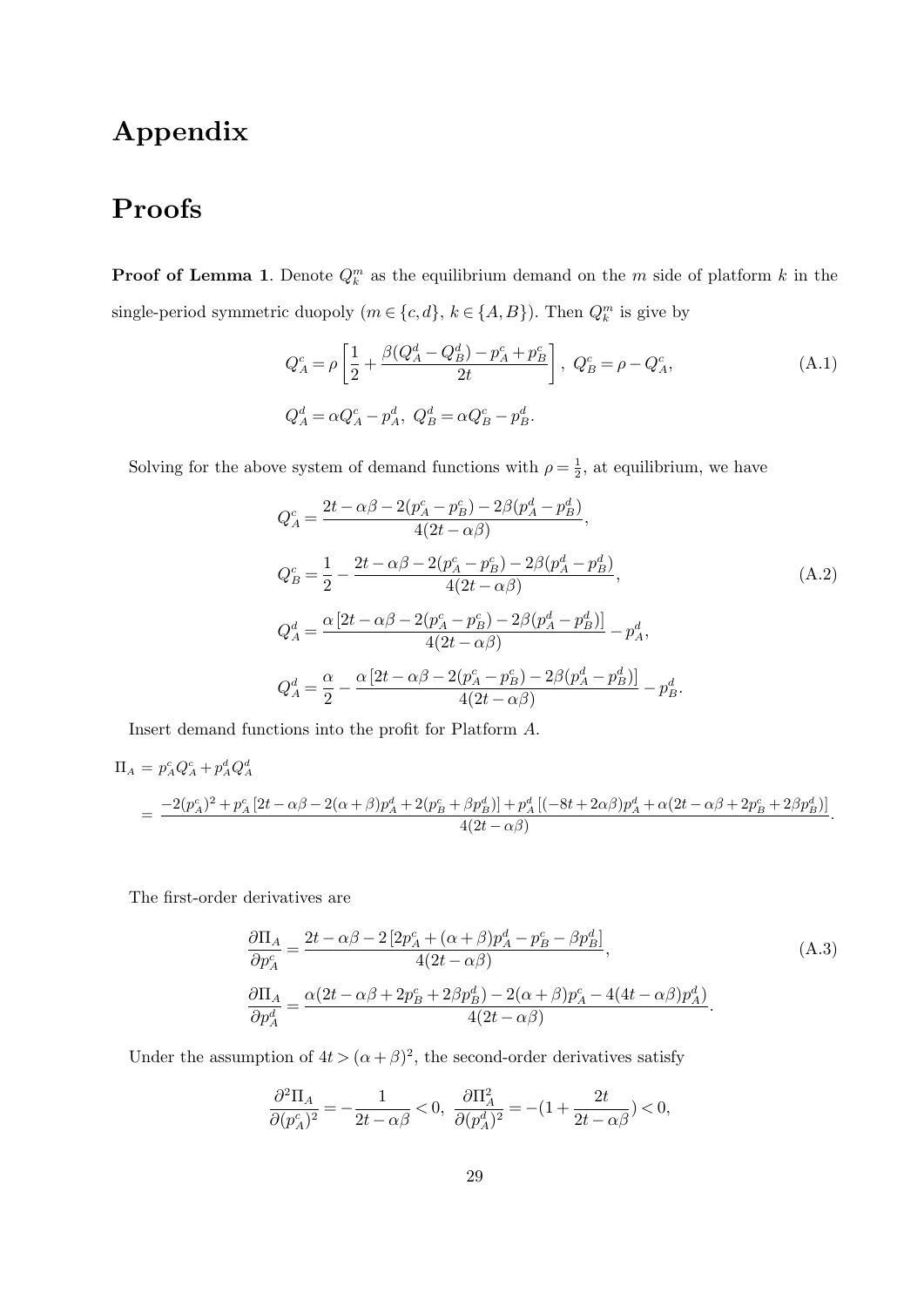which indicates that  $\Pi_A$  is concave in both  $p_A^c$  and  $p_A^d$ . The determinant of the Hessian Matrix is  $\frac{8t-(\alpha+\beta)^2}{4(2t-\alpha\beta)} > 0$ . Thus  $\Pi_A$  is jointly concave in  $\{p_A^c, p_A^d\}$  and there exists a unique pair of  $\{p_A^c, p_A^d\}$ that maximizes  $\Pi_A$ .

Similarly, we can show that there exists a unique pair of  ${p_B^c, p_B^d}$  that maximizes  $\Pi_B$ . Given the symmetry of two platforms, we further impose  $p_A^c = p_B^c$  and  $p_A^d = p_B^d$  to solve the symmetric pricing duopoly. Lemma 1 follows by solving  $\frac{\partial \Pi_A}{\partial p_A^c} = \frac{\partial \Pi_A}{\partial p_A^d} = \frac{\partial \Pi_B}{\partial p_B^c} = \frac{\partial \Pi_B}{\partial p_B^d} = 0$  simultaneously.  $\Box$ 

**Proof of Corollary 1.** Take the first-order derivatives to  $\alpha$  and  $\beta$  in Equation (6). Following conditions always hold.

$$
\frac{\partial (p_k^c)^*}{\partial \alpha} = -\frac{2\alpha + 3\beta}{8} < 0,
$$
\n
$$
\frac{\partial (p_k^c)^*}{\partial \beta} = -\frac{3\alpha}{8} < 0,
$$
\n
$$
\frac{\partial (p_k^d)^*}{\partial \beta} = -\frac{1}{8} < 0.
$$

Corollary 1 follows immediately.  $\square$ 

#### Proof of Proposition 1. First consider period 2.

At the beginning of period 2, given  $Q_{k_1}^c$  and  $Q_{k_1}^d$  ( $k \in \{A, B\}$ ), we search for the equilibrium prices in period 2 (i.e.,  $p_{k2}^c$  and  $p_{k2}^d$ ). At equilibrium, period-2 demands satisfy the following conditions.

$$
q_{A2}^{c} = \frac{1}{2} \left[ \frac{1}{2} + \frac{\beta (Q_{A2}^{d} - Q_{B2}^{d}) - p_{A2}^{c} + p_{B2}^{c}}{2t} \right], q_{B2}^{c} = \frac{1}{2} - q_{A2}^{c},
$$
  

$$
Q_{A2}^{d} = \alpha (\delta Q_{A1}^{d} + q_{A2}^{d}) - p_{A2}^{d}; Q_{B2}^{d} = \alpha (\delta Q_{B1}^{d} + q_{B2}^{d}) - p_{B2}^{d}.
$$

Solving for  $q_{k2}^c(Q_{k1}^c, p_{k2}^c, p_{k2}^d)$  and  $Q_{k2}^d(Q_{k1}^c, p_{k2}^c, p_{k2}^d)$ , we have

$$
q_{A2}^{c} = \frac{2t - \alpha\beta - 2(p_{A2}^{c} - p_{B2}^{c}) - 2\beta(p_{A2}^{d} - p_{B2}^{d}) + 2\alpha\beta\delta(Q_{A1}^{c} - Q_{B1}^{c})}{4(2t - \alpha\beta)},
$$
  
\n
$$
q_{B2}^{c} = \frac{2t - \alpha\beta - 2(p_{B2}^{c} - p_{A2}^{c}) - 2\beta(p_{B2}^{d} - p_{A2}^{d}) + 2\alpha\beta\delta(Q_{B1}^{c} - Q_{A1}^{c})}{4(2t - \alpha\beta)},
$$
  
\n
$$
Q_{A2}^{d} = \frac{\alpha(2t - \alpha\beta) - 8tp_{A2}^{d} - 2\alpha[p_{A2}^{c} - p_{B2}^{c} - 4t\delta Q_{A1}^{c} - \beta(\alpha\delta(Q_{A1}^{c} + Q_{B1}^{c}) - p_{A2}^{d} - p_{B2}^{d})]}{4(t - \alpha\beta)},
$$
\n(A.4)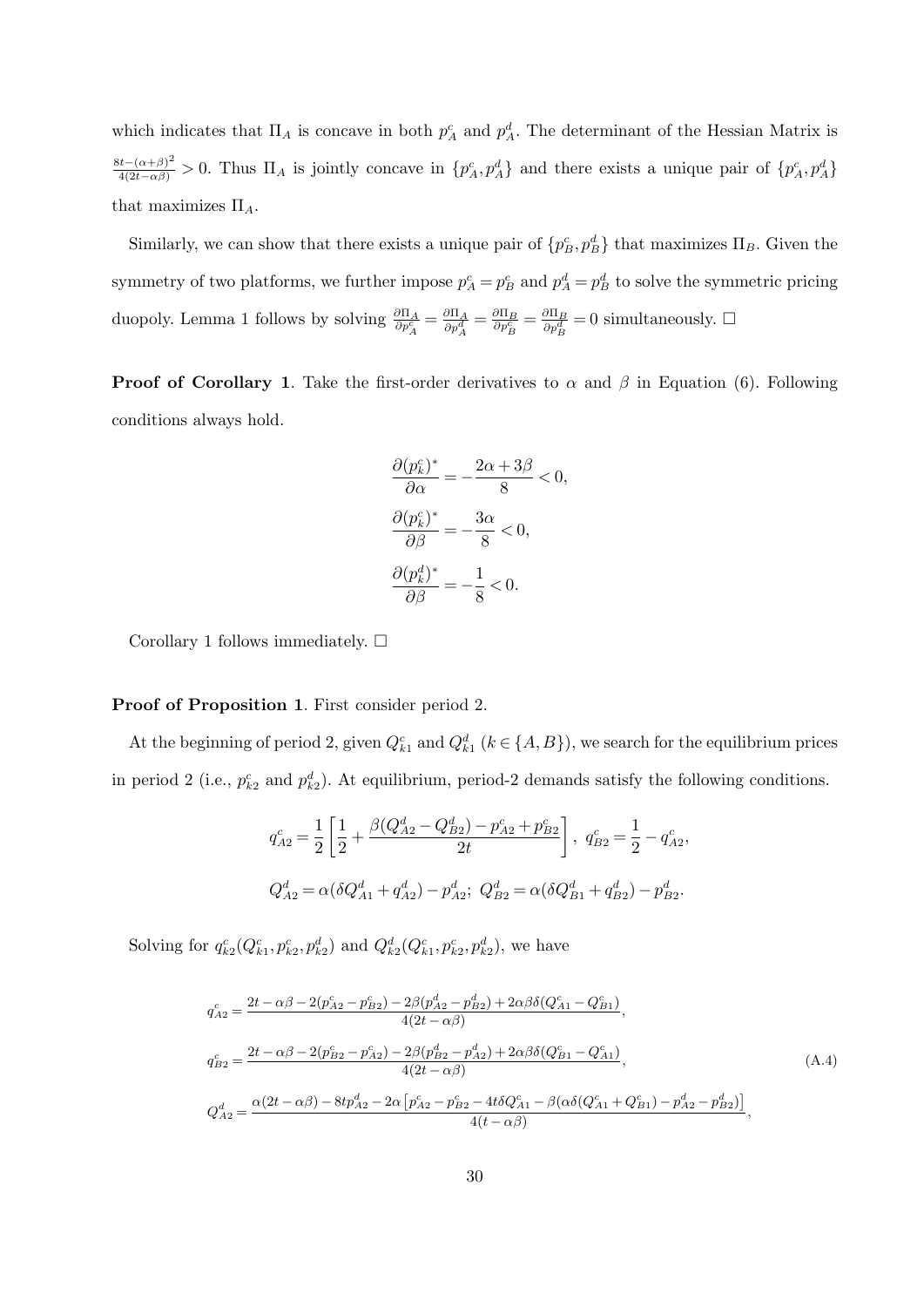$$
Q_{B2}^d = \frac{\alpha(2t - \alpha\beta) - 8tp_{B2}^d - 2\alpha \left[p_{B2}^c - p_{A2}^c - 4t\delta Q_{B1}^c - \beta(\alpha\delta(Q_{A1}^c + Q_{B1}^c) - p_{A2}^d - p_{B2}^d)\right]}{4(2t - \alpha\beta)}.
$$

Platform A's period 2 profit is

$$
\Pi_{A2} = \pi_{A2} = p_{A2}^c Q_{A2}^c + p_{A2}^d Q_{A2}^d = p_{A2}^c (\delta Q_{A1}^c + q_{A1}^c) + p_{A2}^d Q_{A2}^d
$$
\n
$$
= \frac{1}{4(2t - \alpha\beta)} \begin{cases} -2(p_{A2}^c)^2 \\ +p_{A2}^c [2t - \alpha\beta - 2(\alpha + \beta)p_{A2}^d + 2p_{B2}^c + 8t\delta Q_{A1}^c + 2\beta(p_{B2}^d - \alpha\delta(Q_{A1}^c + Q_{B1}^c))] \\ + p_{A2}^d [2p_{A2}^d (-4t + \alpha\beta) + \alpha(2t - \alpha\beta + 2p_{B2}^c + 8t\delta Q_{A1}^c + 2\beta(p_{B2}^d - \alpha\delta(Q_{A1}^c + Q_{B1}^c)))] \end{cases}.
$$

Given platform B's period 2 strategies  $\{p_{B2}^c, p_{B2}^d\}$ , we show that  $\pi_{A2}$  is jointly concave in  $\{p_{A2}^c, p_{A2}^d\}$  such that there exists a unique pair of  $\{p_{A2}^c, p_{A2}^d\}$  that maximizes platform A's period 2 profit. The second-order derivatives satisfy that

$$
\frac{\partial^2 \pi_{A2}}{\partial (p_{A2}^c)^2} = -\frac{1}{2t-\alpha \beta} < 0, \ \ \frac{\partial^2 \pi_{A2}}{\partial (p_{A2}^d)^2} = -1 - \frac{2t}{2t-\alpha \beta} < 0, \ \ \frac{\partial^2 \pi_{A2}}{\partial p_{A2}^d \partial p_{A2}^c} = -\frac{\alpha+\beta}{2(2t-\alpha \beta)}.
$$

The determinant of the Hessian matrix is  $\frac{16t^2 - (\alpha^2 + 6\alpha\beta + \beta^2)}{4(2t - \alpha\beta)^2}$  $\frac{-(\alpha^2+6\alpha\beta+\beta^2)}{4(2t-\alpha\beta)^2} > 0$ , thus the Hessian matrix is negative definite. Therefore  $\pi_{A2}$  is jointly concave in  $\{p_{A2}^c, p_{A2}^d\}$ . Platform A's optimal responsive functions can be obtained by jointly solving  $\frac{\partial \pi_{A2}}{\partial p_{A2}^c} = 0$  and  $\frac{\partial \pi_{A2}}{\partial p_{A2}^d} = 0$ .

Given that platform  $A$  and  $B$  are symmetric, we can follow a similar approach to obtain platform B's optimal responsive functions by jointly solving  $\frac{\partial \pi_{B2}}{\partial p_{B2}^c} = 0$  and  $\frac{\partial \pi_{B2}}{\partial p_{B2}^d} = 0$ . Solving the system of four equations  $\frac{\partial \pi_{A2}}{\partial p_{A2}^c} = \frac{\partial \pi_{A2}}{\partial p_{A2}^d} = \frac{\partial \pi_{B2}}{\partial p_{B2}^c} = \frac{\partial \pi_{B2}}{\partial p_{B2}^d} = 0$ , we have at equilibrium, period 2 optimal profit and optimal pricing strategies

$$
\begin{split} \left(\Pi_{k2}\right)^{*} &= \left(\pi_{k2}\right)^{*} = \end{split} \tag{A.5}
$$
\n
$$
\begin{split}\n\frac{\left[16t^{2} - \left(\alpha^{2} + 6\alpha\beta + \beta^{2}\right)\right]\left[12t - \left(\alpha^{2} + 4\alpha\beta + \beta^{2}\right) + 2(16t^{2} - \alpha^{2} - 4\alpha\beta - \beta^{2})\delta Q_{k1}^{c} + 2(8t^{2} - \alpha^{2} - 4\alpha\beta - \beta^{2})\delta Q_{-k1}^{c}\right]^{2}}{64\left[12t - \left(\alpha^{2} + 4\alpha\beta + \beta^{2}\right)\right]^{2}}\\
\left(p_{k2}^{c}\right)^{*} &= \frac{\left(8t - \alpha(\alpha + 3\beta)\right)\left[12t - \left(\alpha^{2} + 4\alpha\beta + \beta^{2}\right) + 2(16t^{2} - \alpha^{2} - 4\alpha\beta - \beta^{2})\delta Q_{k1}^{c} + 2(8t^{2} - \alpha^{2} - 4\alpha\beta - \beta^{2})\delta Q_{-k1}^{c}\right]}{8\left[12t - \left(\alpha^{2} + 4\alpha\beta + \beta^{2}\right)\right]}\\
\left(p_{k2}^{d}\right)^{*} &= \frac{\left(\alpha - \beta\right)\left[12t - \left(\alpha^{2} + 4\alpha\beta + \beta^{2}\right) + 2(16t^{2} - \alpha^{2} - 4\alpha\beta - \beta^{2})\delta Q_{k1}^{c} + 2(8t^{2} - \alpha^{2} - 4\alpha\beta - \beta^{2})\delta Q_{-k1}^{c}\right]}{8\left[12t - \left(\alpha^{2} + 4\alpha\beta + \beta^{2}\right)\right]},\n\end{split}
$$

where the subscript  $-k$  represents the rival platform for platform k (i.e.,  $-k = B$  when  $k = A$ , and vice versa).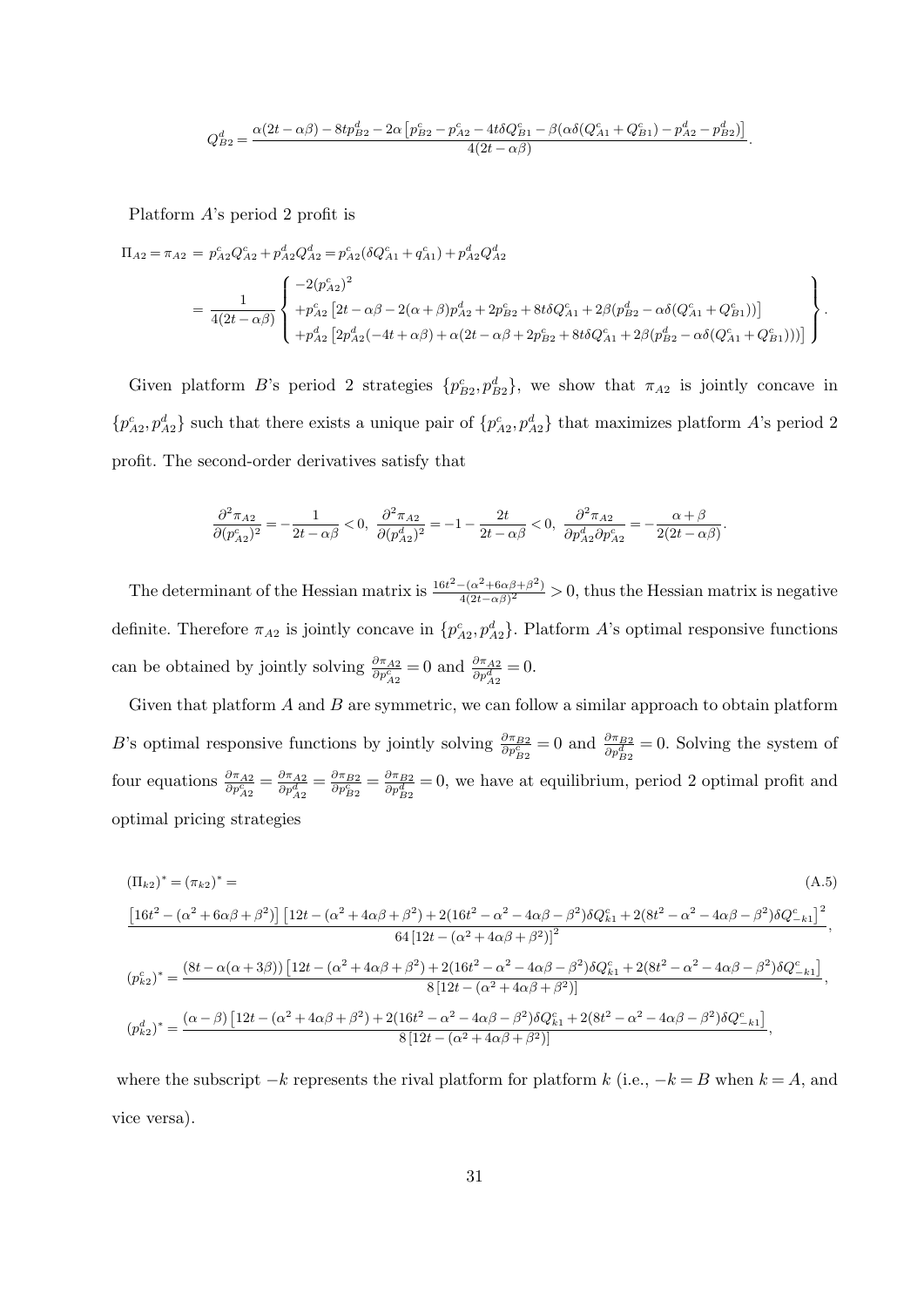Next consider period 1. Similar to Equation (A.4), at equilibrium, period 1 demands are given by

$$
q_{A1}^{c} = \frac{2t - \alpha\beta - 2(p_{A1}^{c} - p_{B1}^{c}) - 2\beta(p_{A1}^{d} - p_{B1}^{d})}{4(2t - \alpha\beta)},
$$
  
\n
$$
q_{B1}^{c} = \frac{2t - \alpha\beta - 2(p_{B1}^{c} - p_{A1}^{c}) - 2\beta(p_{B1}^{d} - p_{A1}^{d})}{4(2t - \alpha\beta)},
$$
  
\n
$$
Q_{A1}^{d} = \frac{\alpha(2t - \alpha\beta) - 8tp_{A1}^{d} - 2\alpha[p_{A1}^{c} - p_{B1}^{c} - \beta(p_{A1}^{d} + p_{B1}^{d})]}{4(t - \alpha\beta)},
$$
  
\n
$$
Q_{B1}^{d} = \frac{\alpha(2t - \alpha\beta) - 8tp_{B1}^{d} - 2\alpha[p_{B1}^{c} - p_{A1}^{c} - \beta(p_{A1}^{d} + p_{B1}^{d})]}{4(2t - \alpha\beta)}.
$$
\n(A.6)

Inserting  $\pi_{k2}^*, q_{k1}^c$ , and  $Q_{k1}^d$  into platform k's period 1 objective function defined by Equation (4), we have

$$
\Pi_{A1} = \frac{p_{A1}^{c} \left[2t - \alpha \beta - 2(p_{A1}^{c} - p_{B1}^{c}) - 2\beta(p_{A1}^{d} - p_{B1}^{d})\right]}{4(2t - \alpha \beta)}
$$
\n
$$
+ \frac{p_{A1}^{d} \left[\alpha(2t - \alpha \beta) - 8tp_{A1}^{d} - 2\alpha(p_{A1}^{d} - p_{B1}^{d} - \beta(p_{A1}^{d} + p_{B1}^{d}))\right]}{4(2t - \alpha \beta)}
$$
\n
$$
+ \frac{\lambda \left(16t - \alpha^{2} - 6\alpha\beta - \beta^{2}\right) \left[8\delta t \left(p_{B1}^{c} + \beta p_{B1}^{d} - p_{A1}^{c} - \beta p_{A1}^{d}\right) + (\delta + 1)(2t - \alpha\beta)\left(12t - \alpha^{2} - 4\alpha\beta - \beta^{2}\right)\right]^{2}}{64(2t - \alpha\beta)^{2}\left(12t - \alpha^{2} - 4\alpha\beta - \beta^{2}\right)^{2}}.
$$
\n(A.7)

The second-order derivatives are

$$
\begin{split} &\frac{\partial^2\Pi_{A1}}{\partial (p_{A1}^c)^2} = -\frac{1}{2t-\alpha\beta} + \frac{2\delta^2\lambda t^2\left(16t-\alpha^2-6\alpha\beta-\beta^2\right)}{\left(12t-\alpha^2-4\alpha\beta-\beta^2\right)^2\left(2t-\alpha\beta\right)^2} < 0,\\ &\frac{\partial^2\Pi_{A1}}{\partial (p_{A1}^d)^2} = \frac{2t\left(\alpha\beta+t\left(-\frac{\beta^2\delta^2\lambda\left(\alpha^2+6\alpha\beta+\beta^2-16t\right)}{\left(\alpha^2+4\alpha\beta+\beta^2-12t\right)^2}-2\right)\right)}{\left(2t-\alpha\beta\right)^2} - 1 < 0,\\ &\frac{\partial^2\Pi_{A1}}{\partial p_{A1}^d\partial p_{A1}^c} = -\frac{\alpha+\beta}{2(2t-\alpha\beta)} + \frac{2\beta\delta^2\lambda t^2\left(16t-\alpha^2-6\alpha\beta-\beta^2\right)}{\left(\alpha^2+4\alpha\beta+\beta^2-12t\right)^2\left(2t-\alpha\beta\right)^2}. \end{split}
$$

The determinant of the Hessian Matrix is  $-\frac{(16t-\alpha^2-6\alpha\beta-\beta^2)(16\delta^2\lambda t^2-(\alpha^2+4\alpha\beta+\beta^2-12t)^2)}{(16t^2-\alpha^2t^2-6\alpha\beta^2)(16\delta^2\lambda t^2-(\alpha^2+4\alpha\beta+\beta^2-12t)^2)}$  $\frac{4(\alpha\beta-2t)^2(\alpha^2+4\alpha\beta+\beta^2-12t)^2}{4(\alpha\beta-2t)^2(\alpha^2+4\alpha\beta+\beta^2-12t)^2}>0,$  thus  $\Pi_{A1}$  is jointly concave in  $p_{A1}^c$  and  $p_{A1}^d$ . Then optimal reaction functions can be obtained by solving the first-order conditions (FOCs).

Following a similar approach used in the above solution for platform  $B$ 's period 1 problem, we obtain the period 1 equilibrium pricing strategies in Proposition 1.  $\Box$ 

Proof of Proposition 2. Following a similar approach as in the proof of Proposition 1, we can solve for the equilibrium prices in both periods (details available upon request). We focus on the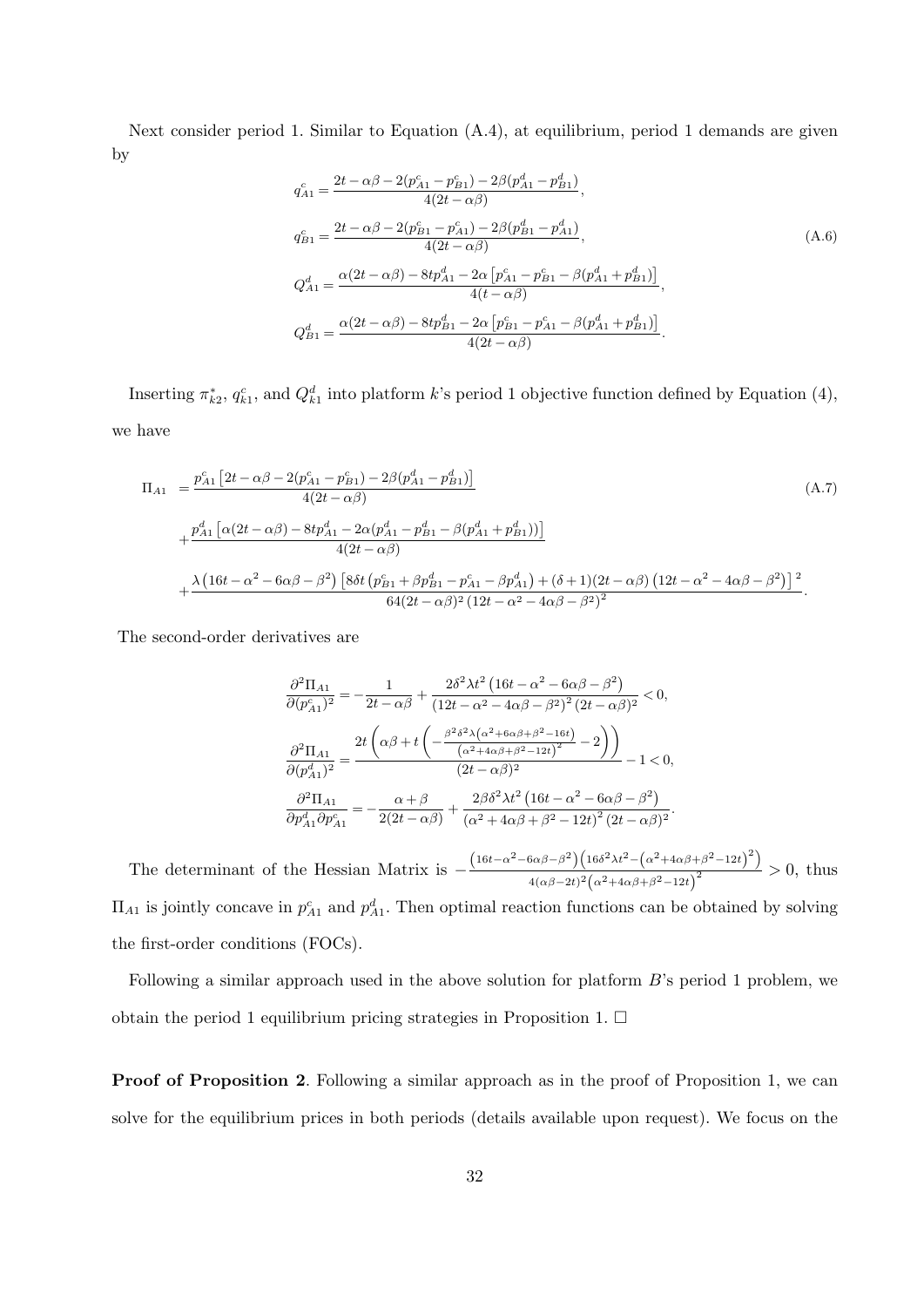coefficients of  $Q_0$  in all equilibrium prices to identify regions as illustrated in Figure 3 and 4. We obtained the following.

$$
\begin{split} \Delta_{A1}^{5}=&\frac{\partial (\vec{p}_{A1}^{5})^{*}}{\partial Q_{0}}=3t-\frac{\alpha^{2}+3\alpha\beta}{4}\\ +&\frac{4t}{4}\left(\frac{\alpha^{2}+4\alpha\beta+\beta^{2}-12t}{6\alpha^{2}+6\alpha\beta+\beta^{2}+16t\right)+\left(\alpha^{2}+4\alpha\beta+\beta^{2}-12t\right)^{3}}-\frac{4\delta^{2}\lambda t\left(\alpha^{2}+6\alpha\beta+\beta^{2}-16t\right)}{\alpha^{2}+4\alpha\beta+\beta^{2}-12t}\right);\\ \Delta_{B1}^{5}=&\frac{\partial (\vec{p}_{B1}^{5})^{*}}{\partial Q_{0}}=t-\frac{1}{4}\alpha(\alpha+3\beta)\\ &-\frac{t(4t-\beta(\alpha+\beta))\left(\alpha^{2}+4\alpha\beta+\beta^{2}-12t\right)^{2}}{16\delta^{2}\lambda t^{2}\left(-\alpha^{2}-6\alpha\beta-\beta^{2}+16t\right)+\left(\alpha^{2}+4\alpha\beta+\beta^{2}-12t\right)^{3}}-\frac{\delta^{2}\lambda t\left(\alpha^{2}+6\alpha\beta+\beta^{2}-16t\right)}{\alpha^{2}+4\alpha\beta+\beta^{2}-12t};\\ \Delta_{A1}^{4}=&\frac{\partial (\vec{p}_{A1}^{4})^{*}}{\partial Q_{0}}=\frac{(\alpha-\beta)\left(16\delta^{2}\lambda t^{2}\left(-\alpha^{2}-6\alpha\beta-\beta^{2}+16t\right)+\left(\alpha^{2}+4\alpha\beta+\beta^{2}-16t\right)\left(\alpha^{2}+4\alpha\beta+\beta^{2}-12t\right)^{2}\right)}{4\left(16\delta^{2}\lambda t^{2}\left(-\alpha^{2}-6\alpha\beta-\beta^{2}+16t\right)+\left(\alpha^{2}+4\alpha\beta+\beta^{2}-16t\right)\left(\alpha^{2}+4\alpha\beta+\beta^{2}-12t\right)^{2}\right)}\right.\\ \Delta_{A1}^{4}=&\frac{\partial (\vec{p}_{B1}^{4})^{*}}{\partial Q_{0}}=\frac{(\alpha-\beta)\left(16\delta^{2}\lambda t^{2}\left(-\alpha^{2}-6\alpha\beta-\beta^{2}+16t\right)+\left(\alpha^{2}+4\alpha\beta+\beta^{2}-16t\right)\left(\alpha^{2}+4\alpha\beta+\beta^{
$$

We go through each of the above partial derivatives to identify conditions when it is positive or negative. Without loss of generality, we focus on period 1 equilibrium prices by setting  $\delta = \lambda = 1$ . We then go through each region in Figure 3 and 4 to compute the signs of  $\Delta_{k_1}^c$  and  $\Delta_{k_1}^d$ . The signs of  $\Delta_{k_2}^c$  and  $\Delta_{k_2}^d$  can be shown in a similar way (the results when  $\delta, \lambda \in [0,1)$  are available upon

 $4(16\delta^2\lambda t^2(-\alpha^2-6\alpha\beta-\beta^2+16t)+(\alpha^2+4\alpha\beta+\beta^2-12t)^3$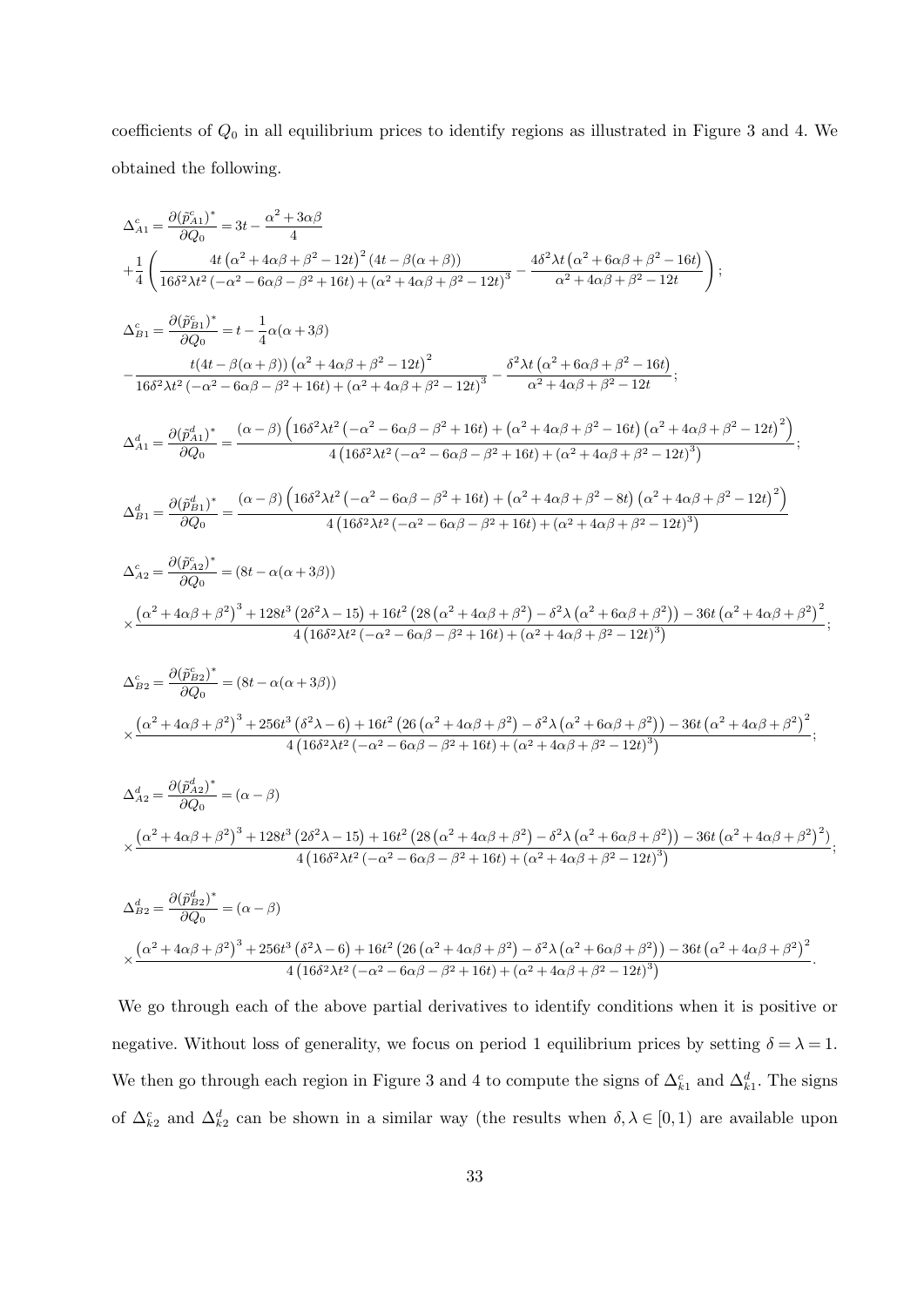request).

**Region R1 and R2 in Figure 3a:** This is equivalent to show that, there exists a unique  $\hat{\alpha}$ such that  $\Delta_{A1}^c = \frac{\partial (p_{A1}^c)^*}{\partial Q_0}$  $\frac{p_{A1}}{\partial Q_0}$  < 0 when  $\alpha > \hat{\alpha}$ . This is true because the following three conditions hold simultaneously: (1)  $\frac{\partial (\Delta_{A1}^c)^*}{\partial \alpha} < 0$ , (2)  $(\Delta_{A1}^c)^*|_{\alpha \to 2\sqrt{t}-\beta} < 0$  and (3)  $(\Delta_{A1}^c)^*|_{\alpha \to 0,\beta \to 0} > 0$ .

**Region R3 and R4 in Figure 3b**: This holds because  $\Delta_{Ai}^d > 0$  when  $\alpha > \beta$ .

Region R5 and R6 in Figure 4a: This is equivalent to show that, there exists a unique  $\bar{\alpha}_i$  in period *i* such that  $\Delta_{Bi}^c = \frac{\partial (p_{Bi}^c)^*}{\partial Q_0}$  $\frac{\partial p_{Bi}}{\partial Q_0}$  < 0 when  $\alpha > \bar{\alpha}_i$ . This is true because the following three conditions hold simultaneously: (1)  $\frac{\partial (\Delta_{Bi}^c)^*}{\partial \alpha} < 0$ , (2)  $(\Delta_{Bi}^c)^*|_{t \to \frac{(\alpha+\beta)^2}{4}} < 0$  and (3)  $(\Delta_{Bi}^c)^*|_{\alpha \to 0, \beta \to 0} > 0$ .

Region R7 and R8 in Figure 4b: This is equivalent to show that, there exists a unique  $\hat{\beta}_i$  in period *i* such that when  $(\alpha - \beta)(\beta - \hat{\beta}_i) < 0$ , then  $\Delta_{Bi}^d > 0$  holds. We split the discussion into two cases: (1) when  $\alpha > \beta$ , the above argument is true because the following three conditions hold simultaneously when  $\alpha > \beta$ : (1.1)  $\frac{\partial (\Delta_{Bi}^d)^*}{\partial \beta} < 0$ . (1.2)  $(\Delta_{Bi}^d)^*|_{t \to \frac{(\alpha+\beta)^2}{4}, \alpha \to \beta^+} < 0$ , and (1.3)  $(\Delta_{Bi}^d)^*|_{\beta \to 0} > 0$ . (2) When  $\alpha < \beta$ , the above argument is still true because the following three conditions hold simultaneously when  $\alpha < \beta$ : (2.1)  $\frac{\partial (\Delta_{Bi}^d)^*}{\partial \beta} > 0$ , (2.2) and  $(\Delta_{Bi}^d)^*|_{t \to \frac{(\alpha+\beta)^2}{4}, \alpha \to \beta^-} > 0$ , (2.3)  $(\Delta_{Bi}^d)^*|_{\alpha\to 0}$  < 0. □

**Proof of Proposition 3.** The profit gap when  $\alpha = \beta$  is

$$
(\Pi_{A1}^* - \Pi_{B1}^*)|_{\beta \to \alpha} = \frac{2Q_0 (2Q_0 + 1) t \left(4\delta^2 \lambda t^2 - 9 (\alpha^2 - 2t)^2\right)}{16\delta^2 \lambda t^2 - 27 (\alpha^2 - 2t)^2}.
$$

The cross derivative is

$$
\frac{\partial^2 \left(\Pi_{A1}^* - \Pi_{B1}^*\right)|_{\beta \to \alpha}}{\partial Q_0 \partial \alpha} = \frac{288\alpha \delta^2 \lambda \left(4Q_0 + 1\right) t^3 \left(2t - \alpha^2\right)}{\left(27\left(\alpha^2 - 2t\right)^2 - 16\delta^2 \lambda t^2\right)^2},
$$

which is always nonnegative.  $\square$ 

Proof of Proposition 4. The period 2 problem is identical to that in the proof of Proposition 1. In period 1, we first treat  $bQ_0^2$  as exogenous so that we can solve for the optimal responsive functions of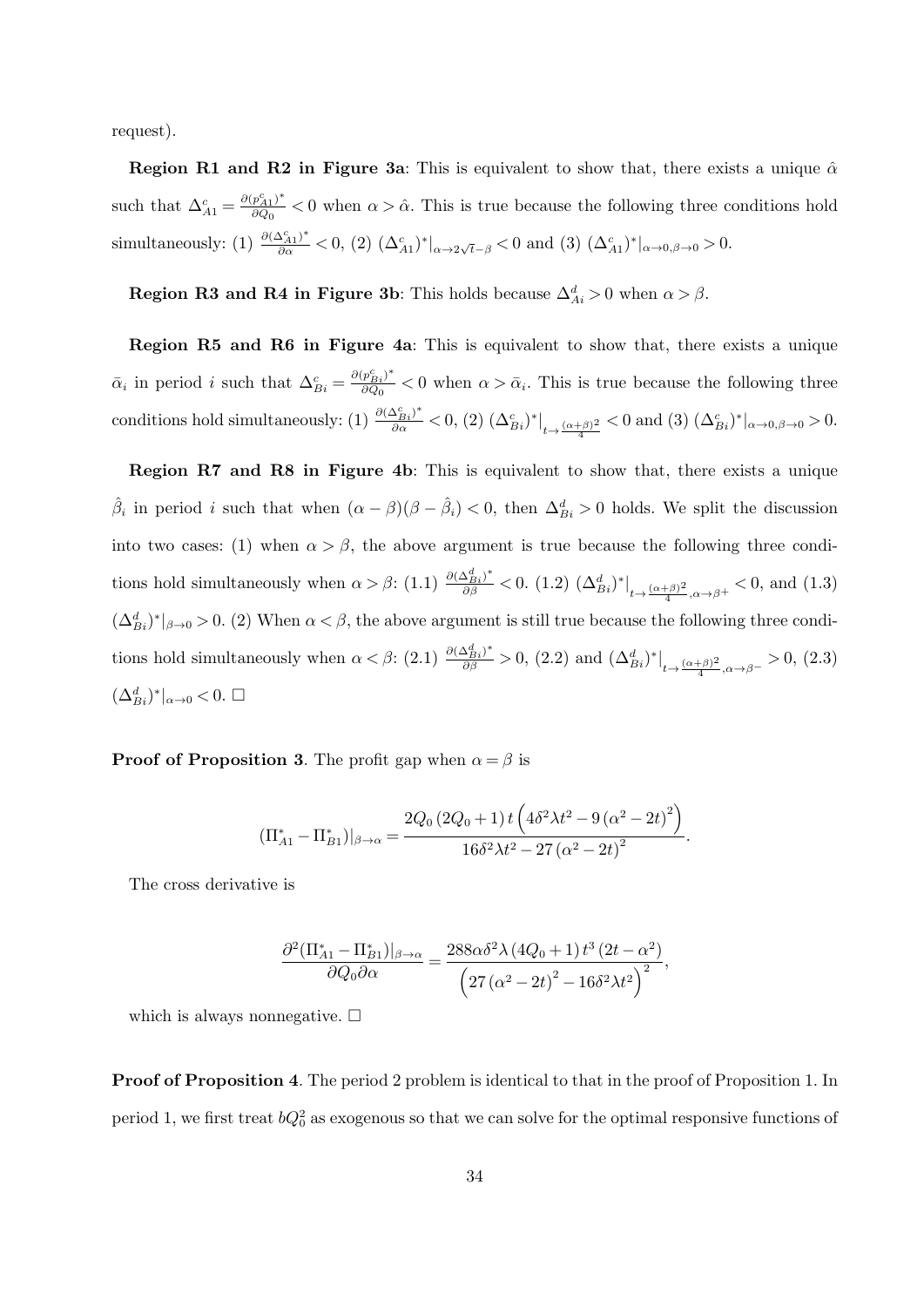$(\tilde{p}_{A1}^c)^*$  and  $(\tilde{p}_{A1}^d)^*$ , given platform B's pricing strategies,  $(\tilde{p}_{B1}^c, \tilde{p}_{B1}^d)$ . Inserting the optimal responsive functions back to Platform A's profit function, and computing the second-order derivative with respect to  $Q_0$ , we have

$$
\frac{\partial^2 \Pi_{A1} ((\tilde{p}_{A1}^{c})^*, (\tilde{p}_{A1}^{d})^*, Q_0 | \tilde{p}_{B1}^{c}, \tilde{p}_{B1}^{d})}{\partial Q_0^2} = \frac{1}{8} (-17\alpha^2 - 6\alpha\beta - \beta^2 - 16b) - \frac{2t(4t - \alpha\beta)}{\alpha^2 + 4\alpha\beta + \beta^2 - 8t}
$$
  
+ 
$$
\left(t + \frac{32t^3(4\alpha + \beta)}{\alpha(\alpha^2 - 16t)(\alpha^2 + 4\alpha\beta + \beta^2 - 16t)} + \frac{2\alpha^6(\alpha + 6\beta) + 32t^3(14\alpha - \beta) + 8\alpha^2t^2(59\alpha - 32\beta) - 16\alpha^4t(4\alpha + 11\beta)}{\alpha(\alpha^2 - 16t)(\alpha^2 + 6\alpha\beta + \beta^2 - 16t)}\right).
$$

There is only one term above containing b. Therefore, for the second-order derivative to be also negative, it requires  $b > \hat{b}$  where  $\hat{b}$  is defined as

$$
\hat{b} = \frac{1}{16} \left( -17\alpha^2 - 6\alpha\beta - \beta^2 \right) - \frac{t(4t - \alpha\beta)}{\alpha^2 + 4\alpha\beta + \beta^2 - 8t}
$$
\n
$$
+ \frac{1}{2} \left( t + \frac{32t^3(4\alpha + \beta)}{\alpha(\alpha^2 - 16t)(\alpha^2 + 4\alpha\beta + \beta^2 - 16t)} + \frac{2\alpha^6(\alpha + 6\beta) + 32t^3(14\alpha - \beta) + 8\alpha^2t^2(59\alpha - 32\beta) - 16\alpha^4t(4\alpha + 11\beta)}{\alpha(\alpha^2 - 16t)(\alpha^2 + 6\alpha\beta + \beta^2 - 16t)} \right)
$$

.

It can be shown that the right-hand-side of above is always positive, which indicates that a positive  $\hat{b}$  always exists. Platform B's period 1 optimal responsive functions are identical to those in the proof of Proposition 2. The equilibrium prices and  $Q_0$  can be shown by solving for the system of optimal reaction functions simultaneously. Take partial derivatives of  $Q_0^*$  with respect to b.

$$
\frac{\partial Q_{0}^{*}}{\partial b} = -16\left(-\alpha^{2} - 4\alpha\beta - \beta^{2} + 12t\right)\left(\left(\alpha^{2} + 4\alpha\beta + \beta^{2}\right)^{3} - 1472t^{3} + 32t^{2}\left(13\alpha^{2} + 51\alpha\beta + 13\beta^{2}\right) - 36t\left(\alpha^{2} + 4\alpha\beta + \beta^{2}\right)^{2}\right)^{2}
$$
(A.8)  

$$
\times \frac{\left(\left(\alpha^{2} + 4\alpha\beta + \beta^{2}\right)\left(\alpha^{2} + 8\alpha\beta + \beta^{2}\right) + 224t^{2} - 8t\left(4\alpha^{2} + 21\alpha\beta + 4\beta^{2}\right)\right)}{\left(\alpha^{2} + 4\alpha\beta + \beta^{2}\right)^{4}\left(\alpha^{2} + 10\alpha\beta + \beta^{2}\right) - 606208t^{5} - 4t\left(\alpha^{2} + 4\alpha\beta + \beta^{2}\right)^{3}\left(19\alpha^{2} + 150\alpha\beta + 19\beta^{2}\right)}
$$

$$
+ 1024t^{4}\left(221\alpha^{2} + 996\alpha\beta + 221\beta^{2}\right) + 48t^{2}\left(\alpha^{2} + 4\alpha\beta + \beta^{2}\right)\left(47\alpha^{4} + 488\alpha^{3}\beta + 1290\alpha^{2}\beta^{2} + 488\alpha\beta^{3} + 47\beta^{4}\right)
$$

$$
- 256t^{3}\left(127\alpha^{4} + 1179\alpha^{3}\beta + 2930\alpha^{2}\beta^{2} + 1179\alpha\beta^{3} + 127\beta^{4}\right)
$$

$$
+ 16b\left(-\alpha^{2} - 4\alpha\beta - \beta^{2} + 12t\right)\left(-\left(\alpha^{2} + 4\alpha\beta + \beta^{2}\right)^{3} + 1472t^{3} - 32t^{2}\left(13\alpha^{2} + 51\alpha\beta + 13\beta^{2}\right) + 36t\left(\alpha^{2} + 4\alpha\beta + \beta^{2}\right)^{2}\right)
$$

The denominator is quadratic and positive. The nominator is negative. Then  $\frac{\partial Q_0^*}{\partial b} < 0$ . Now consider  $\tilde{p}_{A1}^c$ . Again it can be verified that the denominator is quadratic and positive. Then  $\frac{\partial \tilde{p}_{A1}^c}{\partial b} > 0$ if the nominator is positive. The nominator can be rewritten as  $f(t)$  which is a function of t with the greatest order at  $t^{10}$ . The coefficient for  $t^{10}$  is negative. Thus  $f(t)$  goes to infinitely negative when t is large enough. Furthermore, it can be shown that  $\frac{df(t)}{dt} < 0$  always holds when  $f(t) < 0$ ,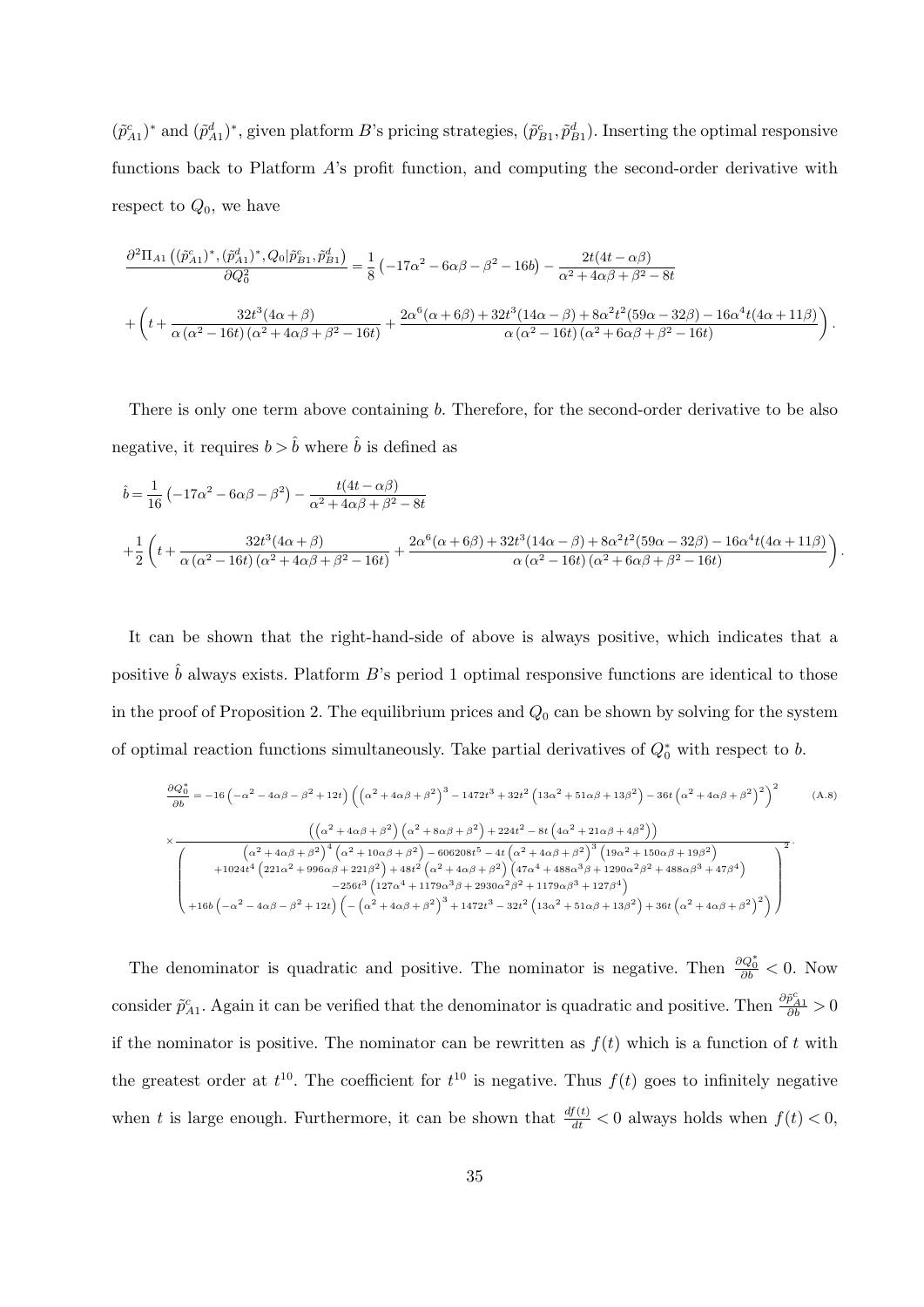which implies that, if  $f(t)|_{t\to \frac{(\alpha+\beta)^2}{4}} > 0$ , then there exists a unique  $\hat{t}$  such that for all  $t > \hat{t}$ ,  $f(t) < 0$ always holds.

Finally, we show that  $f(t) > 0$  is possible as t is small enough. To do this, we evaluate  $f(t)$  at the lower bound of  $t = \frac{(\alpha+\beta)^2}{4}$  $\frac{(\beta)^{-}}{4}$ .

$$
f(t)|_{t=\frac{(\alpha+\beta)^2}{4}} =
$$
  
\n
$$
4(\alpha^2+\beta^2)(5\alpha^4+10\alpha^3\beta+14\alpha^2\beta^2+10\alpha\beta^3+5\beta^4)(7\alpha^4+10\alpha^3\beta+18\alpha^2\beta^2+10\alpha\beta^3+7\beta^4)
$$
  
\n
$$
\times (3\alpha^{10}+28\alpha^9\beta+75\alpha^8\beta^2+142\alpha^7\beta^3+156\alpha^6\beta^4+110\alpha^5\beta^5+4\alpha^4\beta^6-62\alpha^3\beta^7-79\alpha^2\beta^8-42\alpha\beta^9-15\beta^{10}).
$$

Only the polynomial in the last bracket can be negative. Divide the polynomial in the last bracket by  $\alpha^{10}$  and denote  $u = \frac{\beta}{\alpha}$  $\frac{\beta}{\alpha}$ . Rewrite function  $f(\cdot)$  as a function  $g(u)$ .

$$
g(u)=-15u^{10}-42u^9-79u^8-62u^7+4u^6+110u^5+156u^4+142u^3+75u^2+28u+3.\\
$$

We have  $g(0) = 3 > 0$  and  $g(u)|_{u \to +\infty} \to -\infty$ . Note that  $\frac{dg(u)}{du} < 0$  always holds when  $g(u) < 0$ , which implies that once  $q(u)$  becomes negative as u increases,  $q(u)$  will never be positive again. Therefore, there exists a unique  $\hat{u}$  such that for  $u < \hat{u}$ ,  $f(t)$  is positive and  $\frac{\partial (\tilde{p}_{A1}^c)^*}{\partial b} > 0$ . The signs of  $\frac{\partial (\tilde{p}_{A1}^d)^*}{\partial b}, \frac{\partial (\tilde{p}_{A2}^c)^*}{\partial b}$ , and  $\frac{\partial (\tilde{p}_{A2}^d)^*}{\partial b}$  can be shown directly by taking first-order derivatives in the equilibrium prices.  $\Box$ 

Proof of Proposition 5. The proof is similar to the previous proof of Proposition 1 but the backward induction starts from period 3. We omit it here for brevity (but the proof is available from the authors upon request).  $\square$ 

Proof of Proposition 6. The period 2 problem is identical to that in the proof of Proposition 1 (see Equation A.5 for the equilibrium profit in period 2). In period 1,  $\Pi_{k1}$  can be obtained by replacing  $\lambda$  with  $\lambda_k$  ( $k \in \{A, B\}$ ) in Equation (A.7). Similar to the proof of Proposition 1, we can show that the profit function  $\Pi_{k1}$  is jointly concave in  $\{p_{k1}^c, p_{k1}^d\}$   $(k \in \{A, B\})$ . The equilibrium prices in period 1 can be obtained by jointly solving all FOCs.

 $(p_{A1}^c)^* = 4t(16t - \alpha^2 - 6\alpha\beta - \beta^2)$